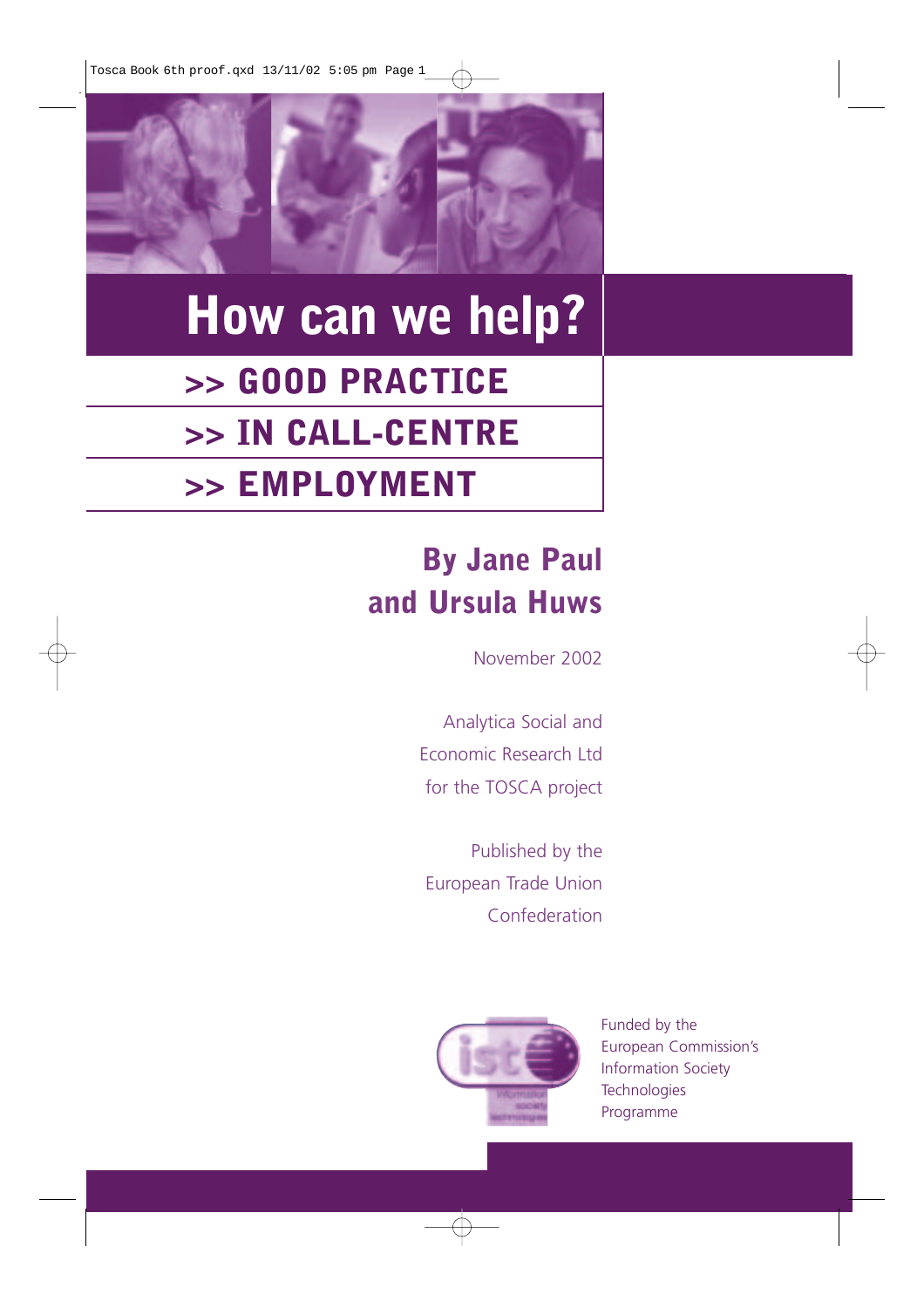## Acknowledgments

The writing of this book was made possible by the support and hard work of a very large number of people across Europe to whom we offer our thanks: to the IST Programme of the European Commission, which funded the project, and to whose indefatigable project officer, Heidi Seybert and Peter Johnston, her Head of Unit, the whole TOSCA team owes an enormous debt of gratitude; to the Commission's evaluators, Fernando Gallardo Olmedo, Justin Meadows and Gerard Valenduc; to the project's internal evaluators, Paul Philo, Nicole Turbé-Suetens and Jörg Flecker; to Willy Buschak and John Atkins of the European Trade Union Confederation for their management of the project; for their initiation of the project and continuing work on it to the staff and associates of ISERES and the Confédération Générale du Travail in France, including Maud Ingarao, Serge Leroux, Giusto Barisi, Quyhn Delaunay, Ann Simpson, Jean Luc Malétras, Guy Juquelfed and Eric Jeagy; to Chris Hudson and Imogen Bertin of the Communications Workers Union in Ireland; to Carmen Cardenas, Ana

Santana and Olga López Maeztu of FOREM in Spain; to Gitta Vanpeborgh and Marc Vandercammen of the Institut de Formation Syndicale International in Belgium; to Todor Yalamov, Eugenia Kovatcheva and Petko Ruskov at the Faculty of Mathematics and Computer Science at Sofia University in Bulgaria; to Giovanna Altieri, Cristina Oteri, Doriana Pellerito and Salvo Leonardi at the Istituto di Ricerche Economiche e Sociali in Italy, with special thanks for their expert synthesis of a large number of case studies; to Juan-J. Carmona-Schneider and Beate Herzog at ISA Consult, Germany; to our colleagues at Analytica, Linda Butcher, Simone Dahlmann and Peace Rwakeiru; to Erica Smith, the graphic designer from Andrew Haig Associates who designed this book and last, but by no means least, to the many call centre managers, consultants, operators and trade union representatives who gave up their time and knowledge to help us with our research.

**Ursula Huws** and **Jane Paul**, Analytica, November 2002

#### **>> Photography credits**

The photographs on pages 19, 36, 45 and 66 and at the headings of chapters 7 and 11 are by John Harris of Report Digital (www.reportdigital.com).

The photographs on pages 23, 25 (lower picture), 28 and the heading of chapter 5 were kindly supplied by the N Brown Group Customer Call Centre.

The photographs at the headings of the contents page, executive summary chapters 1, 4 and 10 and on the cover and title page (right-hand picture) were kindly supplied by the Union of Shop, Distributive and Allied Workers (USDAW).

The photograph at the heading of Chapter 3 was kindly supplied by the Skill Station (TheSkillStation@aol.com)

The background image on the front cover and the photographs on the cover (centre picture) and those at the headings of chapters 6, 9 and 10 were supplied by Photodisc.

The photographs on pages 25 (top picture) and 49, at the heading of chapters 2 and 8 and on the cover and title page (left-hand picture) are by Ursula Huws.

Every attempt has been made to establish the copyright status of all other pictures in this publication. Anyone believing they have a claim to rights in any of them is invited to contact the publisher.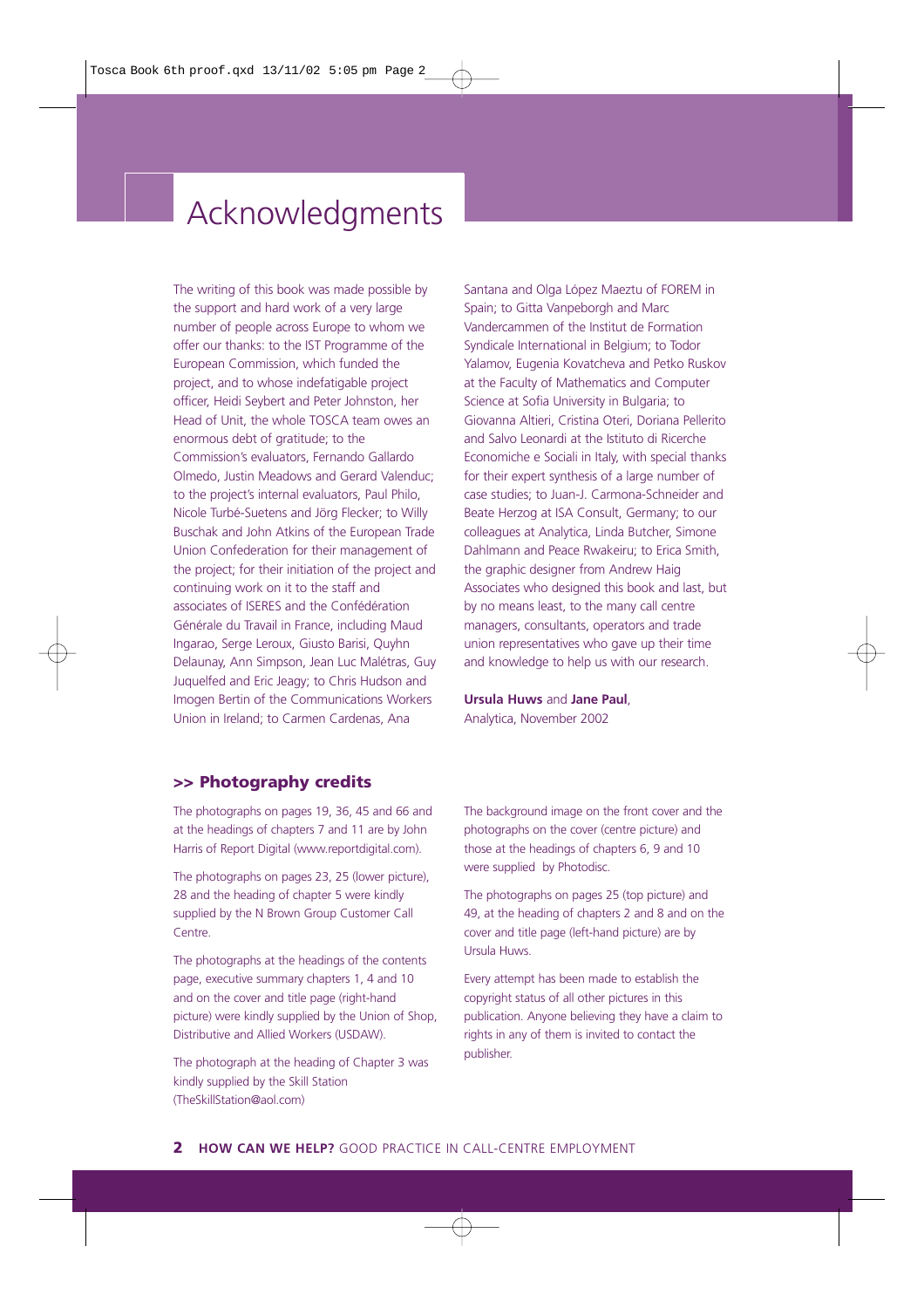**HOW CAN WE HELP?** GOOD PRACTICE IN CALL-CENTRE EMPLOYMENT **>>**

A



# **Contents**

|              | <b>Forewords</b>                                   | 4  |
|--------------|----------------------------------------------------|----|
|              | <b>Executive summary</b>                           | 5  |
| $\mathbf 1$  | What is a call centre?                             | 9  |
| $\mathbf{2}$ | Call centres in Europe – the general picture       | 11 |
| 3            | <b>Recruitment, training and staff development</b> | 17 |
| 4            | <b>Working hours</b>                               | 21 |
| 5            | <b>Work organisation</b>                           | 27 |
| 6            | <b>Managing a flexible workforce</b>               | 30 |
| 7            | <b>Performance monitoring</b>                      | 35 |
| 8            | <b>Health and safety</b>                           | 40 |
| 9            | <b>Equal opportunities and workplace culture</b>   | 50 |
| 10           | Pay                                                | 58 |
| 11           | <b>Industrial relations issues</b>                 | 65 |
|              | <b>12 Conclusions</b>                              | 71 |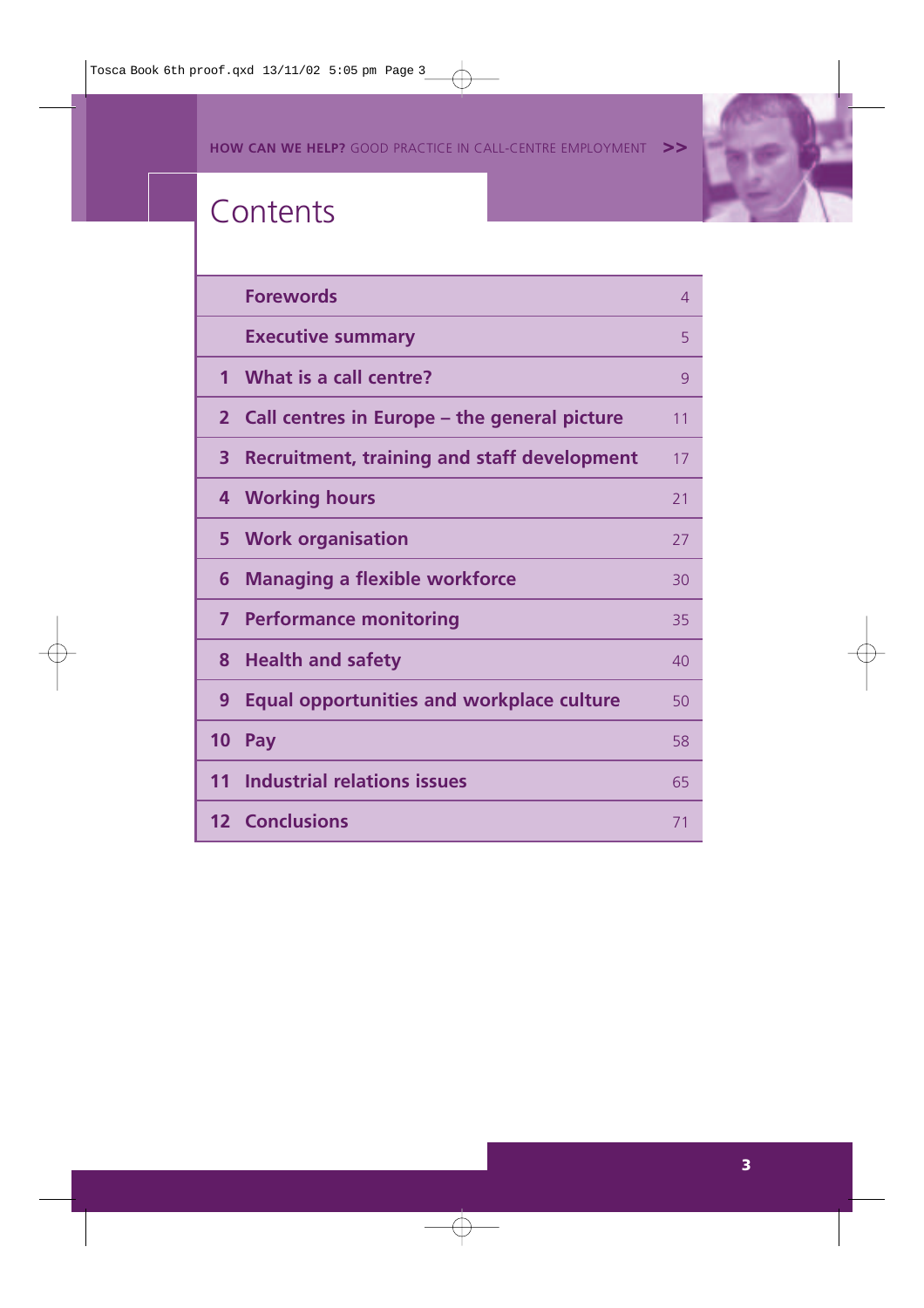## Forewords

#### **From Peter Johnston, Head, New Methods of Work, Directorate General Information Society, European Commission**

Knowledge work, using computers and electronic communication networks, will be the future of working life for most people in Europe. We must all adapt to new ways of organising businesses and work, and new working environments. However, in realising Europe's strategic goal of becoming the most competitive and dynamic knowledge-based economy by 2010, we must ensure that there are accessible and attractive work opportunities for everyone.

The development of call centres has done much to improve business competitiveness and to offer new employment opportunities in many areas of previously high unemployment, and to people who need new types of work. However, working conditions, the quality of work, and career development have all taken time to mature.

This book, and the research behind it, provides a valuable guide to improving the quality of work for the millions of Europeans involved in call centre and related activities.

In supporting this book, the European Commission has particularly appreciated the positive approach and collaboration of European Trade Unions, notably the ETUC. The results are a valuable complement to the ongoing improvements in Information Society Technologies and in workplace designs for all knowledge workers.

**Peter Johnston** Brussels August, 2002

#### **From Willy Buschak, Confederal Secretary, European Trade Union Confederation**

Call centres are a symbol of the modern service economy in which services are available all around the clock and can be delivered from almost any spot. Call centre work is the fastest developing form of e-Work. The agreement signed by the European Social Partners in June 2002 on telework unfortunately does not touch much on call centre work. The task still remains to make call centre work more human and more closely corresponding to workers' needs. This means above all making employment in call centres stable; regulating collectively the main features of working time; designing workplaces ergonomically; and giving call centre workers as much influence as possible in the design of work organisation and tasks. This in turn implies: training, qualification, protection against control of behavioural patterns and participation rights for call centre workers.

The TOSCA project has gathered most valuable material, which will help us to understand much better the reality in call centres and the ongoing trends. The project also enables us to profit from many positive experiences that trade unions and forwardlooking employers have already made together in their efforts to make call centre work more human. The ETUC would like to express its gratitude to all participants of the TOSCA project for their work.

#### **Willy Buschak** Brussels

August, 2002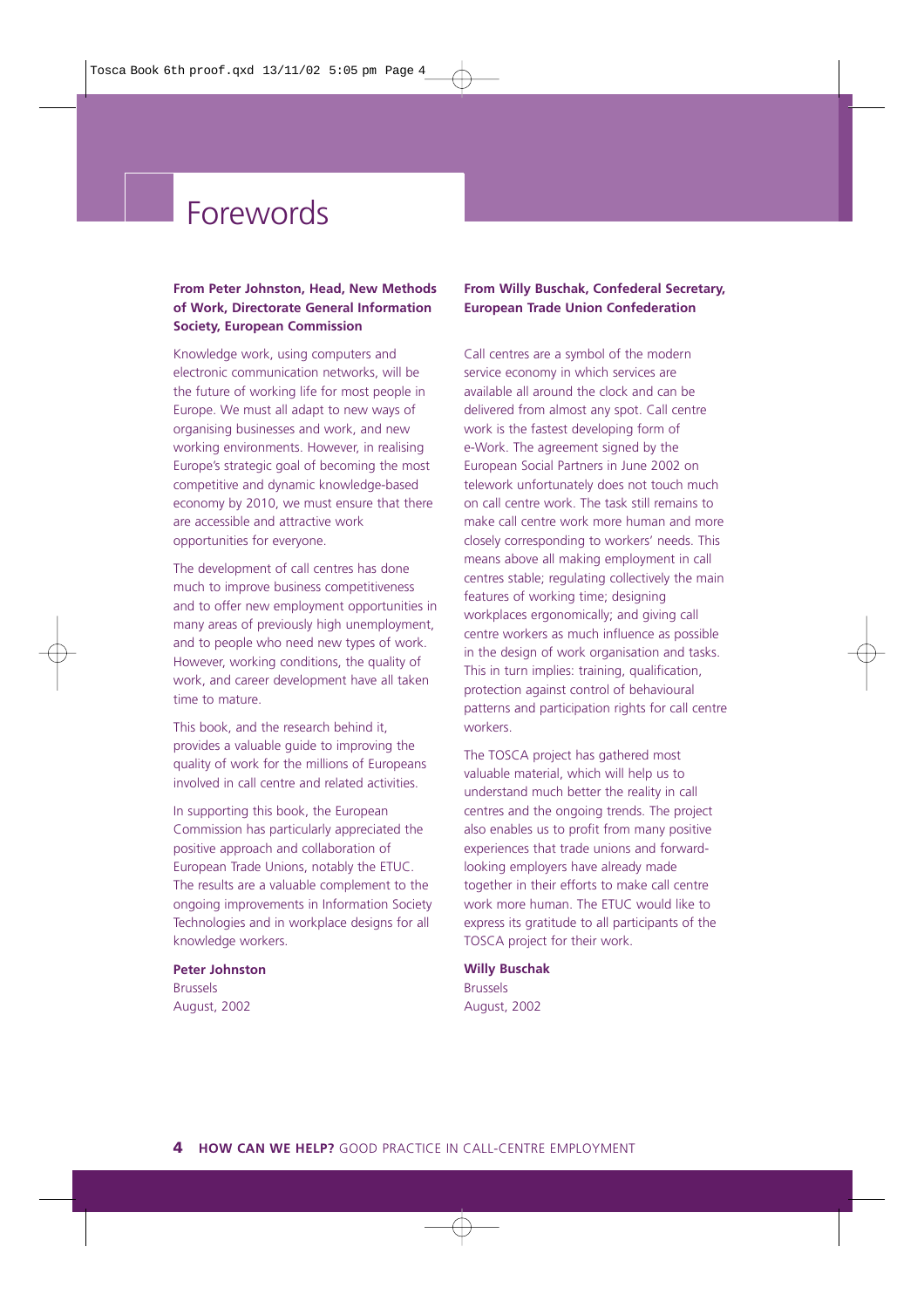**HOW CAN WE HELP?** GOOD PRACTICE IN CALL-CENTRE EMPLOYMENT



### Executive summary

**Call centres are a fast-growing area of employment in Europe. Two million Europeans work in call centres, and many more are likely to do so in the future.** 

**This handbook draws on research into call centre employment carried out by the TOSCA**<sup>1</sup> **project in seven European countries funded by the European Commission's Information Society Technologies (IST) Programme.**

The first project set up at a European level to carry out systematic research on call centre employment, TOSCA's work included an extensive review of the existing evidence, a survey of call centres in Belgium, Bulgaria, France, Germany, Ireland, Italy, Spain and the UK as well as in-depth case studies in each of these countries to gain a comprehensive overview of social conditions in call centres<sup>2</sup>. Led by the European Trade Union Confederation (the ETUC) TOSCA is also unique as the only trade union led project funded under the European Commission's Information Societies (IST) Programme.

This study looks at the social conditions in a wide range of different types of call centres in Europe across a broad spread of different sectors, and asks what is being done, and what else can be done, to promote good practice in call centre employment. It has been written for anyone with an interest in promoting good practice and making improvements in this area. It aims to provide practical guidance for consideration by policy makers, human resources managers, trade unionists, training providers, recruitment consultants, occupational safety and health practitioners and other

- 1 The acronym TOSCA stands for Table d'Observation Sociale des Centres D'Appels.
- 2 Reports of the TOSCA survey and the TOSCA case studies can be downloaded from the TOSCA website on http://www-it.fmi.uni-sofia.bg/TOSCA/

stakeholders committed to developing good practice in call centre employment in Europe.

#### **>> Recruitment, training and staff development**

The rapid growth of call centre services and the increasingly competitive call centre market in Europe means that issues of recruitment, retention, training and development are very high on the call centre management agenda. But repetitive work, stressful working conditions, relatively low pay and lack of opportunities for career development and pay progression can mean that the call centre workforce is often transient, with high annual turnover rates and consequently high recruitment and training costs for employers. Without effective strategies for combating these effects, larger call centres in particular can end up heavily reliant on casual staff and temporary or transient workers such as students, who may lack the necessary training for the job.

Training and career development are important for managers and team leaders as well as for call handlers. Call centre services are changing fast, and so is the technology they depend on. The pace and nature of these changes means that managers and team leaders need specific types of management training and skills, including change management, human resources, team building and managing systems development. This section of the guide looks at some of the initiatives taken jointly by employers, trade unions, recruitment professionals and training providers to tackle these problems.

#### **>> Working hours**

Working time arrangements are a critical issue for call centres. With many call centres operating into the night or round the clock, and/or operating across different time zones,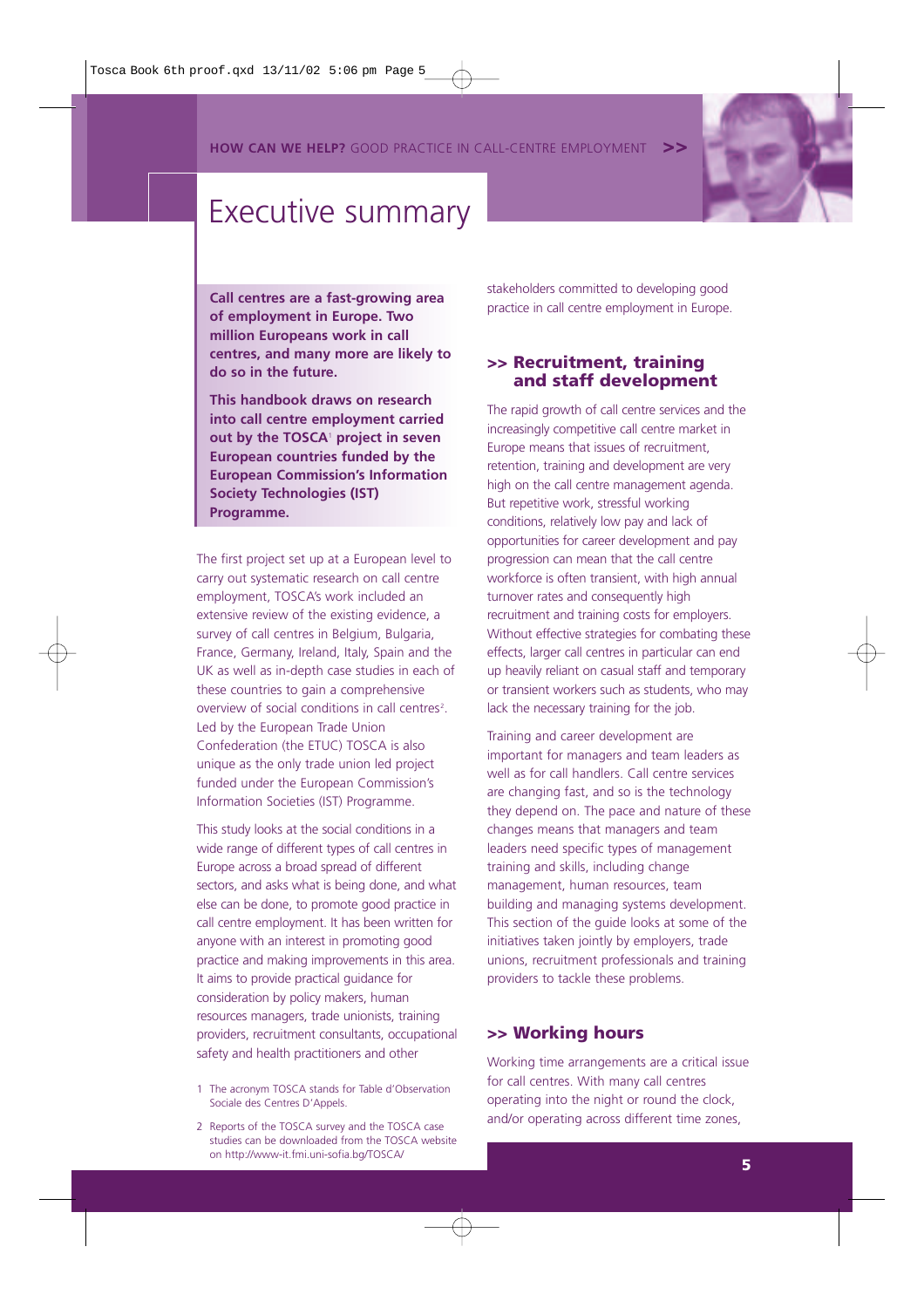#### **EXECUTIVE SUMMARY CONTINUED**

the extensive use of shift systems and overtime arrangements can pose significant challenges for call centre staff and managers. Problems can include increased risks to workers' health and safety and difficulties in recruiting and retaining experienced staff, resulting in high staff turnover, low morale, increased costs, reduced productivity and poor quality services. The challenge is to manage working time in positive ways that operate in the interests of workers and employers alike.

The guide looks at legal issues, weekly working hours, breaks, shift systems, emergency cover and call out arrangements, overtime, flexible working, part-time work and related issues involving transport, security and welfare facilities.

Examples of good practice include participative arrangements for allocating shifts, and flexible arrangements for taking breaks, including screen breaks and breaks for recovery time or support following difficult, abusive or distressing calls.

#### **>> Work organisation**

Organisational structures and systems are central to service delivery and employment relations in call centres. The way that work is organised can affect every aspect of call centre work, including managerial relationships, performance management, staffing levels and job design, operational requirements, human resource management and industrial relations.

This guide covers

- managerial responsibilities and decisionmaking processes
- work organisation
- work distribution and job design
- team composition and team leadership
- staffing arrangements
- homeworking.

#### **>> Performance monitoring**

Performance monitoring is an almost universal feature of call centres. It takes various forms, but electronic performance monitoring is the aspect that prompts most complaints from call handlers. This study looks at some of the issues involved – unrealistic performance pressures and targets, excessive surveillance, restrictions on individual movements, communications and breaks, and lack of personal privacy.

Here, good employment practice includes ensuring that

- human needs are taken into account in the design of performance monitoring systems
- adequate training and support are provided for staff
- call centre workers are consulted about the design and operation of performance monitoring systems
- monitoring methods and assessment criteria are consistent, and are clear, transparent and bias-free
- team leaders are trained in how to provide positive feedback to staff with the aim of improving performance as an alternative to applying disciplinary sanctions.

#### **>> Health and safety**

Safeguarding the health safety and welfare of employees is an essential part of good employment practice. Call centre work involves significant risks to health and safety, and these are not always recognised or addressed. As a result, many call centres in Europe report high levels of sickness absence amongst their staff. The risks include

- stress-related ill health
- occupational voice loss
- acoustic shock
- visual fatique
- musculo-skeletal disorders

**6 HOW CAN WE HELP?** GOOD PRACTICE IN CALL-CENTRE EMPLOYMENT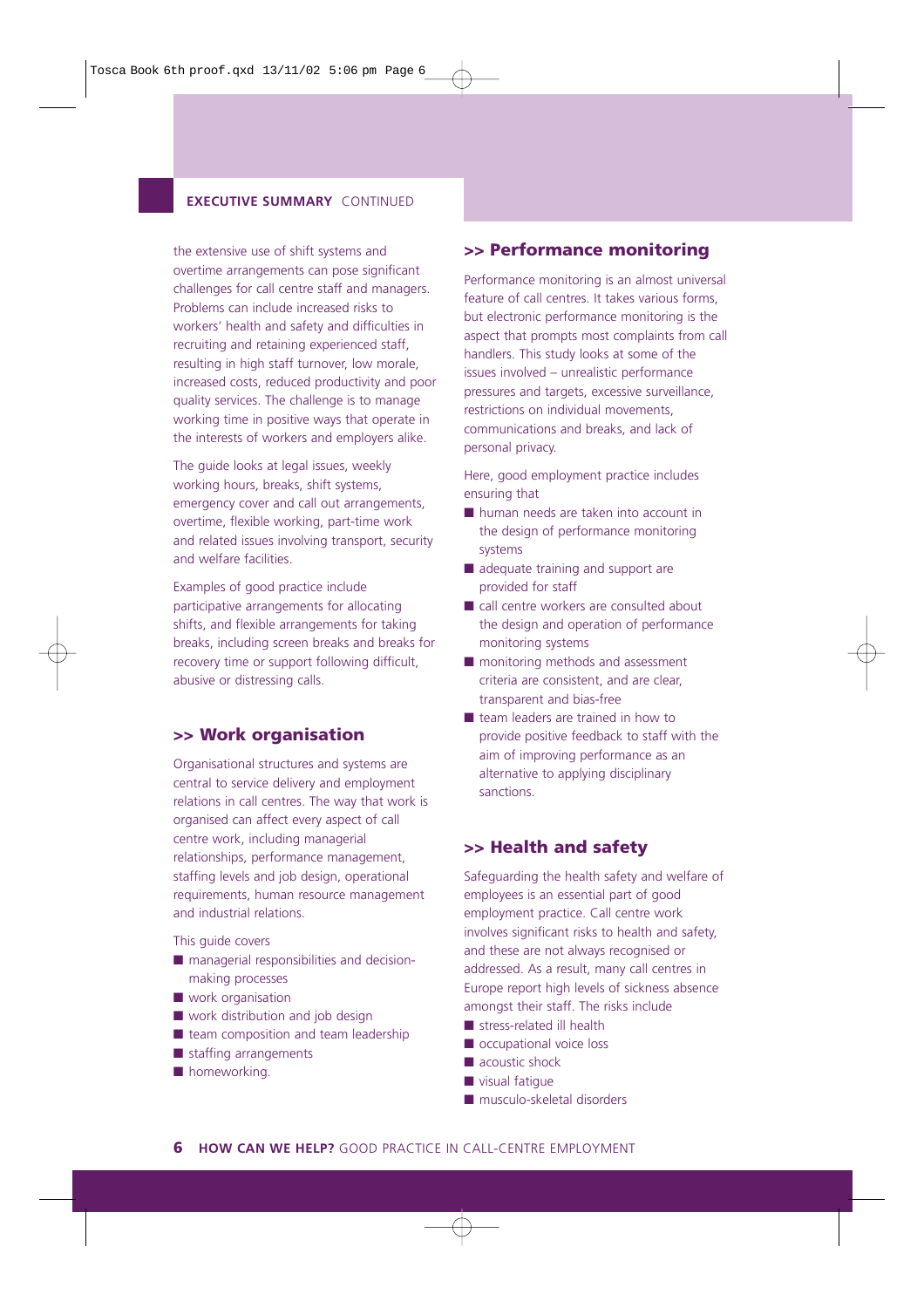

- repetitive strain injuries
- violence and harassment
- postural problems affecting the health of expectant mothers and their unborn children.

The guide summarises the hazards of call centre work, and how the risks arising from them can be prevented or controlled. It also looks at the provision of welfare facilities in call centre environments and health and safety issues affecting home-based call handlers. It discusses the legal duties on call centre employers for health and safety and risk management, including risk assessment, prevention and control.

#### **>> Equal opportunities and workplace culture**

Fair and equal treatment is fundamental to good employment practice. The guide examines some important aspects of workplace culture and organisational ethos in call centre employment, including equal opportunities, work-life balance, dignity at work and wider discrimination issues. It looks at the requirements of European law and their implications for call centre employment. It highlights examples of good practice in developing a positive and productive workplace culture that protects dignity at work, promotes a positive work life balance and removes barriers to employment, training and development, enabling call centre employers to fully utilise the skills and potential of the whole workforce.

Demands for longer operating hours and flexible staffing arrangements can mean conflicting demands on workers that make it hard for them to combine call centre work and personal life. Employers and employees alike are benefiting from a more flexible approach that balances business needs and individual needs.

Practical measures to improve workplace culture and equal opportunities include

flexible working hours, effective quality policies and procedures, maternity and parental leave, childcare provision, equal access to employment training and promotion, and positive provisions for disabled workers.

### **>> Pay**

Fairness, equal pay and transparency are hallmarks of good employment practice. To achieve this, call centres need pay systems that provide a living wage and reward all employees fairly and consistently and at the appropriate rate for the job. The guide covers all the main elements of call centre pay systems, including pay arrangements for atypical workers and the legal requirements that affect pay in the European context.

#### **>> Industrial relations issues**

Freedom of association and freedom of expression are fundamental human rights, both at work and in personal life. Good employment practices recognise this and make arrangements for consultation and collective representation of staff.

The study examines some of the ways in which employers, their employees, employee representatives and other interested parties can work together at all levels to develop and promote good practice in call centre employment. It looks at the background to collective bargaining and union organisation in call centres, and at some of the innovatory initiatives and agreements reached. Despite obstacles to progress in this area, including the transient nature of the workforce, considerable progress has been made, particularly where there has been a past tradition of collective organisation and representation.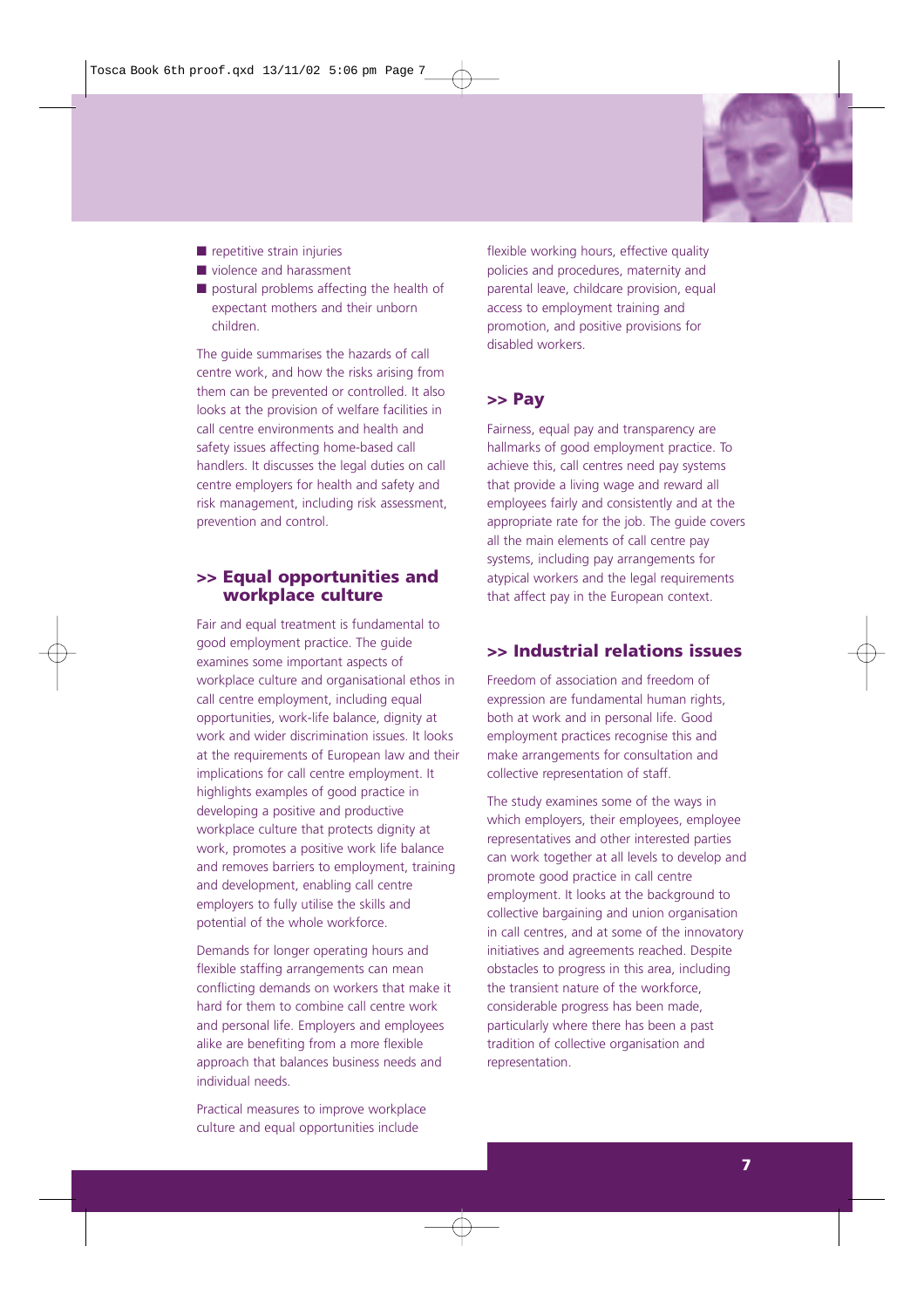#### **EXECUTIVE SUMMARY CONTINUED**

#### **>> Conclusions**

Progress in improving call centre employment conditions has been brought about by a combination of trade union activity and proactive approaches to employment by some progressive employers.

In some cases other policy stakeholders, such as government organisations, the European Commission, and NGOs have also played a part by funding research, training schemes or pilot projects, by organising conferences or workshops, by designing regional economic development strategies involving call centre employment and by a variety of other means. This has yielded benefits for employees and employers alike – and not only in the shortterm.

In recent years there has been significant progress towards a better model of employment practice in call centres. More and more call centres are attempting to break away from their negative image and find radical and positive human-centred solutions.

There is little doubt that changes are needed. Failure to break the pattern of low pay, lack of flexibility, intensive workloads, unrealistic performance targets, constant monitoring, poor job design and unhealthy working conditions will perpetuate existing problems and will store up serious risks for the future.

A shift in corporate values in some call centres may help to ensure that short-term gains of increased productivity, meeting targets or securing contracts are not outweighed by longer term losses resulting from sickness absence, high turnover, low productivity or poor service delivery.

Trade unions have a major part to play in shaping the call centres and contact centres of the future, and making sure that future changes benefit the people who work in them. Working together across Europe, sharing information and examples of good practice, learning from the past, and bringing

other call centres up to the standards of the best can all help to make these changes positive. Trade unions will need to proceed on several different fronts simultaneously to achieve these broad goals.

At the most basic level, they will need to continue to promote their traditional values and bargaining agendas already developed in other types of employment and transfer them to the new working environment of the call centre. This includes demands for such things as higher salary levels, more continuity and security in working agreements, combating stress, ensuring more worker control of work rhythms, improving workstation ergonomics, working hours and holidays and defending workers' privacy.

But these traditional roles are not enough in themselves. In order to tackle the special problems of call centre employment, trade unions will also need to supplement their traditional negotiating and collective representation role with more personalised and specialised individual services. They will also need to revise the relationships between federations to take account of inter-sectoral mobility, and develop means of co-operating more closely across sectoral and national boundaries, as well as becoming more responsive to the needs of women workers.

It must, however, be recognised that for many workers call centres may continue to be a transient form of employment, perhaps taken up as temporary work whilst studying or to fit in with some other life transition, such as a period spent looking after young children or caring for a sick parent. In such cases it is extremely important that measures are taken to ensure that during such periods call centre workers still have access to learning opportunities which will give them genuinely transferable skills that they can take with them to other sectors of the economy or use in their capacities as citizens of the information society.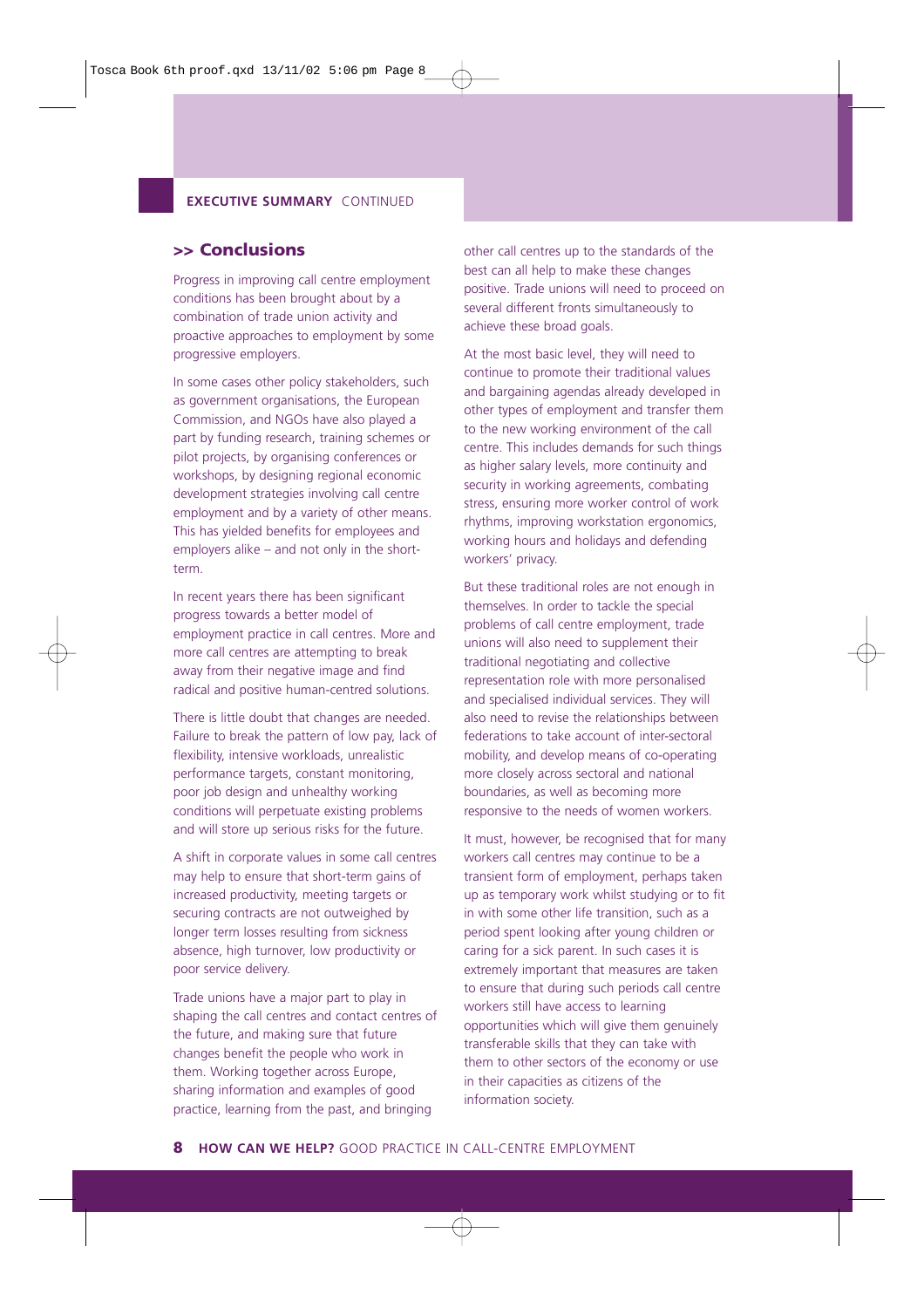**HOW CAN WE HELP?** GOOD PRACTICE IN CALL-CENTRE EMPLOYMENT



## What is a Call Centre?

**Although telephones have been with us for well over century, and people have had jobs answering them for many years, the concept of a specialist 'call centre' or 'contact centre' is relatively recent.**

Manually operated telephone exchanges, switchboards, emergency call-out services, mail order facilities and information centres are not new. In some cases they have also combined telephony with the use of computers and other display screen equipment. So what has changed?

Over the past few years, several trends have converged to bring this form of employment into widespread use. They include advances in the capacity, cheapness and sophistication of telecommunications technology; the growth of a more customer-focussed culture; and an increasingly tele-literate population. Not only are citizens increasingly comfortable using telephone or email communications; they also have a growing expectation of being able to access the information and services they need at the time when they require them. This has led to new forms of service delivery.

Taken together these trends have produced a situation where for a wide variety of organisations the front-line interface with the customer is now mediated by a telephone or a web site. The call centre, estimated to be the most rapidly-growing form of employment in Europe today, is now a feature of the organisational landscape in almost every sector.

From health services to holidays, from book-selling to banking, from timetable information to tax advice, from software support to psychotherapy, from interviewing to investment, the call centre is increasingly becoming the focal point of contact between the providers of goods and services and their customers, be they other businesses or individual consumers. And call centre workers have become the organisational front line in each of these industries.

As they spread into new areas of activity, call centres become increasingly diverse, involving a wider range of skills and a greater variety of opening times, organisational forms and working practices. Some may involve highly trained and specialised professionals whereas others require only routine skills. Some may serve a global market whilst others are limited to a single local area. Some may require round-the-clock coverage whilst others may only operate for a few hours a week. Some may involve only voice calls whilst others may handle enquiries that arrive by email or in the post. Some may involve initiating calls to strangers, whilst others may handle only incoming calls. Behind this new customer interface lie new forms of work organisation.

The rapid growth of call centres has taken the statisticians by surprise. Although attempts are now being made to monitor these developments, call centres do not correspond with any of the traditional categories used to classify types of industry or occupation and as a result nobody really knows quite how many call centres there are, how many people are employed in them, or how fast they are growing.

Indeed, there is not even a generally agreed definition of a call centre. Should the designation be limited only to call centres that are on separate sites? Should it include centres where dealing with telephone or Internet enquiries is combined with other activities? Should it only refer to centres where there are more than a certain

**9**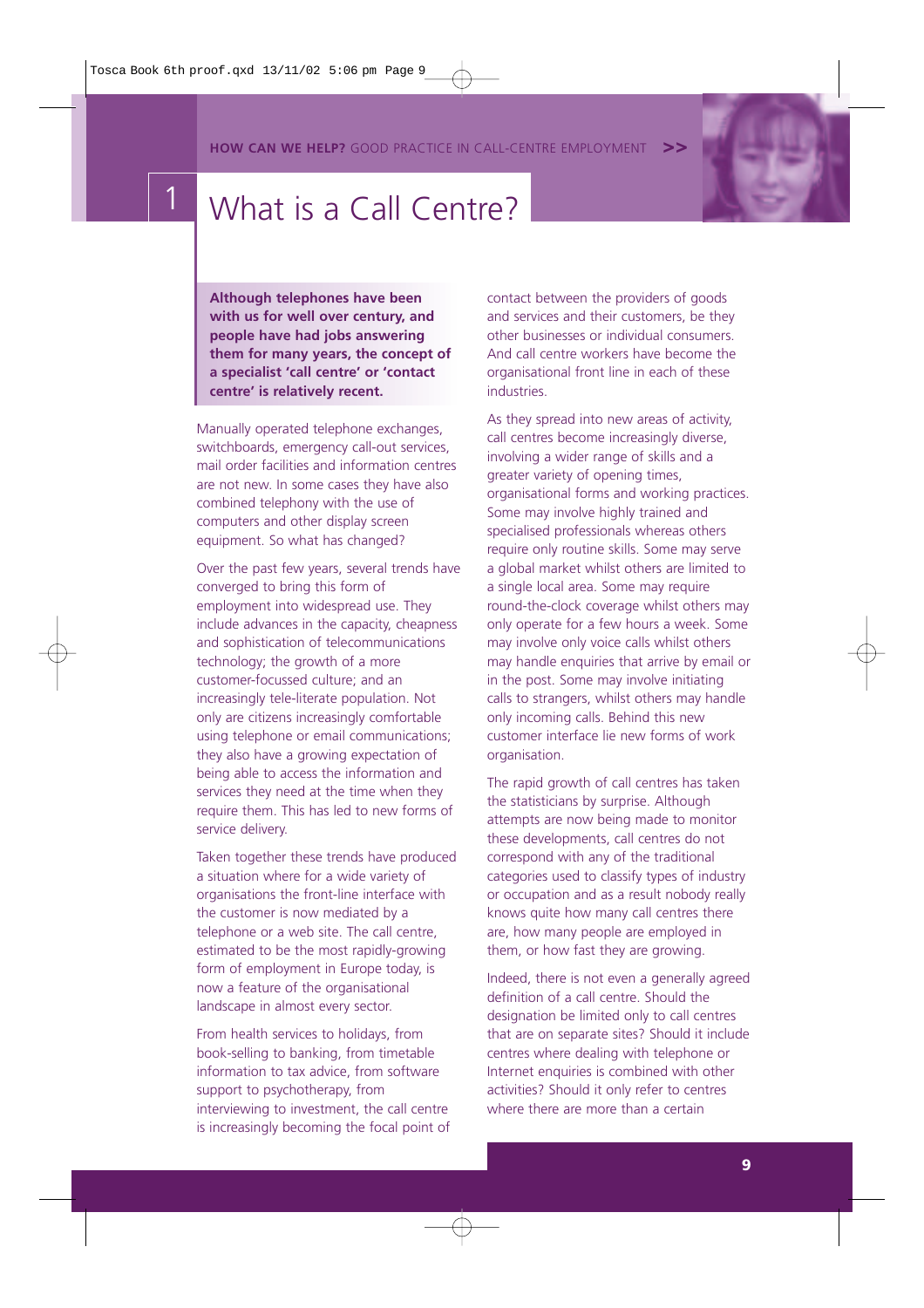**12**

#### **1 WHAT IS A CALL CENTRE?** CONTINUED

minimum number of workers? Should it even refer to a specific location at all, given the existence of 'virtual call centres' where calls may be answered by homeworkers many miles away from the centre from which they are managed? And what about call centres which have evolved from traditional departments, such as government 'inquiry points' or emergency help-lines?

After considering a variety of alternatives, the TOSCA project decided that for the purposes of its research the most useful definition of a call centre was one which took as its basis the labour process of the workers involved. A call centre was therefore defined as

*an office employing people in specialist posts involving the use of a computer and a telecommunications link to process communications in voice or electronic form.* 

This was further qualified as follows

*These communications may be either with external parties (e.g. the general public, or customer or supplier businesses) or with other parties within the same organisation (e.g. a central enquiry point).* 

*The communications may be initiated by the external partner or by the call centre worker (inward or outbound calls).* 

*And they may take the form of voice, fax, email or some combination of these media.* 

*The work involved may be high-skilled (e.g. a legal advice line, or telephone counselling) or low-skilled (e.g. giving standard information such as directory enquiries).* 

*The workers may be paid by time or by results; permanent or temporary; full-time or part-time; employees, self-employed or agency workers.*

*The call centre may be a stand-alone separate centre, a department within a larger organisation, on premises shared with other functions or a network of smaller workplaces linked electronically.* 

*What the workers have in common is a common labour process. There are of course many workers who combine some call centre type functions with other activities but for the purpose of the project it was decided to focus on those who do nothing else. Because it is rare to find such a specialist division of labour in very small organisations it was also decided to limit our study to centres where there were a minimum of ten workers who spend all their working lives as call centre operators according to the above definition.*

Whilst it was recognised that this definition did not encompass the entire spectrum of possibilities of call centre working, it was felt that it made it possible to focus on those aspects of working conditions which are most characteristic of call centres and to identify the issues which are unique to this sector.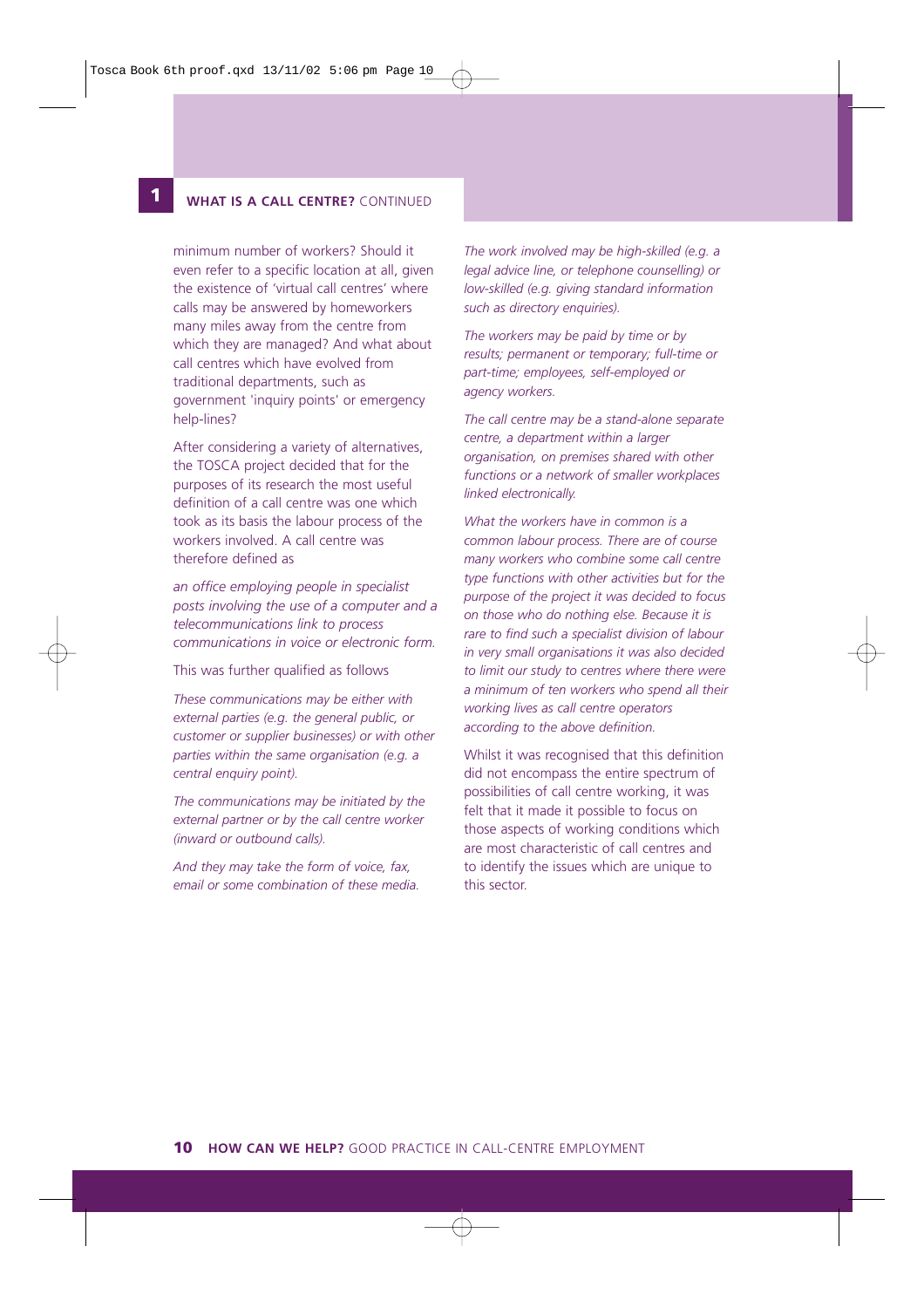**HOW CAN WE HELP?** GOOD PRACTICE IN CALL-CENTRE EMPLOYMENT

# 2 Call Centres in Europe the general picture

**There is as yet no official definition of a 'call centre' in the European statistics, so it is impossible to say precisely how many call centres there are in Europe and there are major differences in the estimates.** 

According to Datamonitor, there were in 2001 736,700 call centre agent positions in Europe based in 15,485 call centres, of which approximately one third were in the UK3. Europe-wide compound growth would be 12% over the next two years<sup>4</sup>. By the end of 2002, the number of call centres in the UK was expected to grow to 5,3705. France had 17% of agent positions in Western Europe with a projected growth rate of 26% in 19996. By contrast, Mitial Research estimated that there would be almost 12,000 call centres in the UK and Ireland alone by 2002, of which 3,950 would have over 20 agent positions and 8,000 would be smaller<sup>7</sup>. Some of these variations are related to differing definitions.

#### **>> Some general trends in call centre development**

Despite some disputes about the precise numbers, there is general agreement about some of the major trends, although the picture varies between sectors and countries, depending on their background and history and on how the technological infrastructures have developed.

- 3 Invest UK, http://www.invest.uk.com/Uploads/ InfoSheets/Contact%20Centres.pdf, July, 2002
- 4 quoted in CCA Research Institute, http://www.cca.org.uk/resinfo.html, July 2002
- 5 quoted in CCA Research Institute, http://www.cca.org.uk/resinfo.html, July 2002
- 6 Datamonitor figures, quoted by France Telecom, http://www.callcentrenews.com/resources/stats\_mone y.shtml, July, 2002
- 7 quoted in CCA Research Institute, http://www.cca.org.uk/resinfo.html, July 2002

Some of these trends include:

- direct face-to-face contact with customers, clients, service users (and even patients) is increasingly being replaced with remote contact via a call centre
- contact based on voice alone is increasingly being integrated with other forms of communication, especially Internet or email-based communication
- governments (local, regional and national) are increasingly looking at call centres as a means of delivering public services and providing access to public information
- call centre work is increasingly being relocated to separate workplaces or facilities, which may be adjacent to the head office of the organisation but may equally be in another region, another country or even another continent.
- call handling functions and services are increasingly being outsourced to service providers specialising in call centre services who may operate a range of services for different customers and clients under the same roof
- there is some evidence of a growth in the use of homeworkers as virtual call centre operators although this remains a minority practice
- employment and recruitment agencies and training providers are increasingly responding to the demand for call centre services by developing and marketing specific services to serve this sector
- more sophisticated routing of calls, and the spread of call centres into more highly skilled and professionalised areas of the economy is leading to an increase in the skill requirements for call centre operators



**11**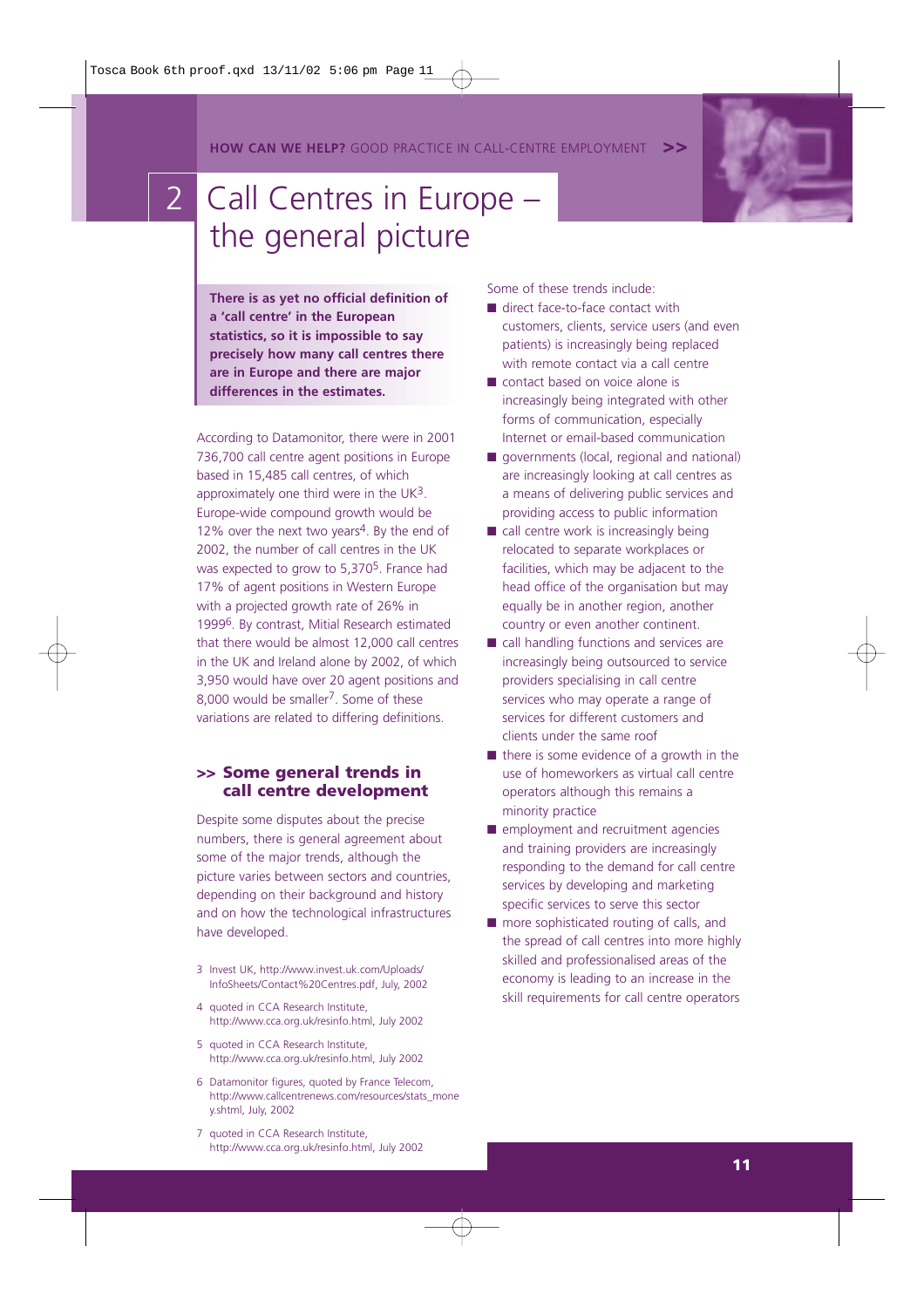#### **2 CALL CENTRES IN EUROPE** CONTINUED

#### **>> The main types of call centre in Europe**

Despite these common trends, there are some distinctive differences between call centres, cutting across national and sectoral differences. The TOSCA project carried out indepth case studies of call centres in eight European countries and concluded that, when viewed from the point of view of working conditions, they fell into five distinct categories.

#### **In-house call centres**

**12**

The first type is the call centre within a large public or private organisation, with a specialised mission, typically customer care. This model also includes call centres that operate on separate sites and in some cases amount to virtual call centres. Usually the workers have some opportunities for promotion within other parts of the company, although even here promotion prospects are in reality quite rare. Conditions of work in such centres are generally superior in comparison with other models and therefore there is usually a lower turnover of staff. Trade unions, too, are often present in these centres, usually for historical reasons. Nonetheless, trade unions still have problems in gaining direct access to the workforce; often contractual conditions for call centre workers are different from those applying to workers in other parts of these companies.

#### **Large outsourced call centres**

These are involved in a great variety of activities. They are often partly owned by large companies in the telecommunications, computer or banking sectors. Many originally came into being to meet the internal needs of parent companies but then diversified and opened up to the market. Working conditions vary a great deal depending on the type of work and the country in which the call centre is located. Maximum flexibility is the aim here, both in terms of skills and contracts, this type

of call centre being most exposed to variations in the market. It is unusual for trade unions to have a presence here, despite their being some differences in this respect between the countries studied. The workforce in such centres is typically young, often with temporary contracts and with relatively high labour turnover.

#### **Small outsourced call centres**

These carry out work for private and public clients across a variety of sectors. Often they have no more than two or three customers at any given time. Here we find one or other of two quite different situations. On the one hand fairly specialised call centres, for example so-called 'creative' call centres. Here, working conditions and the type of work lead to quite high levels of satisfaction among the workforce. The management style is often paternalistic and informal and there is little obvious differentiation by status. There are also cases of workers who have been promoted into client companies. At the other extreme are workers in small call centres where low-profit activities are carried out. Here there is little investment in retention or improvement of working conditions and the workforce appears to be regarded as disposable. Albeit for different reasons, a trade union presence is rare in either type.

#### **'Social' call centres**

These exist both in the public and private sectors. They offer medical, social welfare and emergency services. Professional specialisations are usually involved, such as psychologists, social workers, lawyers, doctors and nurses. The workers are usually very motivated and they regard working in such call centres as a meaningful professional experience. Indeed there are many voluntary workers in such centres. The fact of not being exposed to market forces also has an impact on working conditions, even if in some cases productivity is low. Stress seems to be caused in centres like these more by the content of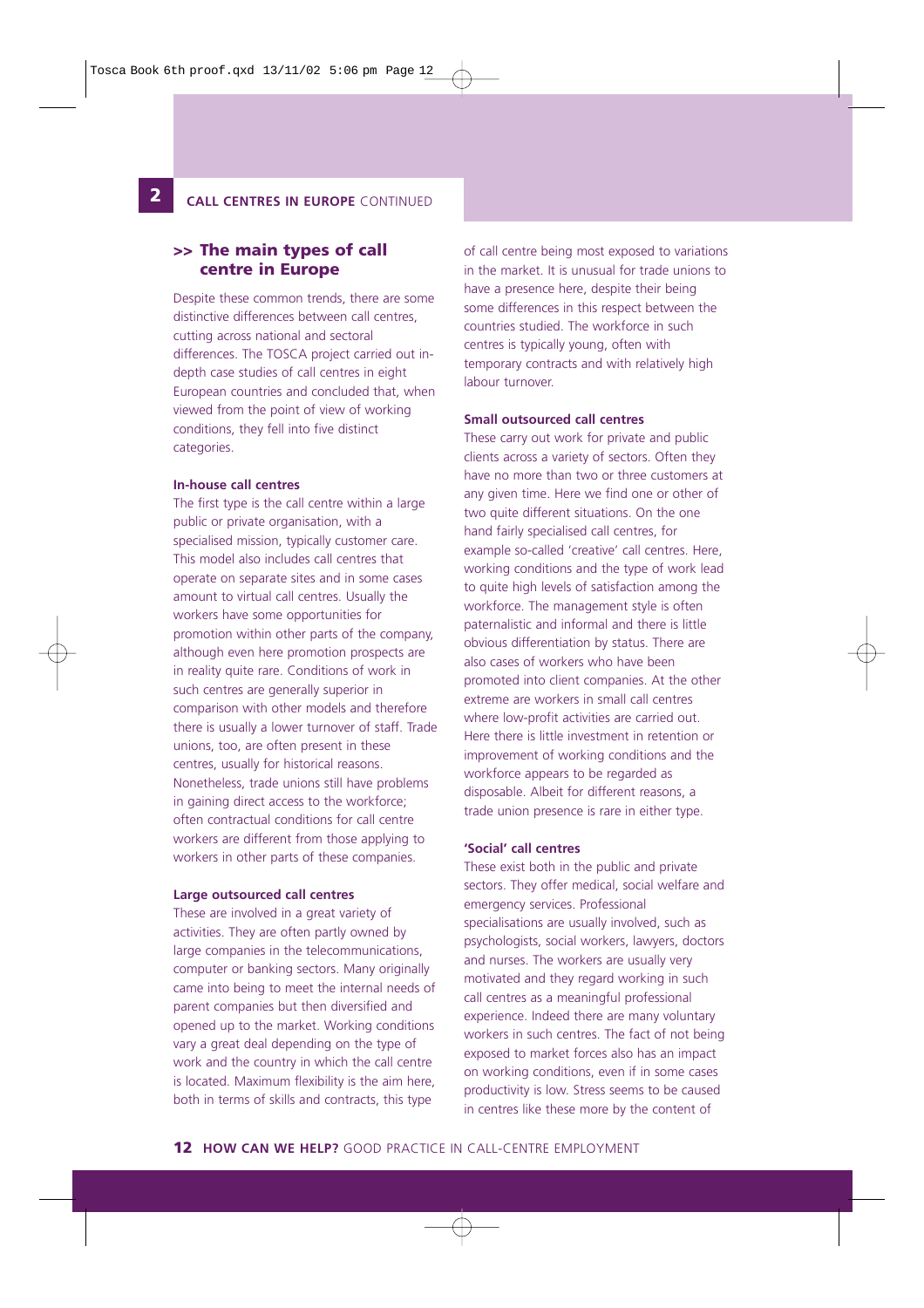

the work than the basis on which skills are used. Although the pay may be low, motivation and work experience opportunities mean that staff turnover is relatively low too. Trade unions exist only in the public sphere, while in the private sector there is a prevalence of informal working relationships and strong identification by the workers with the business.

#### **Highly automated call centres**

Highly automated call centres are relatively few and far between. They are usually private and often linked with computer businesses. The majority of workers are professional, such as programmers and computer scientists. The number of operatives is generally small usually some 80 percent of telephone calls are dealt with automatically. This situation means that existing staff carry a heavy workload and responsibility, and identify strongly with the employer's interests. Trade unions appear nonexistent in this sector.

#### **>> Employment conditions**

With such variations it is dangerous to generalise too broadly about working conditions in call centres in Europe. At one extreme we find committed professionals with a strong identification with their jobs, permanent employment contracts and a longterm future with their employer; at the other are highly casualised 'electronic sweatshops' with pressurised working conditions and a rapid turnover of staff.

Nevertheless, some common features can be identified.

#### **Location and work environment**

The selection of call centre locations may be due to a range of different factors – including the cost of buildings or land, technological and transport infrastructures and availability of labour in the area. The balance of benefits against costs tend to favour urban areas, with

a large population to draw from, and many call centres are located in industrial zones or techno-parks on the edges of large towns. This raises serious questions about the ability of call centres to provide new employment in remote or rural areas. A typical large call centre will employ several hundred people in an open-plan office with shared workstations ('hotdesking'). But not all call centre functions are physically located in one place. As the capacity of the new information processing systems increases, we are also seeing the growth of virtual call centres. Virtual call centres can link call handlers through sophisticated telecommunications networks, either by linking call centres across different locations or by connecting individual homebased call handlers to a remote central system.

There are thus a range of different types of working environments, depending on the type of organisation and the service provided as well as on the specific arrangements agreed by each employer.

#### **Work organisation**

Call centre workers in larger call centres are typically divided into teams of ten to twenty call handlers with a team leader as first line manager. With virtual call centres comes the development of virtual teams where there is little or no direct physical contact between team members or between team leader and team members.

Automatic routing of calls and remote supervision have major implications for the way workflow is organised, the way that call volume is controlled, job design and contact, and the way that work is allocated between workers and workplaces. The way that work is organised also impacts on team work, management and supervision, and on contact between workers.

These changes thus have profound implications for how people work, who does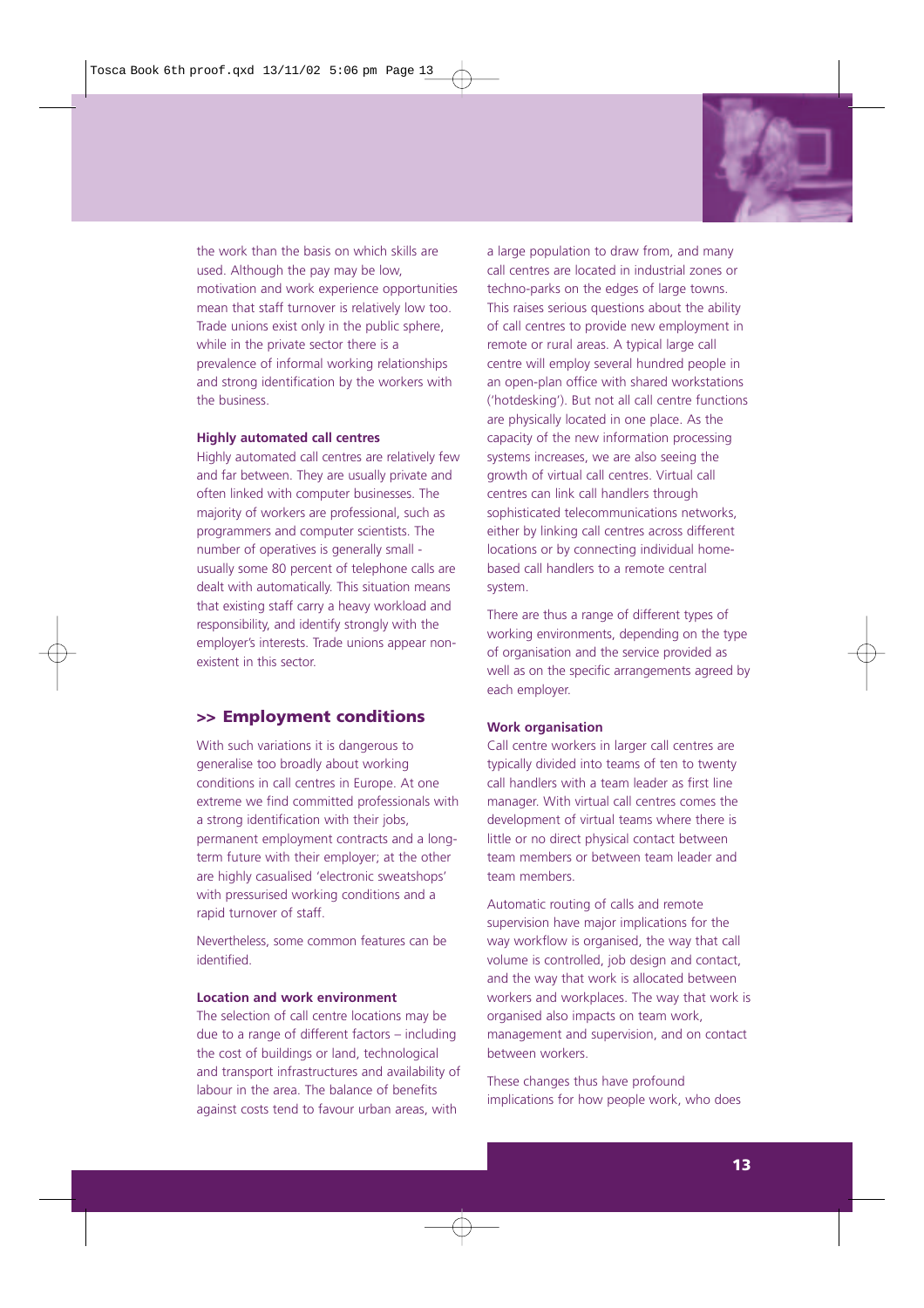### **122 CALL CENTRES IN EUROPE** CONTINUED

the work, the conditions they work in, and the effects that their working conditions and social conditions have on their lives and their health both at work and at home.

#### **Stress**

This intensification of work and demands, combined with lack of control over when and how calls should be taken and restricted opportunities to leave the workstation mean that the work can be highly pressurised as well as repetitive. Add to this the pressure of demands on call handlers – as individuals or teams – to meet stringent pre-set performance targets for call handling times and volume, and it is easy to see how some call centres have been characterised as 'modern-day sweat-shops'.

Increasingly the larger call centres are operating long hours or working round the clock, although this is not true in all cases. This in turn places additional strains on the workforce and raises important issues about work-life balance and workers' ability to reconcile their personal and work responsibilities.

Other sources of stress arise from restrictions on personal autonomy and privacy (e.g. restrictions on visits to the toilet) and from the surveillance and control methods used for performance monitoring.

To these pressures are added other problems: health problems arising from the monotony and repetitive nature of the tasks, the intense rhythms imposed and the self-control required for dealing with difficult or abusive calls. Features of the working environment also contribute to stress: for example the technical quality of audio-video equipment, workstation ergonomics, noise levels, ventilation and microclimate, producing musculo-skeletal and vision dysfunctions, as well as other symptoms.

In some call centres the level of sickness absence is worryingly high, with absence rates as high as 25%.

The result is high levels of stress in some call centres linked not just to heavy workloads but to the overall demands of the work, the design of jobs and workstations and the general working environment.

It must be emphasised, however, that stress is not a universal feature of all call centres. In some cases positive initiatives have been taken to reduce or eliminate these problems.

#### **The workforce**

Call centre workers are often young, sometimes students, but primarily women with intermediate levels of education. The most common level of educational attainment is the secondary school certificate. What links the labour force in every case is the fact of being able to respond to the need for flexibility, even if workers might have diverse social profiles. The evidence suggests that some gender stereotyping takes place, with employers preferring women to men, both because of their greater flexibility and because they are regarded as being better adapted to the kind of personal response required from operators. For men, call centre work tends to be temporary and related to entry into the labour market, while for women it is usually more permanent and often related to re-entry into the labour market.

#### **Employment contracts and flexibility**

The employment contracts offered to call centre workers reflect the national regulatory models of the country they are based in. Thus, in Great Britain the duration of the contract tends not to be fixed, while in Spain call centre workers tend to be on short-term contracts. In Italy a legal anomaly results in an intermediate contractual status for call centre workers, somewhere between freelance and employed status.

In some countries, companies structure work relations as concentric circles, with permanent staff constituting an inner group consisting mainly of managers and specialised operators,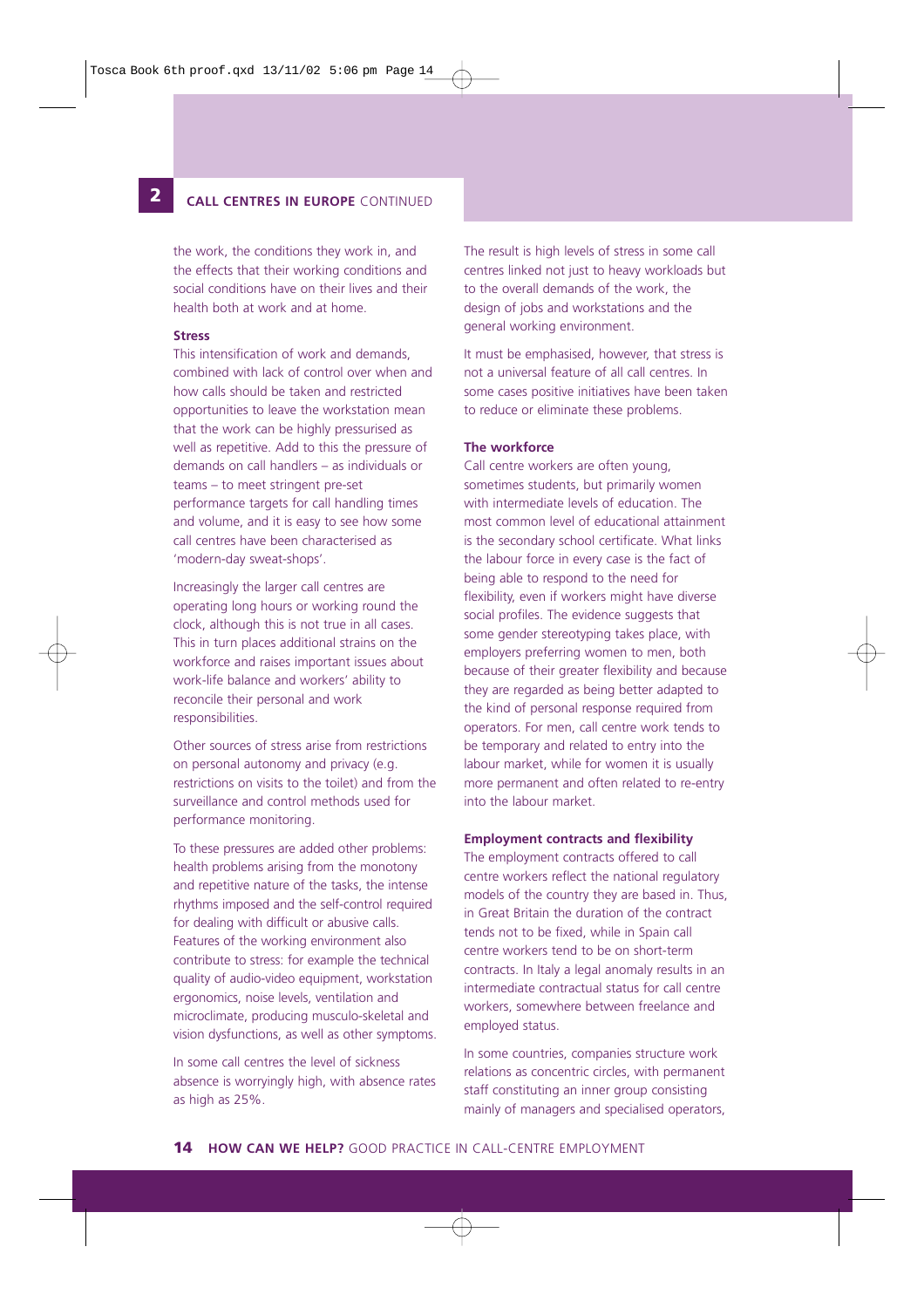

these are supplemented by an intermediate group of staff on fixed-term contracts, in turn surrounded by a third, more fluctuating group on extremely short-term contracts. Status differentials are common, creating social problems and lowering the motivation of workers with inferior conditions.

Flexibility is an overriding principle in the world of the call centre. This involves both contractual flexibility and flexibility in respect of working hours. Workers are expected to do part time and shift work, often so that the centre can be staffed on a 24-hour basis. This flexibility is ambiguous in its effects. In some cases, flexibility may also suit the needs of workers, since many of them are students or have family responsibilities. For others, it brings unwanted precariousness and insecurity.

#### **Staff turnover**

For many young people call centre work is temporary and not an end in itself; witness the high turnover in this sector, often as high as 40% per annum. Nonetheless, it is worth considering that these workers have higher than average levels of schooling and consequently have expectations of professional improvement which are frequently not met. TOSCA's research shows that workers complain about poor opportunities for promotion and professional development. Call centre workers often migrate between call centres in their area in pursuit of more money or better working conditions or to escape from stressful working conditions.

The high turnover in call centres is doubleedged both for employers and for employees. Turnover which is too high can damage businesses severely, both because of the effects on the quality of work caused by having an inexperienced and demotivated workforce and because of the high cost of recruitment and training replacements. However for some employers, especially in the outsourced sector, a significant degree of

turnover gives the business those margins of flexibility that it needs to deal with the unpredictability of the market and fluctuations in demand. Their aim may not be so much to achieve any drastic lowering of turnover as merely to reduce it for the sake of saving on training and recruitment costs.

On the other hand, there are also cases of call centres where the problem of retaining workers is beginning to be felt acutely. Businesses do need a core of stable workers and this is why some call centres have set up special schemes to recruit women re-entering the labour market, the long-term unemployed, pensioners or people with disabilities. and set up ad hoc programmes for them. Others have made the decision to replace temporary contracts with permanent ones. This demonstrates that though flexibility is a strategic element, an excessive turnover in the workforce can also be a brake on a company's development.

From the employee's perspective there are also paradoxes. Whilst there are always large numbers of workers who appear desperate to leave this sector, there are also simultaneously very many who are anxious to join it, reflected in the high number of job applications received by call centres. A possible explanation for this is that this kind of work is initially attractive in terms of its social status. Many young people are willing to work in call centres while regarding other jobs as beneath them, even though they might pay better. At least initially, poorer working conditions become acceptable because the work is only temporary and because a white-collar job is seen as easier or higher in status than manual work. In Ireland, comments at a TOSCA seminar indicated that many workers had chosen call centre work as a preferable alternative to work in the retail sector - sitting at a desk was seen as better than stacking shelves in a supermarket. However over time such attractions may wear off, or the workers become frustrated at the lack of career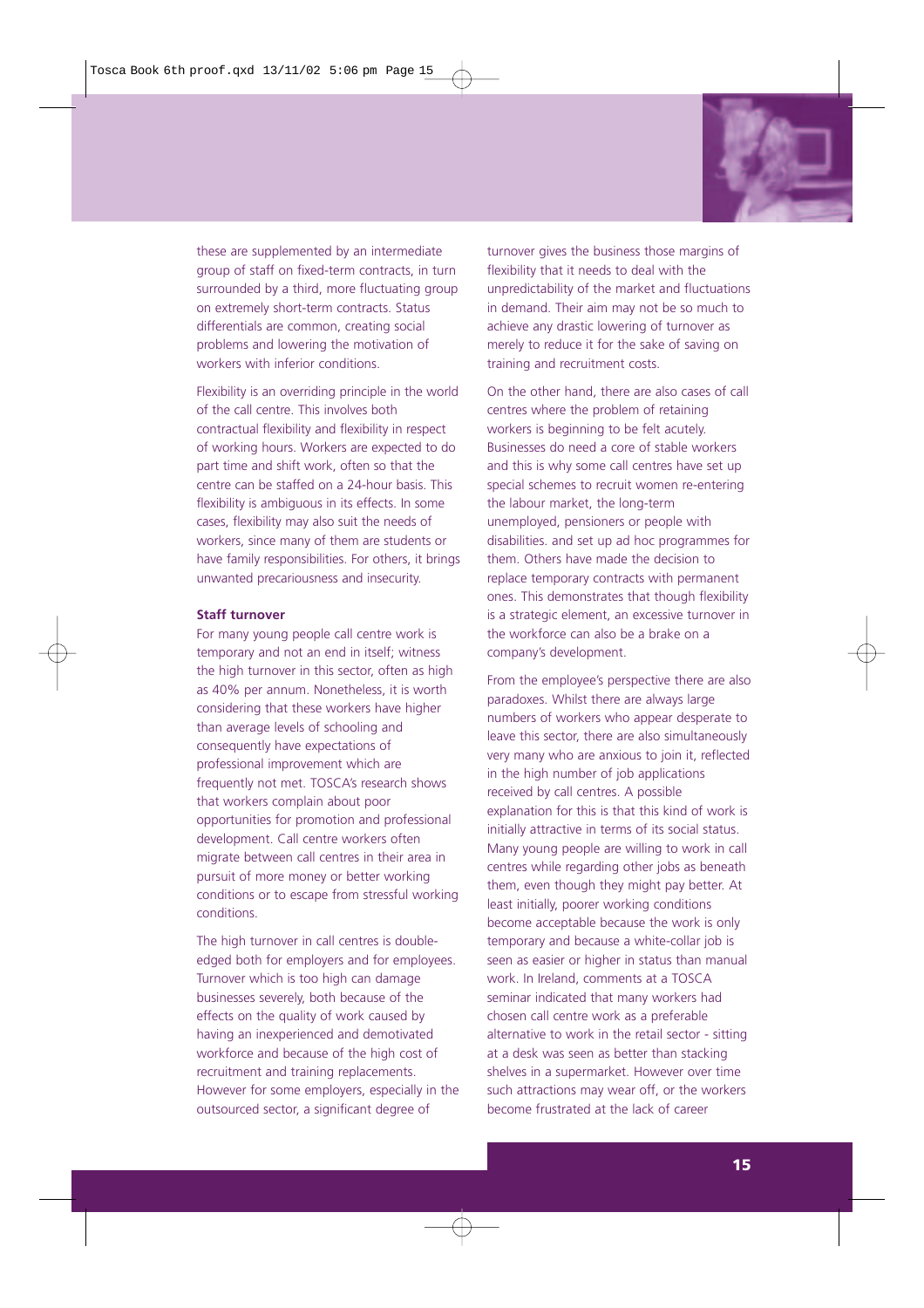#### **2 CALL CENTRES IN EUROPE** CONTINUED

prospects, leading them to leave after a relatively short stay.

#### **Fordist production-line or knowledge-based organisation?**

**12**

But is the call centre the technological version of the Fordist production line or is it an example of knowledge-based organisation? TOSCA's analysis shows that call centres are not homogeneous and the majority of those studied can be placed in between these two models.

At one extreme there are call centres organised as production lines following a Taylorist model; at the other there are those in which the operators are relatively professionalised and levels of control are goal oriented, rather than process based.

Organisational models differ: some are individual and some are team based. However even in team organisation there is still a high degree of isolation rather than integration.

In general, while functions such as inquiries, booking, sales and telemarketing seem to require fairly simple tasks, in others, such as credit and insurance sectors, social health services, technical assistance and so-called creative centres, skill requirements are more complex.

Apart from the relative complexity of their tasks, call centre workers have little in common with blue-collar workers in manufacturing. Their social profile is very different from that of the traditional industrial worker. The issues for policy-makers should not be an abstract debate

about whether call centre workers do a job that is 'worse' than others, but how this kind of work can be sustained over a long period of time, and the fact that within the call centre environment the prospects for making any kind of professional progress seem so often to be blocked.

This lack of promotion prospects is relative. It is, for instance significantly better within inhouse call centres than in outsourced ones. But even in in-house centres the call centre is not normally an entry point for other work within the company, contrary to the expectations of many of the young people who take jobs there.

#### **>> Conclusions**

There are multiple challenges facing employers and trade unions in this rapidly changing field.

Developing good practice in call centre employment involves addressing many aspects of call centre design and job content, and all the relevant factors affecting the working lives of those involved.

Drawing on the research of the TOSCA project, some of the most important aspects of call centre employment are discussed in the following sections of this handbook, with an emphasis on action that can be taken to develop good practice in tackling the key issues.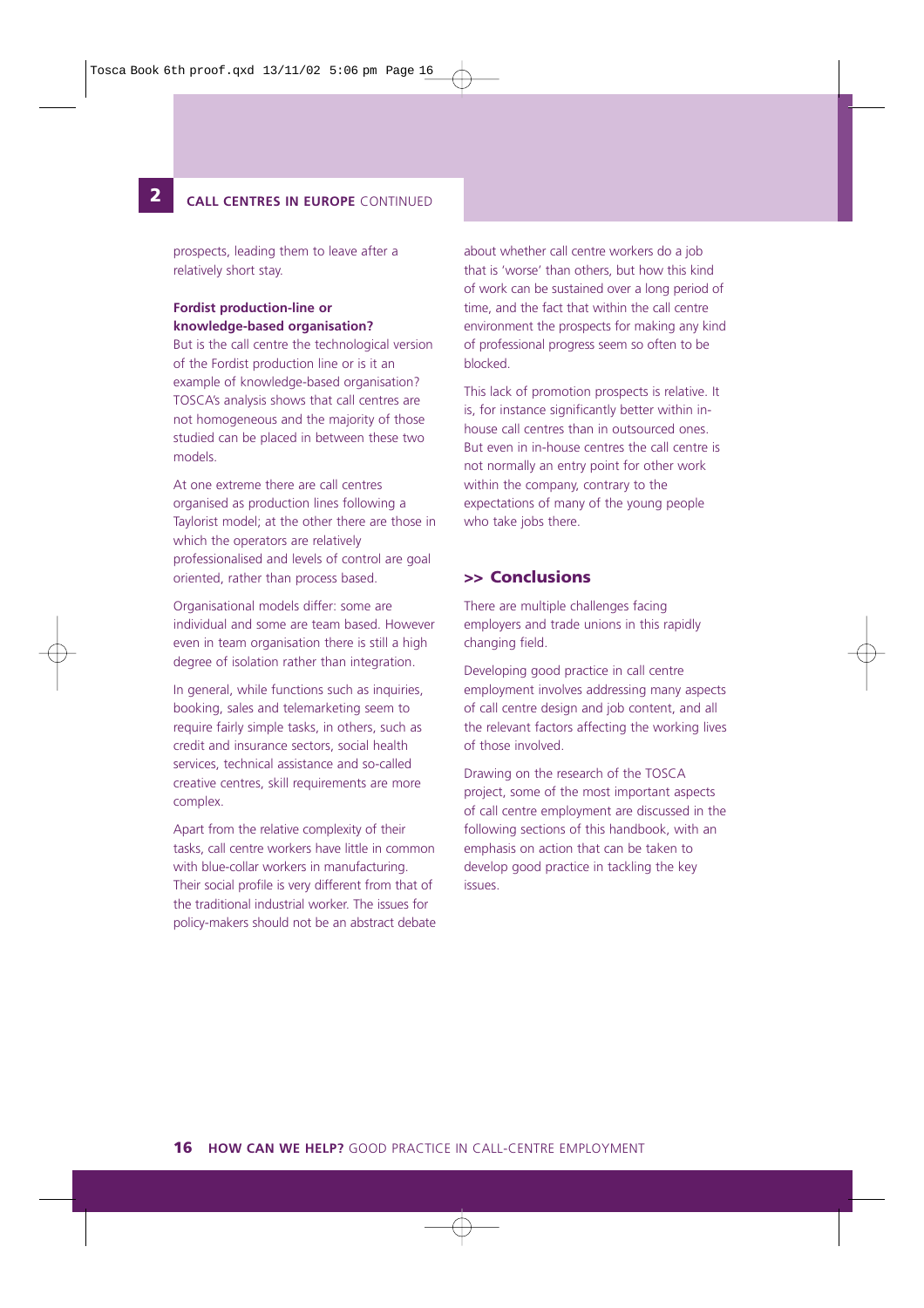**HOW CAN WE HELP?** GOOD PRACTICE IN CALL-CENTRE EMPLOYMENT **>>**



# 3 Recruitment, training and staff development

- **This section covers:**
- **recruitment**
- **staff training and development**

#### **>> Recruitment**

Call centres use a variety of methods for recruiting staff, including:

- traditional forms of advertising in local newspapers and other conventional media
- using local job centres and unemployment centres as a recruitment point
- using specialist job centres or job clubs (e.g. for disabled workers) to contact particular groups
- outsourcing part or all of the recruitment and selection process to one or more recruitment agencies specialising in call centre recruitment
- outsourcing pre-employment selection and training to specialist selection and training providers, or working in partnership with them
- on-line advertising and on-line application forms on company websites and recruitment agencies' websites
- 'open days' on and off site
- 'assessment centres' where applicants undergo collective aptitude tests
- special recruitment and publicity arrangements with students' organisations and colleges
- specialist divisions of employment agencies dedicated to call centre management and staffing of call centres

As call centres develop, there is increasing demand for previous experience and relevant training and qualifications in call centre work and ICT skills, as well as in customer relations. There is also increasing recognition of the different skills, aptitudes and approaches that may be required for different types of calls and different types of call centre work.

Some call centre employers are now becoming more particular about the way they select their workforce, investing more time and expert resources in pre-selection procedures and reviewing the selection criteria they use in recruitment processes. The reasons for these developments include the high turnover of call centre staff, the changing nature of call centre work, increasing competition for call centre staff, increasingly competitive markets for call centre services, and increasing market competition for goods and services.

#### **Examples of good practice include:**

- making sure that those responsible for recruitment and selection have clear and appropriate selection criteria, and operate using agreed procedures, whether the process is done in-house or outsourced to recruitment professionals or employment agencies
- where recruitment professionals or employment agencies are used, making sure that the selection criteria they apply are consistent with the call centre's own brief and selection criteria
- checking that recruitment and selection criteria are related to the requirements of the job and not to the personal characteristics (e.g. age, sex, race or disability) of individual applicants
- placing advertisements for jobs where all sections of the workforce and all community groups can easily access them
- making sure that equal opportunities policies and practices underpin recruitment and selection procedures, and taking active steps to avoid unfair or unlawful discrimination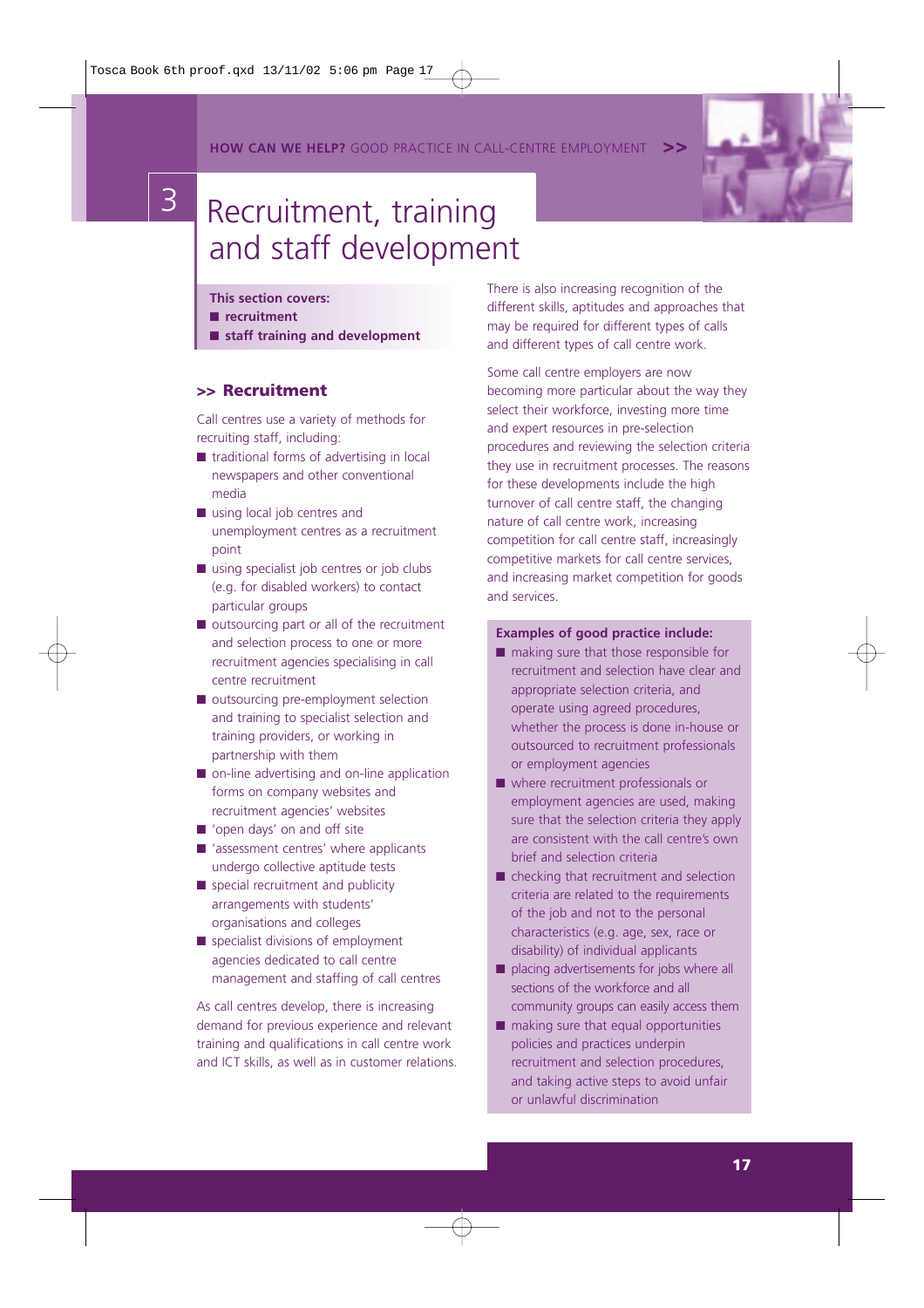### **13 RECRUITMENT, TRAINING AND STAFF DEVELOPMENT** CONTINUED

- encouraging disabled applicants to apply for jobs, consulting them about any special requirements they have to facilitate their interview or their work, and letting them know that where practicable, reasonable adjustments will be made to enable them to attend interviews and training centres and work in the call centre (or from home, if this is feasible)
- $\blacksquare$  providing job applicants with clear information about the terms and conditions that go with the job – including any requirements for probationary or training periods, and their duration
- letting people know what to expect in call centre work – explaining to applicants the qualities, experience, skills and aptitudes that are needed for different types of call centre work

#### **>> Training and development**

Call centre managers and trainers – and some trade unions – agree that call centre work does not suit everyone, and that it requires specific aptitudes. Skills are needed not only for call centre work in general - the skill of communicating clearly without face-to-face contact - but also for specific aspects of that work. For instance different approaches and competences are needed to for inbound and outbound calls, for telephone, e-mail and web contact, for different types of sales and customer services and for particular kinds of professional advice. Each kind of work makes particular demands on call handlers and requires specific skill sets.

#### **Training for managers**

Managing call centres in a fast-changing technological and organisational environment, and with increasingly competitive markets means making sure that call centre managers are competent to deal with change

management issues, including technological and cultural change. There is a need for specific competencies relating to call centre management, managing workload distribution, setting organisational targets and managing call centre information and computer systems. These competencies are specialist ones and may not be adequately covered in training courses for more general business management.

Call centre managers also need training in managing health and safety and ensuring that relevant legal requirements are met.

#### **Training for team leaders and supervisors**

Training for team leaders and supervisors is often neglected but the key role they play in managing people and performance makes this an important issue for call centres. Team building, team leadership, effective communications, coaching, performance management, equal opportunities and other first line management skills are all important here, alongside relevant call handling and customer services skills including dealing with difficult people or abusive calls.

#### **EXAMPLE**

In Belgium, the training agency CEFORA has developed a range of course modules for both call handlers and their supervisors. The basic management modules for team leaders (many of whom are former call handlers) cover management skills, team motivation, and preventing health hazards. Further modules have been developed on commercial techniques, scripting, ergonomics, group dynamics, leadership and performance management. It has been found that breaking up longer courses into a number of small modules provides greater choice and flexibility making it possible to mix and match to meet specific needs. It also prevents the decline in attendance associated with longer courses.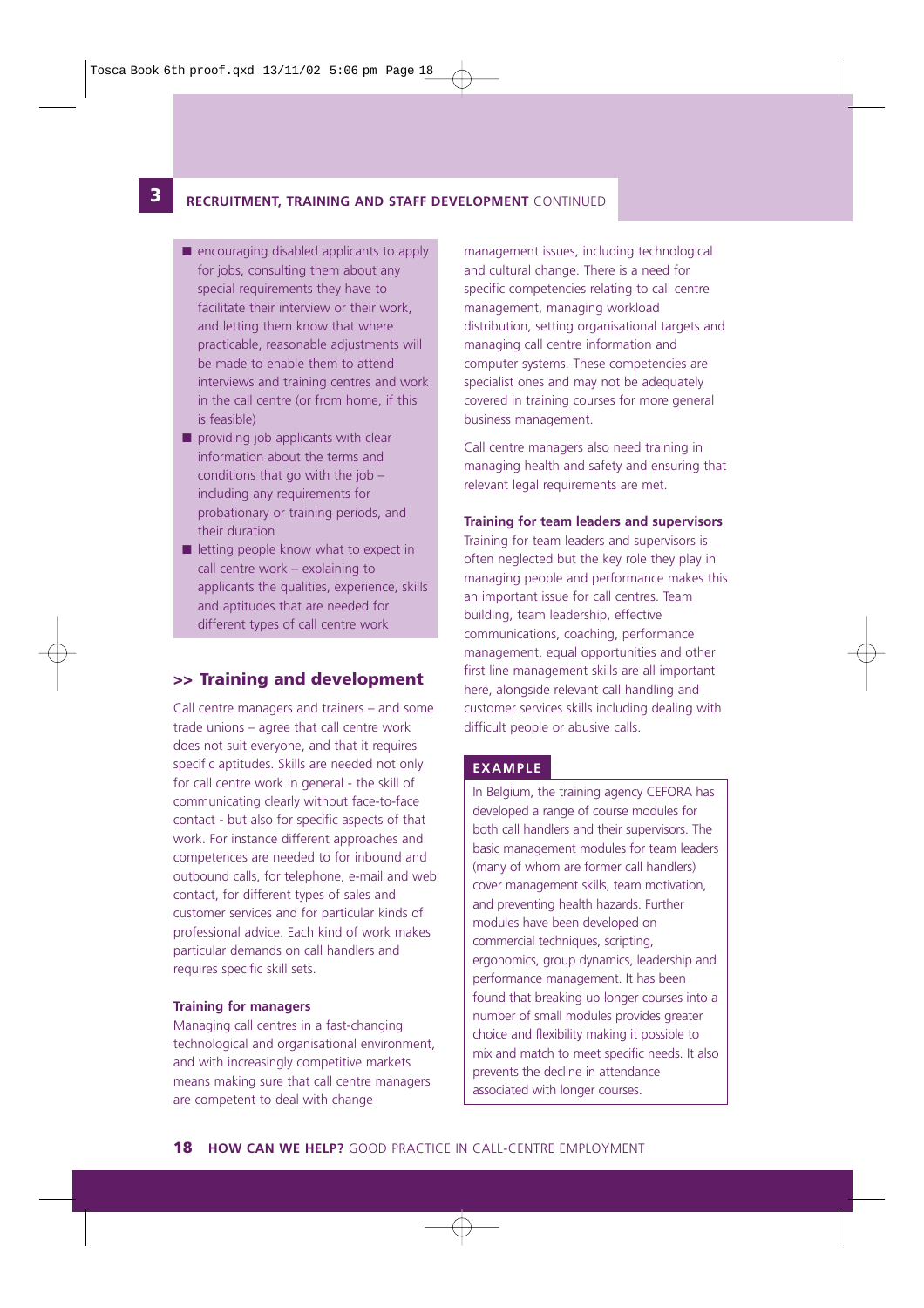



This call centre operator in a utilities company is being monitored by her manager for training purposes

#### **Training for call handlers**

Call centre work makes many demands on call handlers. Accurate, up-to-date information is needed as well as sound judgement and interpersonal skills. Errors can be costly, or even life-threatening if emergency services are involved, and inaccurate or out of date information about products, services or transactions and records can greatly increase customer or user dissatisfaction.

With more and more services, including essential public services, now being handled by call centres, the range of information being sought through call centres and the level of knowledge and competencies required by call handlers is increasing. Operators might need training to achieve:

- Technical understanding of call centre computer and telecommunications systems
- knowledge about the organisation's services or products
- knowledge about the organisation's databases, recording or billing systems and internal procedures.
- Understanding of the legal issues and ethics involved in providing certain types of advice and information
- procedures involved in re-routing calls, referring them to an expert or dealing with difficult or abusive calls
- knowledge of safety procedures, time management and information management
- sales techniques

Good employment practice means ensuring that call handlers have the training, information and competencies they need to deal with the public and provide high quality services, and encouraging staff to obtain formal qualifications that will help them compete in the labour market.

#### **EXAMPLE**

In Amiens the Mayor, inspired by a visit to the New Brunswick region of Canada, created the first 'European university for call centres', Sup Média Com, designed to train 250 new agents each year. The intention of this college was to avoid some of the lowskill, high-turnover problems associated with call centres in other European countries by training agents to a high level and improving staff retention. There are now a number of call centres operating in the city, including Bouygues Telecom, Cabletron, Cetelem , Caisse d'épargne, Emap, France Télécom, GAN, Intra, Kertel, Nortel, SNCF, 3-Com, Vodafone and Whirlpool. The Mayor, Gilles de Robien, hoped that call centres would create 1500 jobs in Amiens over the years 2000–2002.

#### **EXAMPLE**

In 1996 Inferep and Ceritex (which between them manage 30 call centres employing around 1200 agents) launched a training scheme to produce 1,000 new agents over a period of three years. The project is run in conjunction with the Pau business school and two local lycéés and is supported by the regional authority DATAR. The courses include a vocational baccalaureate, a oneyear training course for those who already have post-baccalaureate qualifications, and a supervisor's course (one year apprenticeship, for those with a post-baccalaureate qualification). The scheme also provides practical work experience in call centres.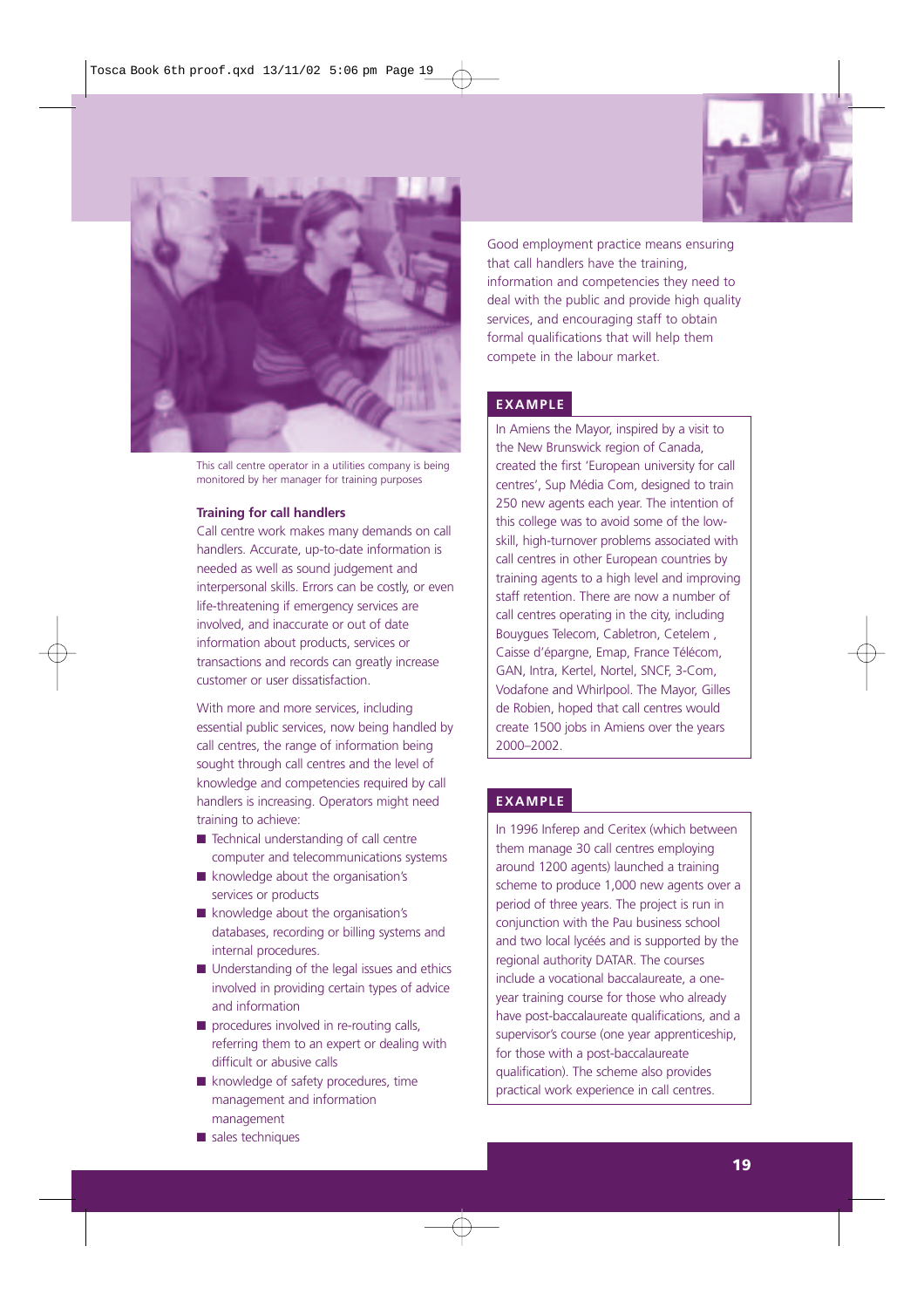#### **12 3 RECRUITMENT, TRAINING AND STAFF DEVELOPMENT** CONTINUED

#### **Examples of good practice include:**

- Liaison between employers, local training providers and other social actors to develop up-to-date and relevant courses for call centre operators, managers and team leaders, with the emphasis on developing transferable skills and formal qualifications, in call handling and customer services, in call centre management and in information technology
- pre-employment training and induction for all new call centre staff, including agency workers
- providing opportunities for wider learning development and acquiring further skills (or training for management or team leader posts) through open learning centres, on-line learning and language courses
- supplementing formal training courses with on-the-job training and coaching, allowing sufficient time and resources for team leaders and others to support staff in learning and development
- developing team-building through workshops, training courses and constructive team meetings, with the use of expert facilitators where necessary and appropriate
- involving unions and staff in carrying out training needs analyses, developing course content, planning training provision and selecting training providers
- making training available to all staff, whether full-time, part-time or temporary, including home-based call handlers
- inviting staff to give feedback on training methods, timing and content, to enable it to be improved and kept up to date and relevant to the job, and ensure that enough time is allowed for the different types of training required
- participating in life-long learning schemes which give staff greater choice in developing career options in other sectors, including providing study leave and scholarships.

#### **EXAMPLE**

One Bulgarian call centre company provides scholarships for talented students to study both in Bulgaria and abroad. This is seen as part of a broader recruitment and retention package designed to attract skilled staff and reduce turnover.

#### **EXAMPLE**

One UK call centre has introduced an 'island' arrangement of workstations in order to promote 'at desk' on-the-job training by team leaders and encourage informal learning and socialisation at slack times.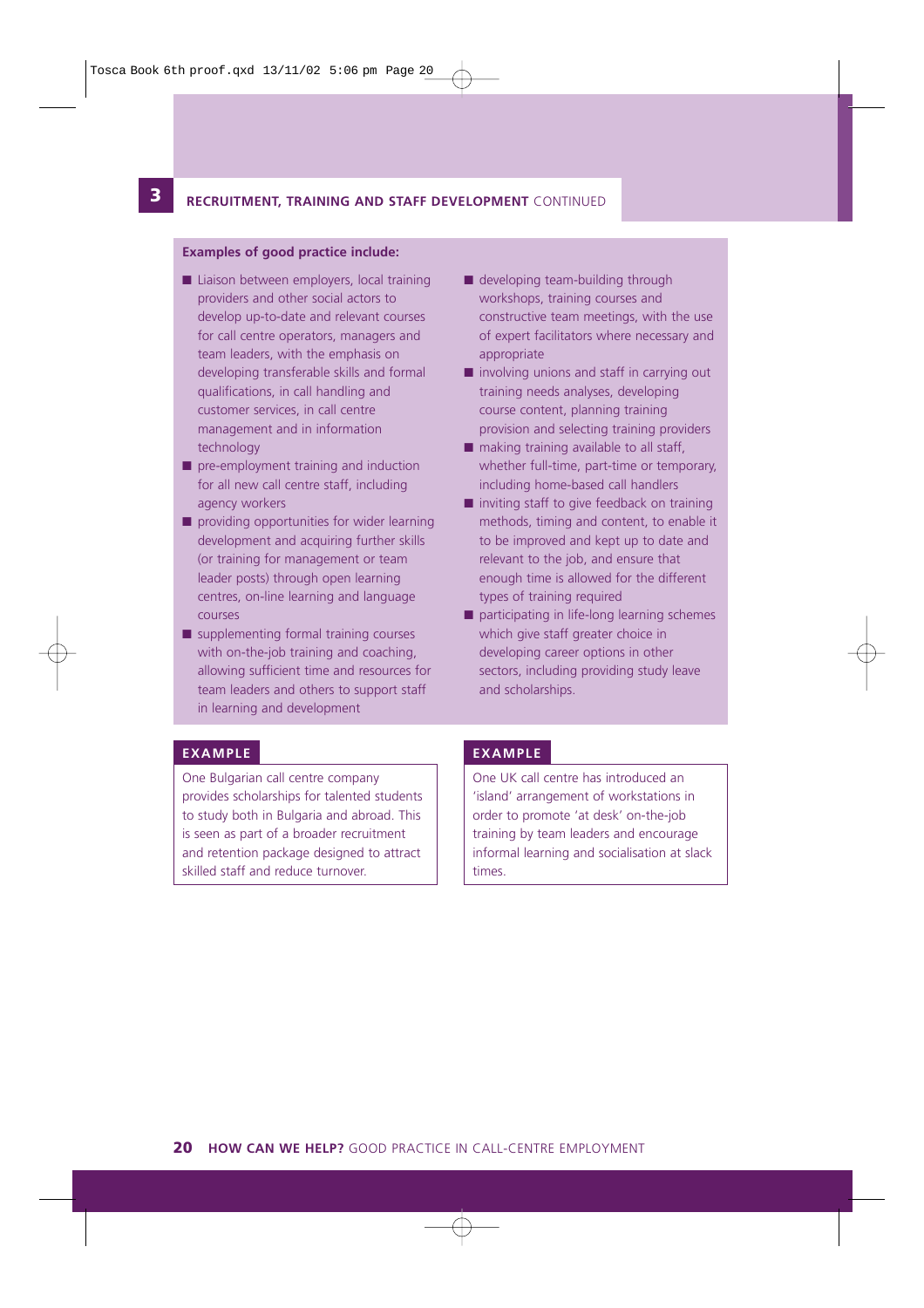**HOW CAN WE HELP?** GOOD PRACTICE IN CALL-CENTRE EMPLOYMENT



# 4 Working hours

#### **This section covers:**

- general working time issues
- the legal position
- working hours
- breaks
- shift systems
- emergency call-out
- overtime
- flexible working
- part-time work
- welfare and transport facilities
- working hours

#### **>> Introduction**

Working time arrangements are a critical issue in call centres, both for managers and for employees. Service providers are under pressure to maximise availability and maintain profitability in increasingly competitive markets, operating round the clock to meet demand or cater to customers in different time zones. Managers are under pressure to maximise productivity and minimise costs, sometimes imposing performance targets that have to be implemented with split-second precision. Team leaders are under pressure to ensure that their teams meet or even exceed these targets. And call handlers are under pressure as a result of intensive work combined with demanding shift arrangements and restrictions on their movements and activities, affecting both their work and personal lives.

Good employment practice in call centres involves managing working time flexibly and treating call centre workers as fully rounded human beings with the physical and emotional needs that this implies.

#### **>> General working time issues**

Working time arrangements have important implications for health and safety and for equal opportunities. The human body was not designed to sit for long periods in a confined position, or to work at night, (that's the time the body uses to rest, recover and restore itself) or to function without adequate natural light, rest and exercise. Society does not organise community, family or personal lives around rotating shifts to suit one household member – schools, childcare and transport facilities do not operate round the clock, families do not sleep well in shifts, and meal times at home are important for social as well as nutritional reasons.

People – and their work and home relationships – can be damaged by unhealthy or unmanageable working time arrangements. They need a positive work-life balance, but many call centres still fail to recognise this. Failure to take these factors into account can create real difficulties for call centre employers and employees alike, resulting in recruitment and retention costs, high sickness absence and stress levels, loss of trained and experienced staff, and lower productivity and morale.

#### **>> The legal position**

EU law requires employers to ensure that employees' health and safety is not put at risk by their working time arrangements. Employers must comply with statutory requirements for maximum weekly working hours, rest breaks, breaks between shifts and limitations on night work. It also provides for a minimum of 4 weeks' paid holiday leave a year. The 'Working Time' Directive [Directive 93/104/EC] applies to all EU member states. and all workers, including part-time, temporary and freelance staff. National laws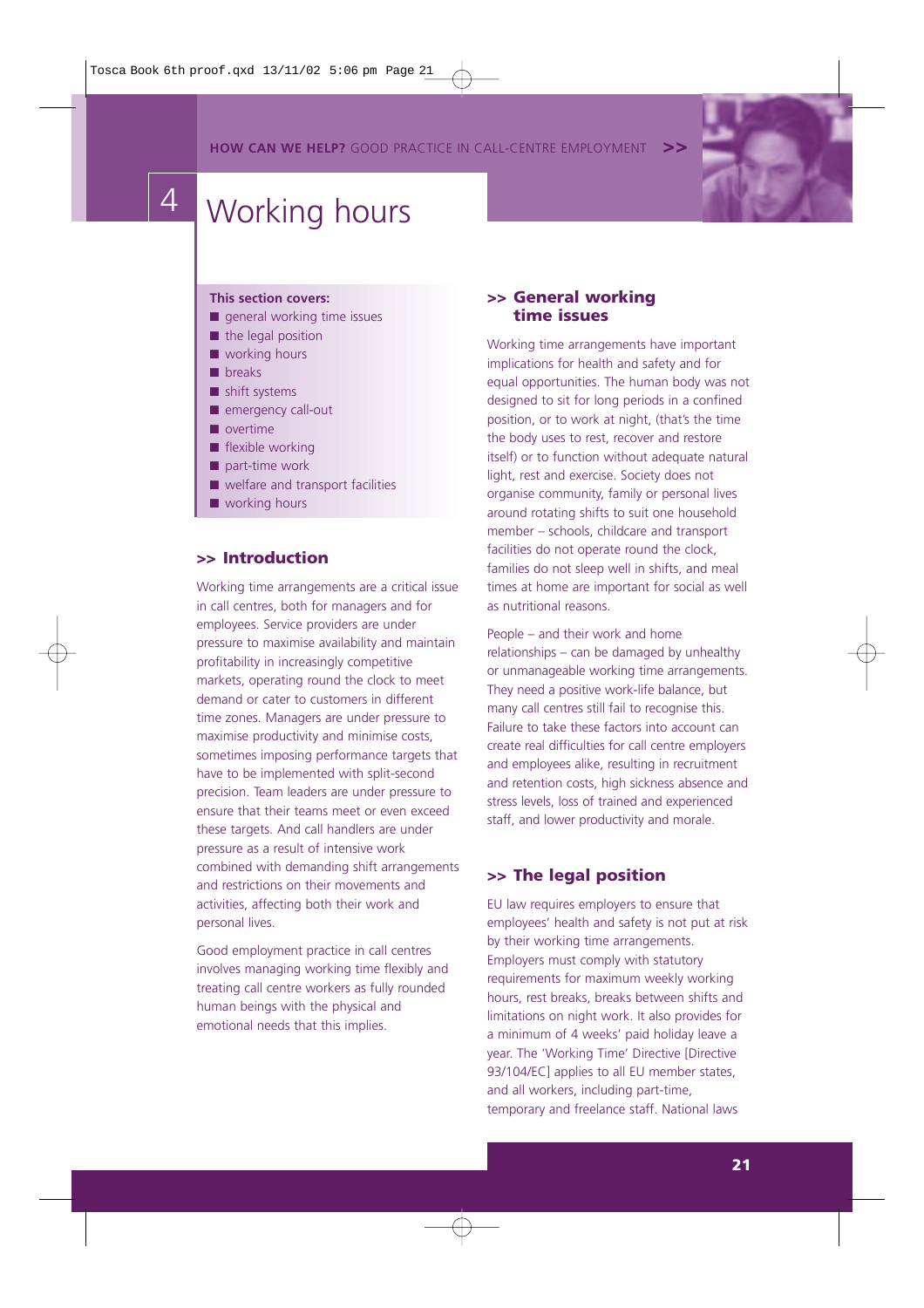#### **4 WORKING HOURS** CONTINUED

**12**

in EU member states should therefore cover all call centre workers.

There are also special requirements for working time arrangements to be temporarily adjusted (without loss of pay or entitlements) for expectant, new and nursing mothers at work, where working time arrangements could be harmful to their health or that of the child. If such adjustments (e.g. reducing working hours or switching from night work to day work) are not possible, then the law allows the employee to be temporarily suspended from work on medical grounds (again without loss of pay or entitlements) until it is safe for her to return. The 'Pregnant etc. Workers' Directive [Directive 92/85/EC] covers all employees who have notified their employers that they are pregnant, have recently given birth or are breastfeeding.

EU law also states that employers must

- provide equal (pro rata) treatment for workers on part-time contracts (The 'Parttime Workers' Directive [Directive 97/81/EC])
- provide entitlements to maternity leave (The 'Pregnant etc. Workers' Directive [Directive 92/85/EC]) and parental leave The 'Parental leave' Directive [Directive 96/34/EC]

These laws are particularly important in call centres because the majority of workers are women and many of them work part-time.

Many countries also have national regulations covering working time that apply equally to call centre employment.

#### **>> Working hours**

Working hours in call centres depend on various things, including the type of service involved and the call centre's operating hours, variations in call volume and levels of demand, the customer base, the time zones served by the call centre and staffing levels.

Many call centres operate a two-tier system: a full range of services available to all callers during normal operating hours (when all call centre activities are carried out) combined with 'out of hours' services such as emergency call-out and support services, when a restricted level of services is provided. Others operate around the clock providing a full range of services at all times.

The type of service or mix of services a call centre provides may dictate its operating hours. But operating hours are also affected by variations in call volume and levels of demand. These may fluctuate according to the time of day, the day of the week, or the time of year. For example, demands for emergency services often peak at night, whilst demands for home shopping or customer services often peak in the run-up to Christmas or when a new product or service is being promoted. Many call centres have to deal with very significant changes in demand, resulting in fluctuating staffing requirements to match that demand.

Managing working time, staffing levels and shift patterns to match fluctuating demands is therefore a major challenge for call centre employers. Failure to manage these issues effectively can lead to poorer quality services for customers, increased stress and sickness absence for workers, and operational problems, retention and recruitment problems and reduced productivity for employers.

#### **>> Breaks**

Breaks are needed within working time for a number of personal or work-related issues, including adjusting the workstation, consulting with colleagues or team leaders, refreshment (especially fetching drinking water), screen breaks, visiting the toilet, periodic rest and exercise (away from the workstation) and recovery after difficult or stressful calls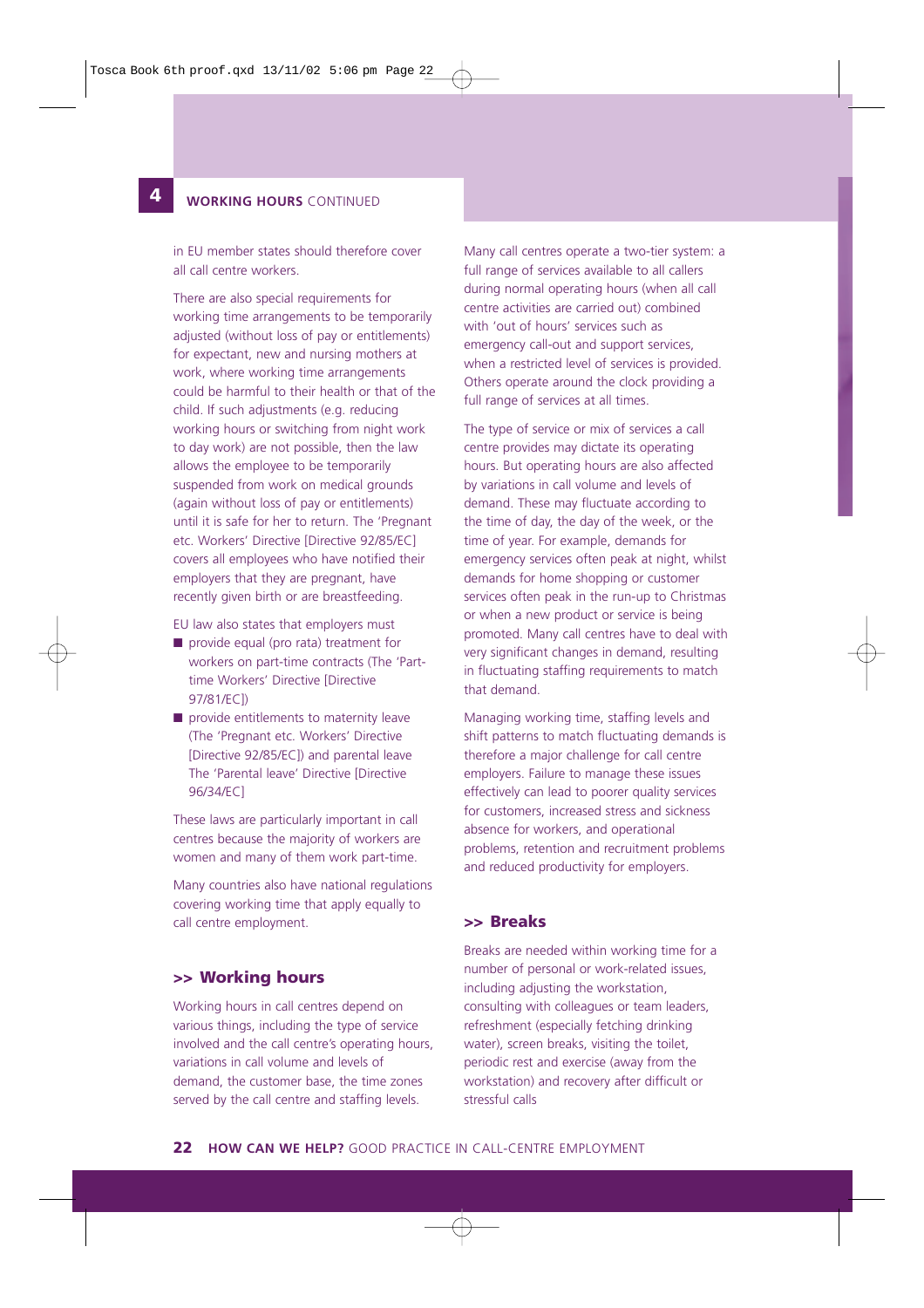





Key issues here are whether call handlers can take breaks when they need to, and have flexibility about their timing, what restrictions are placed on workers' movements away from the workstation, the number of breaks that can be taken, and the duration of breaks.

Electronic monitoring systems, performance targets and criteria, automatic call routing systems and company rules and regulations can all have an impact on workers' ability to take necessary breaks in working time. Care is needed in the design of systems and the way rules are formulated. Failure to allow for breaks and for reasonable flexibility and freedom of movement can lead to serious health and safety problems, discomfort and poor job satisfaction, which can in turn affect retention and recruitment of staff and staff morale.

#### **EXAMPLE**

In Bulgaria, the Ministry of Health has established policy directives on the prolonged use of display screen equipment. 15-minute breaks must be allowed every hour.





#### **EXAMPLE**

In the N Brown Group Customer Call Centre in Manchester (above), operators are provided with canteen facilities, relaxation areas in which to take their breaks and a staff gym.

#### **EXAMPLES**

In one UK call centre, call handlers can take screen breaks away from their workstations at their own discretion (subject to meeting overall targets) and can also get time off – with support from a team leader if requested – after difficult, distressing or abusive calls.

In another, call handlers are free to move around and talk to colleagues, read or rest as long as workloads are adequately covered and team-based targets are met.

In another, breaks can be taken if and when needed – without stringent controls – in recognition of the potential stress of work involving certain types of call.

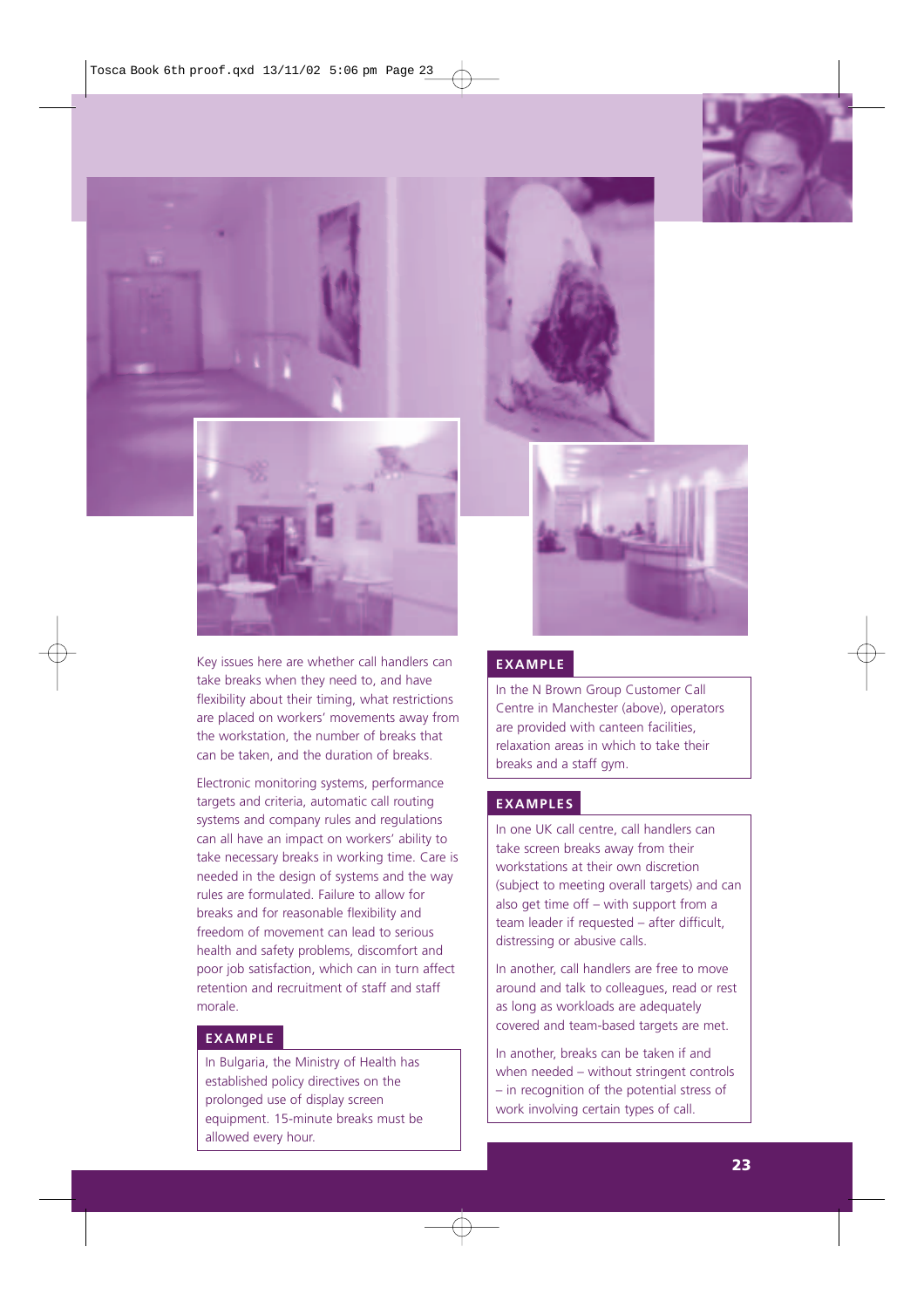#### **4 WORKING HOURS** CONTINUED

#### **>> Shift systems**

**12**

Managing working time in call centres with extended operating hours involves managing shift systems. Larger call centres may have as many as 15 different shift patterns, often tailored to take advantage of particular groups of workers, such as women with family responsibilities, or students who also have to take time to study or attend courses.

Care is needed in the management and design of shift systems, to allow flexibility and choice for staff to meet their needs and preferences regarding their shift patterns and working time arrangements, to consult staff and worker representatives on this, and to avoid shortnotice changes in rostered duties. It is also important to avoid 'back-to-back' shift working.

#### **EXAMPLE**

In a large Scottish call centre, staff are consulted about shift patterns. There are agreed core operating hours and a choice of working patterns and shift arrangements. On average, full time staff work one Saturday in four. Rosters are organised well in advance. Short-notice changes by management are avoided.

#### **>> Emergency cover and/or call-out**

Emergency services often work round the clock, using call centres as their main contact point. Demand for their services is often highest at night and over weekends and public holidays when normal services are unavailable.

Call centres may also have on-call arrangements where additional staff can be called in at short notice in the event of particular emergencies such as major accidents, disasters or severe weather conditions when there is a sudden short-term demand for extra information or emergency services. Where emergency cover means working overtime or additional shifts, care is

needed to ensure that compensatory rest is given at the earliest opportunity, to avoid excessive working hours, fatigue and stress. Working what is effectively a double shift can lead to serious health and safety risks, such as falling asleep at the wheel on the way home, and increased errors at work.

#### **EXAMPLE**

In a large call centre providing emergency cover involving safety-critical work in the telecommunications sector, emergency cover is provided on a rostered basis, with additional compensatory time off immediately following the emergency duty period, especially where this involves night work.

#### **>> Overtime**

Call centres faced with sudden fluctuations in demand, network failures or recruitment and retention problems may need to call on their staff to work significant amounts of overtime, unless they can draw on other resources to help to meet the demand. It is good employment practice in general not to rely on overtime working to meet normal service requirements, but there are times when additional staff may be needed. Care in planning appropriate contingency arrangements can help to avoid the need for excessive or compulsory overtime working.

#### **EXAMPLE**

In Spain, the new collective agreement for companies in the telemarketing sector establishes a 39-hour working week that cannot exceed 48 hours

#### **EXAMPLE**

To prevent staff leaving the company and in recognition of the stressful nature of the work, a French call centre has reduced working hours from 35 to 31 hours 20 mins per week rather than increasing overtime.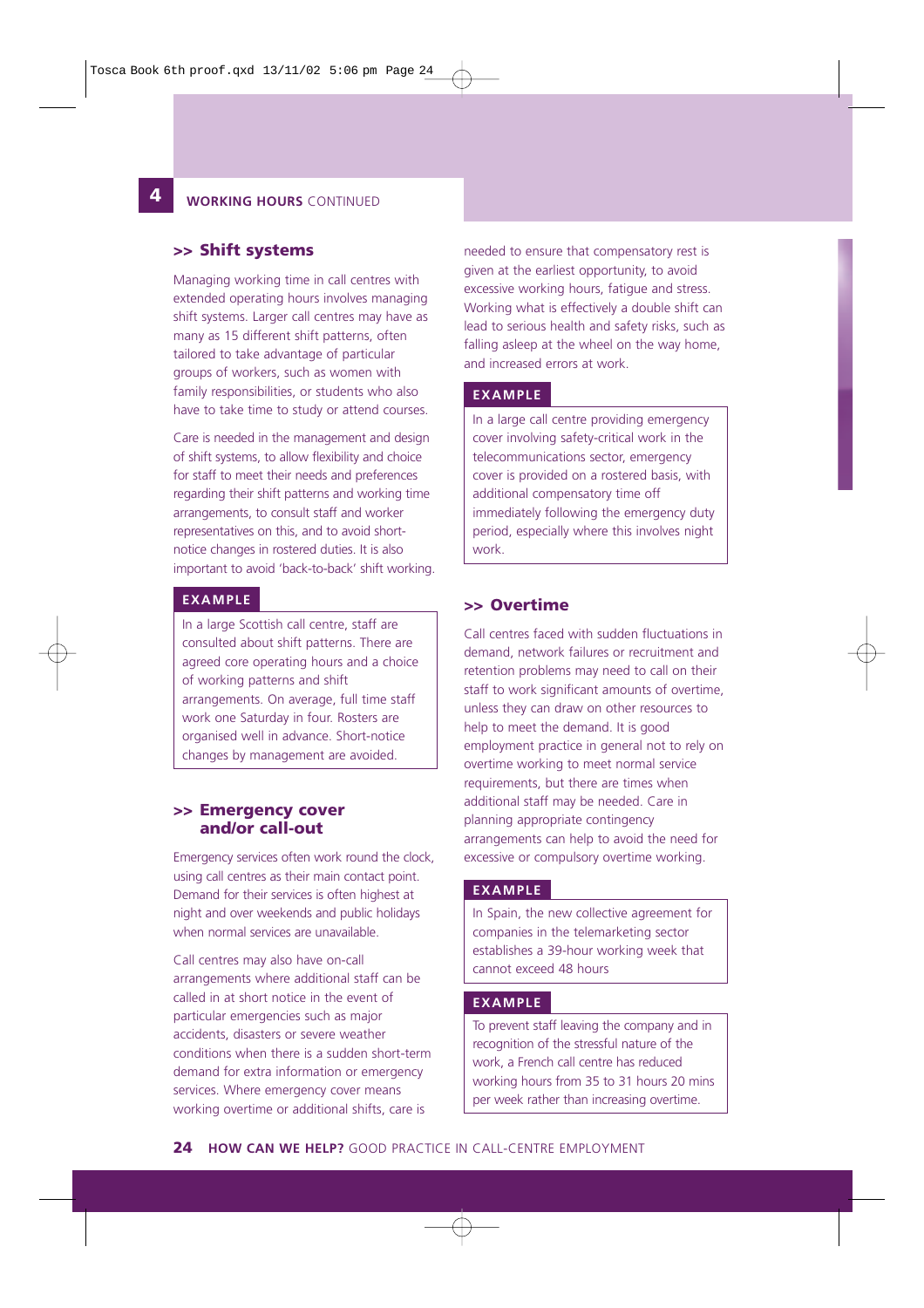





#### **EXAMPLE**

A UK retail sector call centre has established a 'bank' of sessional workers (mainly students) who are willing to come in to work in the call centre at short notice, without ongoing contractual obligations on either side, to meet fluctuating demands or to supplement existing staff during staff shortages (e.g. during flu epidemics or peak holiday periods)

#### **>> Flexible working**

Flexibility is an important issue in working time arrangements for both managers and staff. Managers need to match staffing levels to levels of demand at the workplace, but this needs to be balanced against workers' needs to combine their work and personal lives and/or family responsibilities.

The challenge for call centres here is to make it possible for workers to have planned personal lives and deal with unforeseeable events and emergencies both at work and at home whilst at the same time meeting the needs of the business. The problems can be more difficult to solve if there are recruitment and retention problems or high levels of sickness absence in the call centre. Addressing recruitment and retention issues can also help to facilitate flexible working.

#### **>> Part-time work**

Part-time work is one way of attracting staff to work in larger call centres with extended operating hours. It is often described as a form of flexible working suitable for people with caring responsibilities, but unless there is also flexibility for the part-time workers themselves, and unless they can reasonably predict their working hours and rostered duties in advance, then working part-time is not necessarily an advantage.

Part-time working can take many forms in call centres – regular short shifts (e.g. early mornings OR evenings) or full shifts for only part of the week, or working only at the weekend, or working full shifts all week but only on alternate weeks, are just a few examples.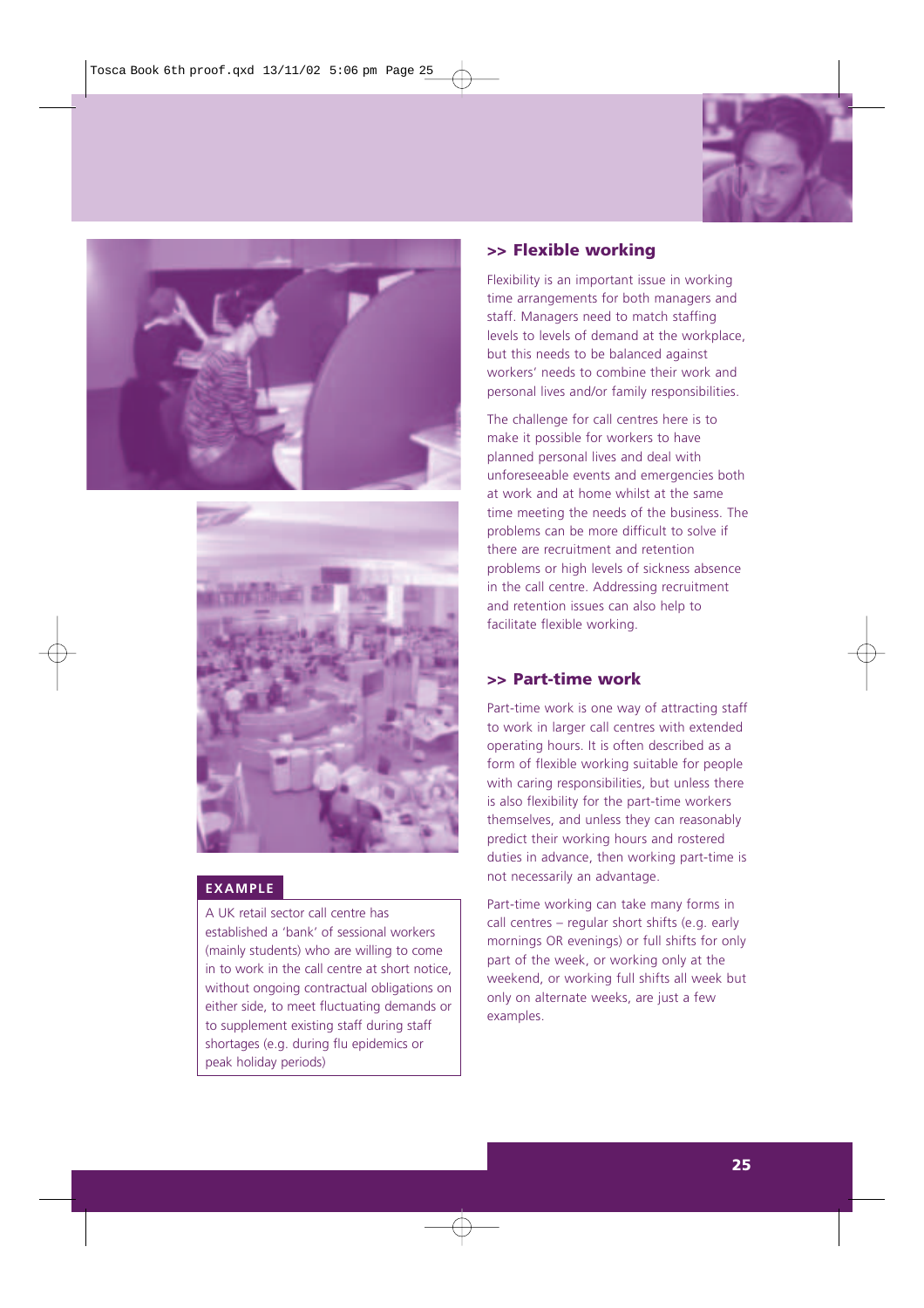#### **124 WORKING HOURS** CONTINUED

#### **>> Welfare, transport and working hours**

For call centres operating round the clock or outside normal office hours, welfare and transport arrangements need to be addressed at night and early in the morning.

Shift workers and night workers need access to suitable refreshment facilities, somewhere to obtain and consume hot food if possible (especially in cold weather), and suitable first aid, security and emergency cover. Transport facilities may also be an issue where call centres are situated on outlying industrial estates or in rural areas.

#### **Examples of good practice include:**

- planning ahead to ensure that staffing levels and skill mix are sufficient to meet demands for services at all times
- considering the use of alternative call centres to deal with overflow or fluctuating demands – for example, by networking several call centres together into a 'virtual' call centre, employing home-based call handlers (on comparable terms and conditions of employment) or initiating outsourcing arrangements
- ensuring that automatic call routing and electronic performance monitoring systems are designed to distribute work evenly, allow for flexibility, and let workers take the breaks they need
- $\blacksquare$  allowing reasonable flexibility in the timing, number and frequency of breaks taken, and permitting freedom of movement away from the workstation
- ensuring that workers are not required to work excessively long hours, and that working time arrangements and shift patterns are designed with adequate breaks between shifts and avoiding double shifts or 'back to back' shift working

### **EXAMPLE**

Finance sector unions in the UK have negotiated agreements with call centre employers to ensure that night workers have access to:

- cooked food on the premises, with adequate meal breaks and access to appropriate canteen and rest facilities
- the same access to first aid and emergency response facilities that exist for day workers
- night-time security on site and in car park areas, and well-lit car parks with CCTV in outlying or remote areas or where there is a high crime rate
- arrangements to promote car sharing for transport outside public transport hours, or alternative transport arrangements paid for or subsidised by the employer
- providing 'break out' areas for rest and refreshment and contact with colleagues away from the workstation
- designing shift systems in consultation with workers and their representatives ■ avoiding compulsory overtime,
- compulsory evening shifts or night work, or compulsory weekend work
- providing good advance notice of rosters and avoiding short-notice changes in rostered duties
- making appropriate contingency arrangements to deal with emergencies and other unforeseen events, transport problems or system failures (and any consequential backlog) staff sickness or fluctuating demand
- taking account of individual needs and preferences and taking a positive approach to work-life balance and familyfriendly working hours – for example, allowing shift swaps and choice over working hours, shift patterns and holiday leave arrangements (subject to skill mix requirements)

**26 HOW CAN WE HELP?** GOOD PRACTICE IN CALL-CENTRE EMPLOYMENT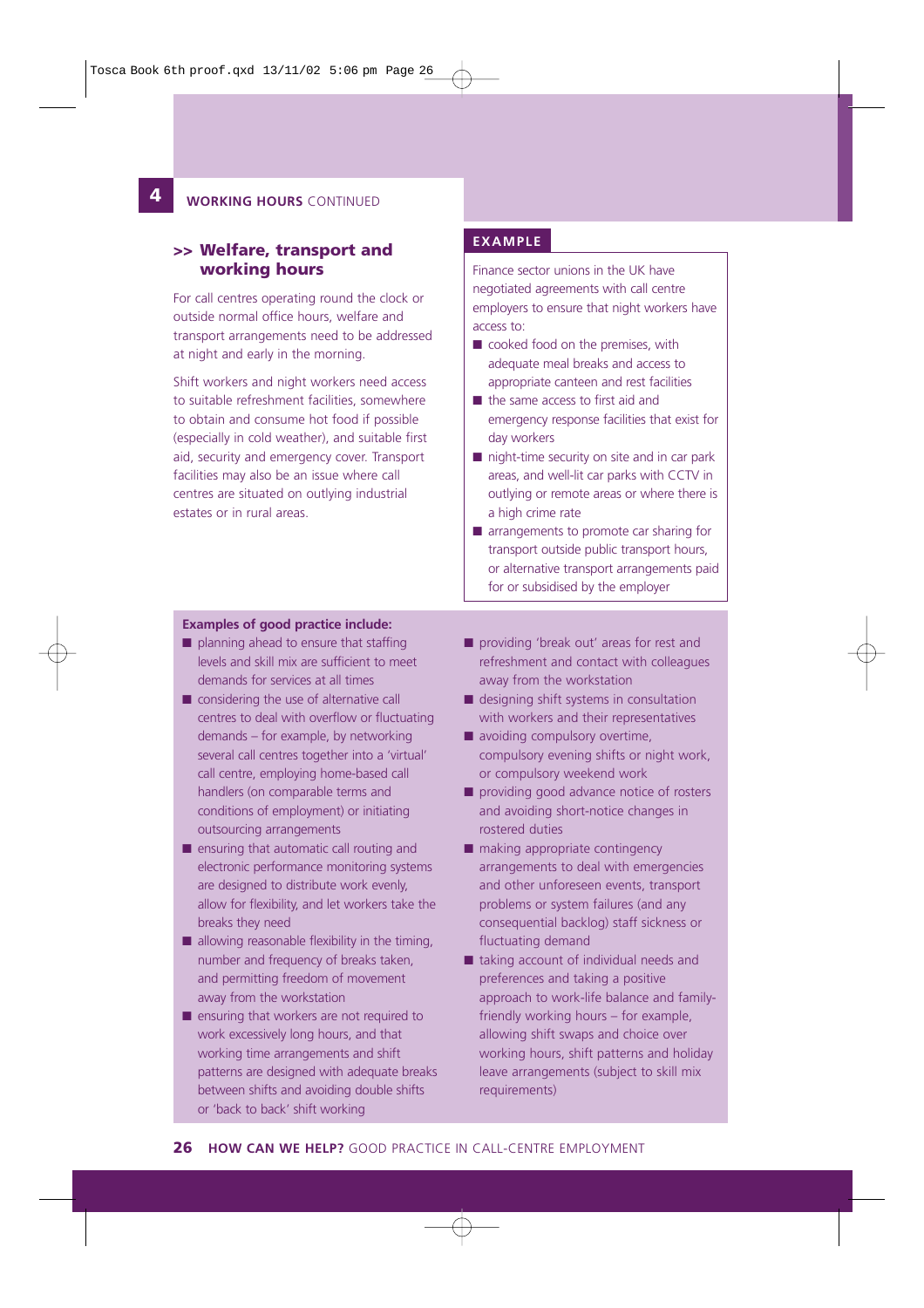**HOW CAN WE HELP?** GOOD PRACTICE IN CALL-CENTRE EMPLOYMENT



# 5 Work organisation

#### **This section covers:**

- organisational structures, management and supervision
- team working and job content

#### **>> Organisational structures, management and supervision**

Organisational structures in call centres vary according to the range and scale of services provided, the type of company or organisation involved, the size of the organisation and its links with other organisations. Despite these differences there are also some common features, including relatively 'flat' management structures and, in many cases, the use of teams led by team leaders.

The importance of technology in call centres is often reflected in management structures, with a high priority given to information management, ICT systems and design issues at senior management level. Senior managers often have responsibility for technological systems governing overall workload distribution, resource management and performance targets, market position or competition for contracts for call centre services. Team leaders or supervisors may have to deal with human resources, shift arrangements or individual performance management issues.

This separation of target-setting and performance management can cause problems if people are not consulted about targets, or if targets keep changing, because the people setting targets may not be directly involved with those having to implement them. It can also lead to severe pressures on team leaders as well as team members, especially if there are recruitment and retention problems.

Good employment practice involves ensuring meaningful consultation and effective communication and involvement at all levels of the organisation and between all the

interest groups involved, including employees and their representatives.

#### **>> Team working and job content**

Team working is a common feature of call centres. Team size varies – some teams are as small as three or four team members to each team leader, others as large as twenty-five or thirty. Generally, ratios of team leaders to team members are higher where the work is more complex or demanding, or where more support and possibly also real-time monitoring is needed – as in the case of telephone advice lines, for example. Ratios of 1:10 or 1:12 are considered manageable in many cases – if teams are too large, the team leader may not have enough time to provide coaching and support and carry out the necessary administrative work.

Teams may be structured in various ways, with a division of labour between different teams, or they may all do the same work. For example, teams may be organised:

- around a particular function, contract, service or product
- around a particular client or client's customer base
- around a particular group of customers or callers
- around a particular level of response (e.g. dealing with complaints or complex problem-solving, technical support or indepth advice)
- around particular tasks or activities (e.g. inbound or outbound calls, e-mail contact or telephone contact, sales or follow-up)
- around specific projects (e.g. research projects, surveys or promotions)
- around particular languages, forms of communication or user groups
- in particular locations or physical locations within the call centre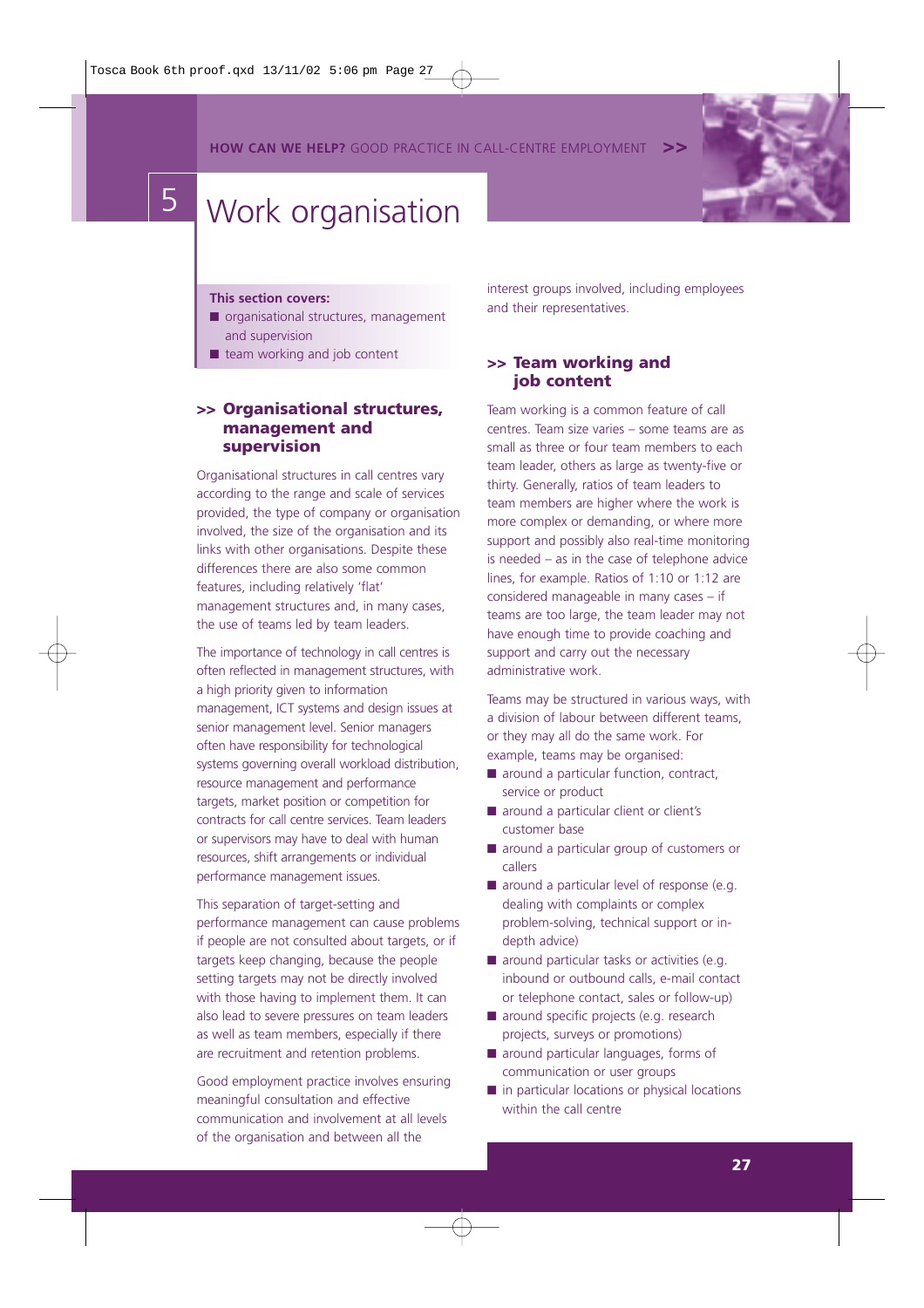

#### **5 WORK ORGANISATION** CONTINUED



The organisation of teams in call centres is often reflected in the physical layout.

Alternatively a call centre may have 'generic' teams handling all inbound or outbound calls, all tasks and all forms of contact, including email, text messaging and other e-contact points.

There are advantages and disadvantages to each of these diverse arrangements. Generic work, for example, may mean dealing with a wider range of calls and more varied call content, but it may also mean less specialised or in-depth content knowledge. More specialised work with a single focus may in turn allow more job satisfaction but may mean less variety and more repetition.

Lack of variety, boredom and repetition is a common complaint about call centre work, and therefore job content is an important issue. Call centre jobs that involve sticking rigidly to a pre-set script, including pre-set forms of greetings, can be particularly monotonous, especially if call handlers have little or no opportunity to exercise their own judgement or handle calls in different ways.

Some call centres have addressed these problems by replacing pre-set scripts with screen prompts, removing rigid call handling time limits, and allowing call handlers to

conduct calls and transactions within agreed guidelines, using their own judgement and personal approach in the process. Some have given operators more responsibility, for instance a discretionary sum of money they can spend to compensate a dissatisfied customer, and have found that doing so not only increases job satisfaction but also reduces the overall amount of compensation that ends up being spent.

Others have reduced monotony by introducing job rotation or task rotation within teams, so that the type of calls and activities handled by the team as a whole vary at different times. Some allocate different tasks within the team, and then rotate within the team. Another option is rotating membership of different teams, so that workers move from one team and one type of activity to another. A more radical option (but one that is not always feasible) is to consider rotating people between different types of work, alternating call centre work and noncall centre work in the same local area within the wider organisation, so that workers are not employed exclusively in call centre jobs.

Many call centres deliberately encourage competition between teams. Team performance targets are used to get teams to compete against each other in ways that can be unhealthy and divisive, resulting in lower morale, increased risks of stress and burn out, resentment and reduced productivity. Experience suggests this can be counterproductive for both managers and call handlers in call centres.

Productive team working requires effective two-way communication, co-operative and supportive team relationships and positive team leadership.

Good practice in this area means allowing time and resources for team building and for training and developing team leaders, and granting team members more autonomy in the way they carry out their work.

**28 HOW CAN WE HELP?** GOOD PRACTICE IN CALL-CENTRE EMPLOYMENT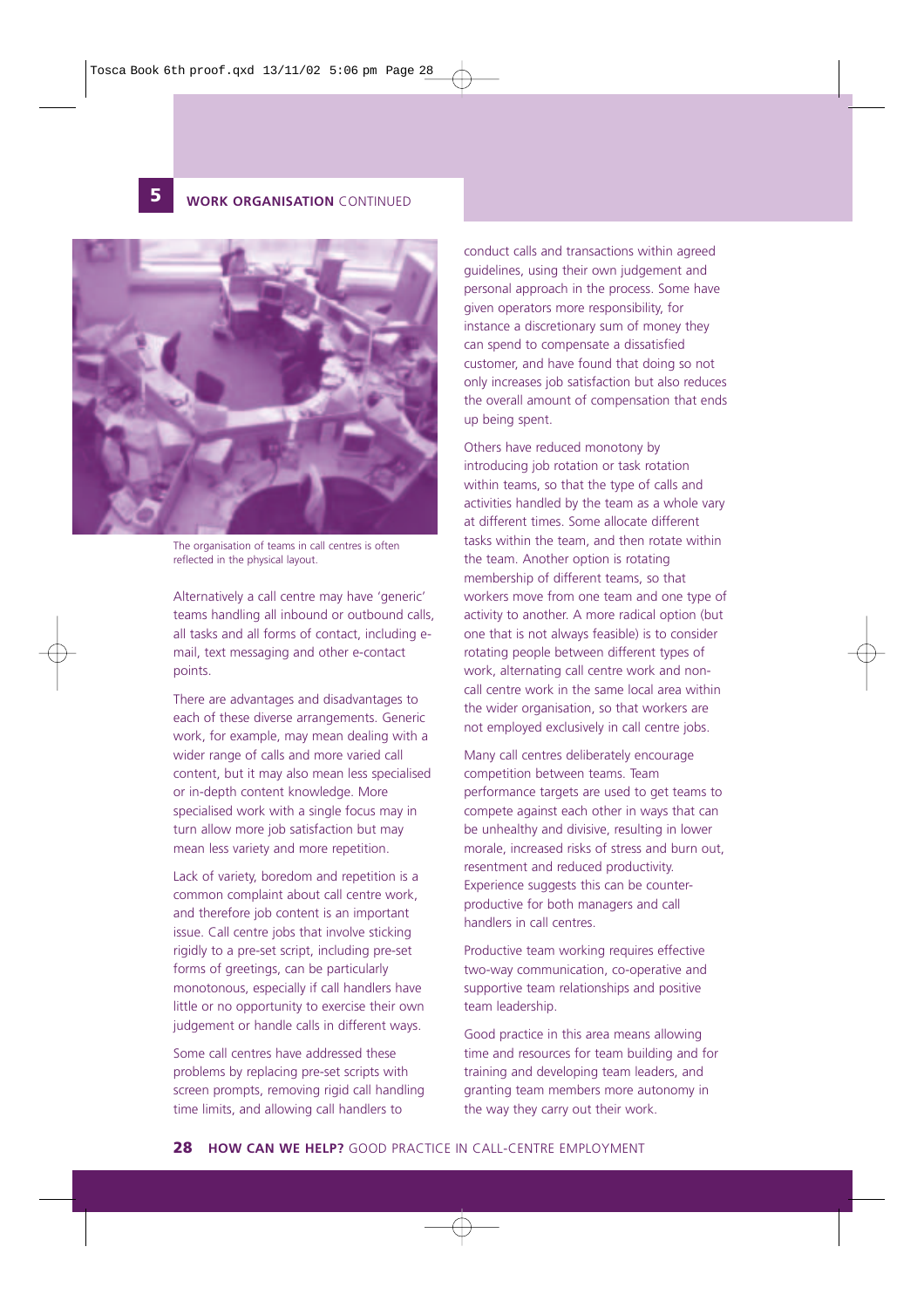#### **EXAMPLES**

In Spain, a company providing outsourced call centre services for a

telecommunications company has to deal with changes in services and clients that necessitate continuous organisational changes and technical innovations. These changing demands entail extra training. In the call centre, 10% of the annual work is dedicated to continuing training and development.

#### **EXAMPLE**

In Italy, another telecommunications company is experimenting with forms of work organisation based on self-directed teams where four workers are employed as home-based teleworkers.

#### **EXAMPLE**

In several UK call centres, special agreements for homeworkers have been established, including measures to ensure that they are not isolated from their 'virtual teams'. These measures include regular contact with team leaders at agreed times, and opportunities to take part in workplace training and social activities, as well as telephone, e-mail and fax contact with colleagues and team leaders. In another call centre, a charity specialising in helplines and support services, team size is kept as small as possible (with ratios of 3 or 4 workers to each team leader) to enable sessional advice workers to have close contact with team leaders providing active support, advice and assistance.

An American trade union, the Communication Workers of America, with a large number of members in call centres, contrasts the 'sales' model of work organisation found in many call centres in which workers are pitted competitively against each other with the union's alternative 'professional' model in which workers are encouraged to co-operate and support each other and which has been found to reduce stress and lead to lower staff turnover and improved performance.

Hide 'tricks of trade' Share 'tricks' Work harder Work smarter Higher stress Lower stress Divide workers **Unify workers** The 'star' model The 'Solidarity' model

#### **Sales model Contract Professional model**

Learn alone Learn together

In a study carried out by Dr Rosemary Batt of Cornell University covering 350 call centres in the telecommunications industry in the United States it was found that the annual 'quit rate' in unionised call centres was only 8.5% compared with 17.7% in non-unionised centres.

*Debbie Goldman, Communication Workers of America, presentation to TOSCA seminar, Paris, 24 September, 2002*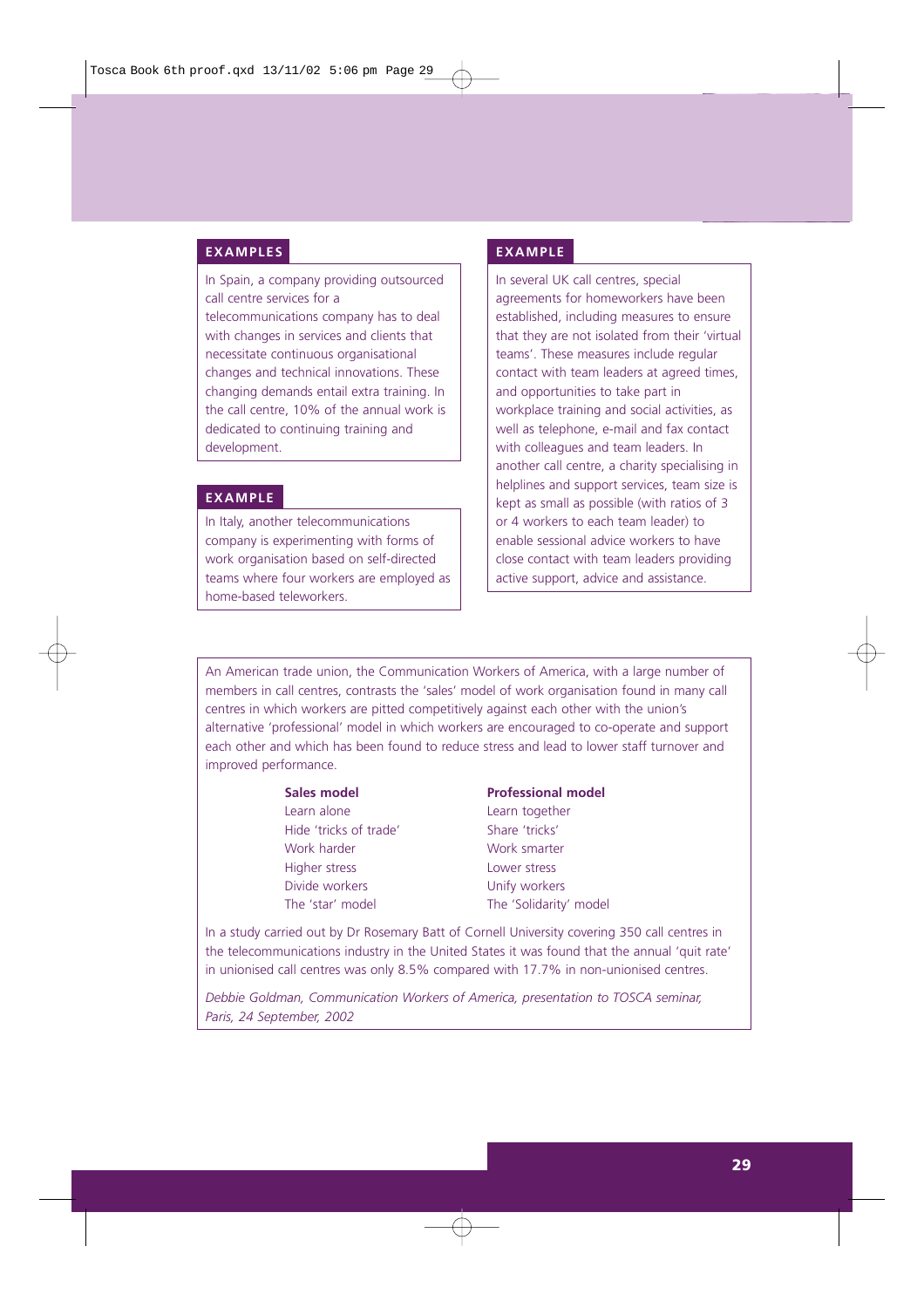**HOW CAN WE HELP?** GOOD PRACTICE IN CALL-CENTRE EMPLOYMENT **>>**



# 6 Managing a flexible workforce

#### **This section covers:**

- Finding the right balance between flexibility and stability
- Staff retention
- Part-time workers
- Homeworkers

#### **>> Finding the right balance between flexibility and stability**

One of the main challenges facing call centre managers is to find an acceptable balance which on the one hand ensures that there are optimal staffing levels to meet fluctuations in demand but on the other avoids the creation of a transient and disposable workforce with little commitment to the business.

This is tackled in very different ways by different call centres. Some call centres (especially smaller ones) rely entirely on permanently employed staff, and use overtime working as a means of dealing with periods of peak demand. But others may be heavily dependent on temporary, casual or agency workers to add extra capacity when needed. Some may also use homeworkers as an overflow workforce, whilst others divert surplus calls to external call centres when call volumes are high (either outsourced call centres or other sites within their own company network). Still others work with high staffing levels, designed to cope with the maximum expected demand and in quiet periods use the spare capacity in their own call centres to accept overflow (outsourced or re-routed calls) from other call centres.

The challenge is considerable. On the one hand it is necessary to avoid excessive levels of turnover and retain a loyal and motivated group of employees; on the other, large teams of parttime or home-based staff have to be managed

effectively. This requires a two-pronged strategy: a focus on staff retention combined with flexible employment policies and practices. These are addressed in more detail below.

However it is worth emphasising here that it is generally a mistake to make sharp distinctions between a 'core' workforce of permanent fulltime staff and a 'periphery' of transient parttime, temporary or home-based staff. An effective retention and flexible working policy allows for considerable movement between these groups, enabling full-time staff to reduce or change their working hours in response to changing personal demands and creating opportunities for part-time, temporary or home-based staff to move into more permanent or senior posts as their circumstances change (for instance when young children start school, or a college course is completed).

#### **EXAMPLES**

Some companies have tried to respond to requests from agents and trade unions for greater professional development by introducing horizontal mobility career paths. This is the case in a French company where it is difficult to get promotion in the call centre but easy to get transferred to other departments where greater specialisation can be acquired.

Another case is represented by a telecommunications company that responded to the problem by proposing horizontal mobility to the workers and greater complexity of work content and activities. This is the 'one representative solution' where the same agent manages the relationship with a client every step of the way, with thorough knowledge of the company organisation and where to get information.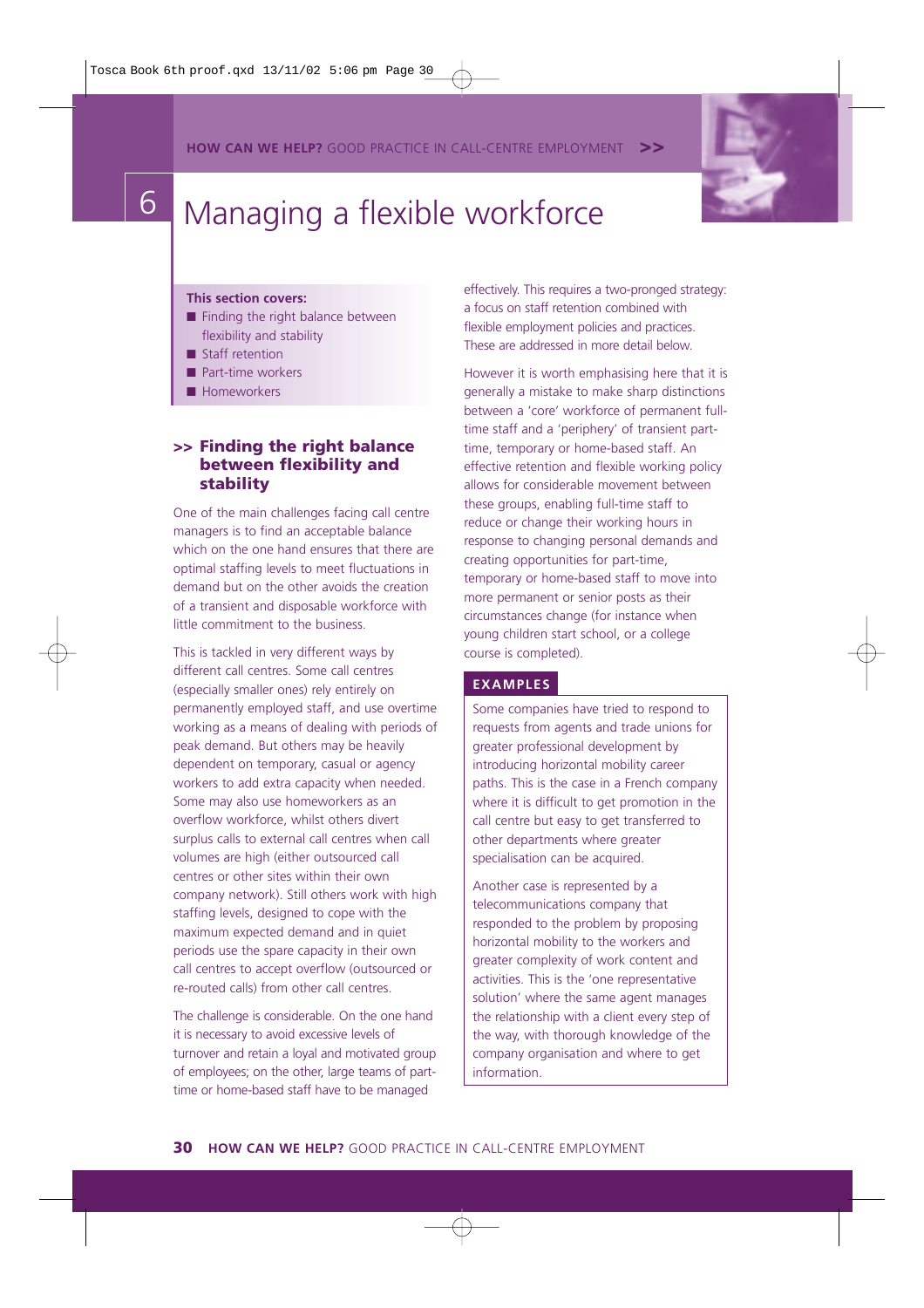#### **>> Staff retention**

High turnover is a common problem in call centres, particularly in larger call centres and if the work is boring or repetitive, if terms and conditions of employment are poor by comparison with other jobs in the area, or if there are few opportunities for career or skills development. High turnover is expensive – it means higher recruitment and training costs for call centre employers, and loss of experienced and trained staff. Good management of staffing arrangements can make an important contribution to stability in the workforce.

Call centres have addressed these issues in a range of different ways.

#### **EXAMPLE**

An Irish call centre that employs young foreign nationals as well as young Irish people with insufficient language skills to handle calls in languages other than English offers training to improve language skills for all agents, enabling them to handle calls in more languages and earn higher wages.

#### **EXAMPLE**

In Belgium, in a call centre where the turnover rate is extremely high (reaching 50% annually) the management has modified its own organisation models, attempting to retain some workers by diversifying the activities.

#### **Examples of good practice include:**

- agreeing reductions in the proportion of temporary, casual and agency staff employed and increasing the number of permanent posts
- introducing greater flexibility and autonomy into the way work is carried out and the range of work undertaken by call handlers and teams
- introducing pay progression linked to length of service and experience
- improving the overall package of conditions of employment
- improving the work environment
- developing new ways of recruiting staff ■ being more flexible about working hours and shift patterns
- having attractive, purpose-built, ergonomically sound work environments designed in consultation with employees and their representatives
- conducting exit interviews with staff to find out why they are leaving the organisation in order to identify areas of improvement
- providing study leave and other access to education and training
- $\blacksquare$  improving working relationships for example, by training team leaders, providing more positive feedback, introducing anti-bullying and antidiscrimination policies, and encouraging co-operation rather than competition as a means of achieving objectives
- relaxing performance targets and monitoring functions (or even removing them completely)
- developing as a 'learning organisation', encouraging and enabling managers, team leaders and staff to acquire new skills with the help of open access to learning resources
- providing improved welfare facilities, such as subsidised sports and leisure facilities, crèche facilities, a canteen or restaurant, on-site shopping facilities and subsidised transport to and from work outside normal public transport hours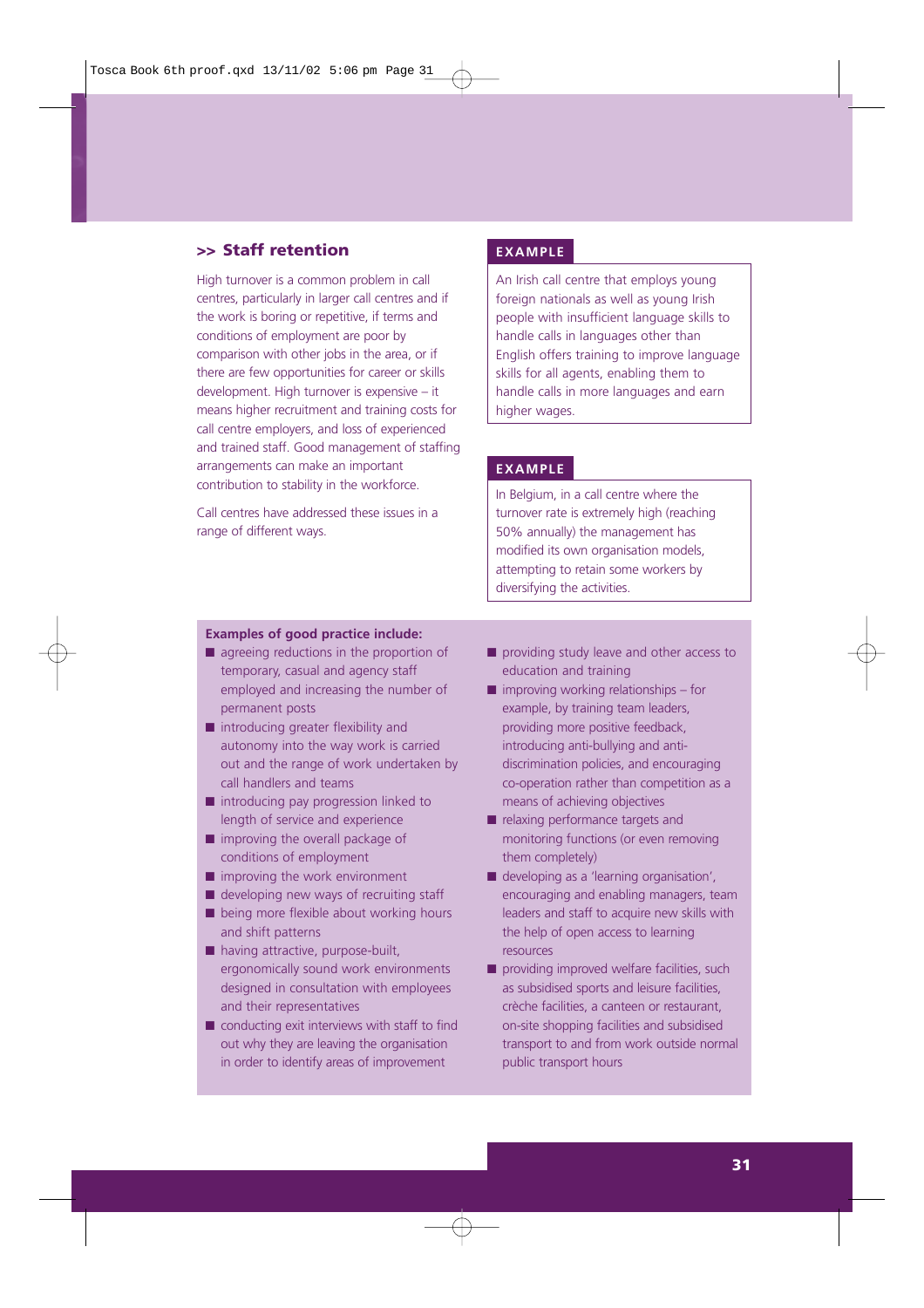**12**

#### **6 MANAGING A FLEXIBLE WORKFORCE** CONTINUED

In an Italian call centre the management decided to give workers a permanent contract in order to create a satisfying and motivating environment. The company's objective, by specific request of the contractor, was to give security to the workers so they would not be worried about the risks of precariousness. The principle is that a satisfied workforce will be more committed to the work and especially to customer relations.

#### **EXAMPLE**

In Germany, a call centre with a low staff turnover rate is located in a rural area where it is one of the largest local employers. Most of the employees are permanent and have career prospects within the company. The office space is very attractive and measures are taken to motivate staff. Although working conditions are not perfect, much more value is placed on employees than in some call centres with higher turnover rates.

#### **EXAMPLE**

In Bulgaria, there is consistently high turnover amongst young highly-educated call centre agents. Some leave in order to find work in other sectors whilst others seek opportunities abroad. In the case of a Bulgarian outsourced call centre, all call handlers working for external companies are given the opportunity to to transfer on a short-term or longer-term contract to the company headquarters. Some of these agents return to Bulgaria and are able to find more senior positions as a result of the experience gained in this way. Others find other work abroad, in line with the general trend of emigration of young people. Another career path is to join customer services departments of other companies at a higher level, sometimes managerial.

#### **EXAMPLE EXAMPLE**

A call centre in Bulgaria has managed to attract and keep high quality staff as a result of providing good salaries, conditions and training opportunities. According to a manager interviewed by the TOSCA project, 'Over 80 percent of our employees have a higher education. I can definitely say that they consider the company as their own, they feel stable in it. It is not only the high salary that keeps our people with us. The company provides not just possibilities and courses, but programmes for professional development and continuous education. In the company our employees (33 years of age on average) work with cuttingedge technologies, feel themselves professionally integrated in Europe and the world and don't need to dream about emigrating.'

#### **>> Part-time workers**

Many call centres offer both full-time and part-time jobs. People work part-time in call centres for different reasons – many are women with family responsibilities, some are students, others work part-time from choice. Others have no choice, either because it is the only work available in the area, or because it is the only work available at the times when they are free to work.

Whatever the reasons, part-time workers should not be treated as second-class citizens at work or penalised because they do not work full-time. They should be able to attend team meetings and other workbased activities within normal working time, and should not be excluded from consultation about decisions affecting their working lives.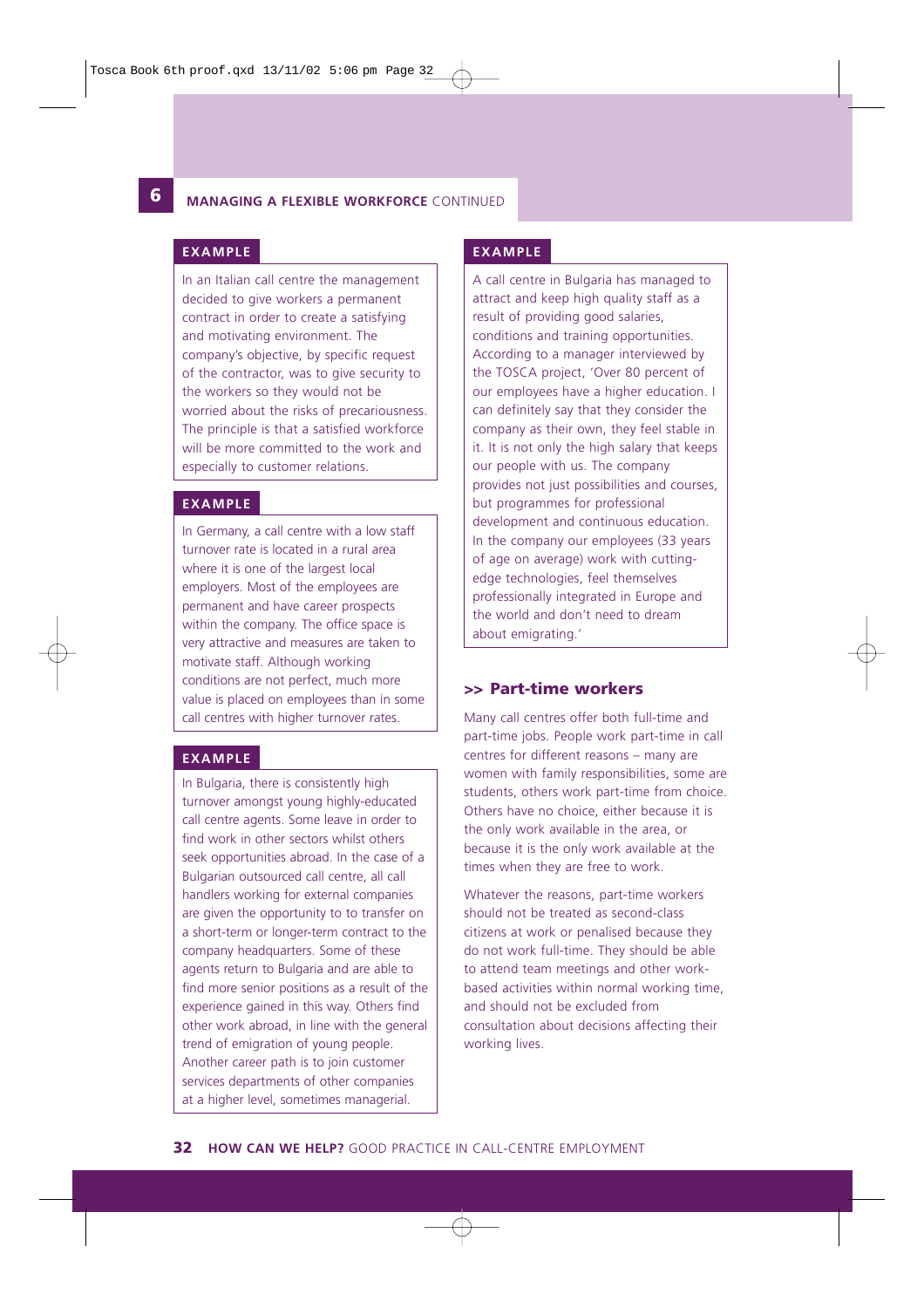

#### **Examples of good practice include:**

- Giving part-timers the same pro-rata entitlements to pay and non-pay benefits as their full-time colleagues, and the same access to opportunities for training and development, transfer and promotion, health and safety, employment protection and union representation.
- When calculating leave arrangements, giving part-timers pro rata entitlements to leave, taken over the same period as their full-time colleagues (i.e. if a full timer gets 20 days' paid annual holiday leave, paid at the full-time salary, then part-timers should get 20 days' leave, paid pro rate on the part-time salary, not 10 days leave instead of 20)
- Arranging meetings and training courses to be held at times when part timers can attend as part of their working week.

#### **EXAMPLE**

In a large outsourced call centre, staff are asked to indicate their preferences for new rotational patterns, split shifts, shorter weeks, longer weekend shifts, school holiday shifts and other working pattern changes. Pay and conditions are pro-rata for part-timers. These changes have proved popular with call centre workers.

#### **EXAMPLE**

In an on-line health advice and referral service, part-time call centre advisors are welcomed. Service demands fluctuate, and part-time workers help to meet this demand. Advisors can chose their shift patterns, subject to service requirements, and there is flexibility if they need to adjust their working patterns temporarily.

#### **>> Homeworking**

Home-based call handling is on the increase. Homeworkers are networked together in a 'virtual' call centre linked to a central computer and possibly also a central call centre. Automatic call routing systems, computer information systems and electronic performance monitoring systems mean that home-based call handlers can be managed remotely and their work can be distributed and monitored electronically.

Home-based work is sometimes popular with working parents, carers and disabled people. However it is not without its problems, and there are examples of both good and bad practice in home-based call handling.

Home-based call handlers face many of the same problems as homeworkers generally – for example:

- $\blacksquare$  the home may not be a suitable work environment
- health and safety standards may be lower – homework is generally less easily regulated than other work and is less likely to be subject to inspection
- work may intrude on home life, and vice versa and homeworkers may face conflicting demands from work and family members
- home-based work can be isolating and stressful because of the lack of face-toface contact
- it is more difficult for home-based workers to get together and discuss their problems and take an active part in training activities and feedback sessions and in trade union organisation.

Other problems are more specific to home-based call handlers. They include:

■ lack of privacy, especially if electronic monitoring also affects movements and activities within the home, or if home telecommunications systems are occupied by work communications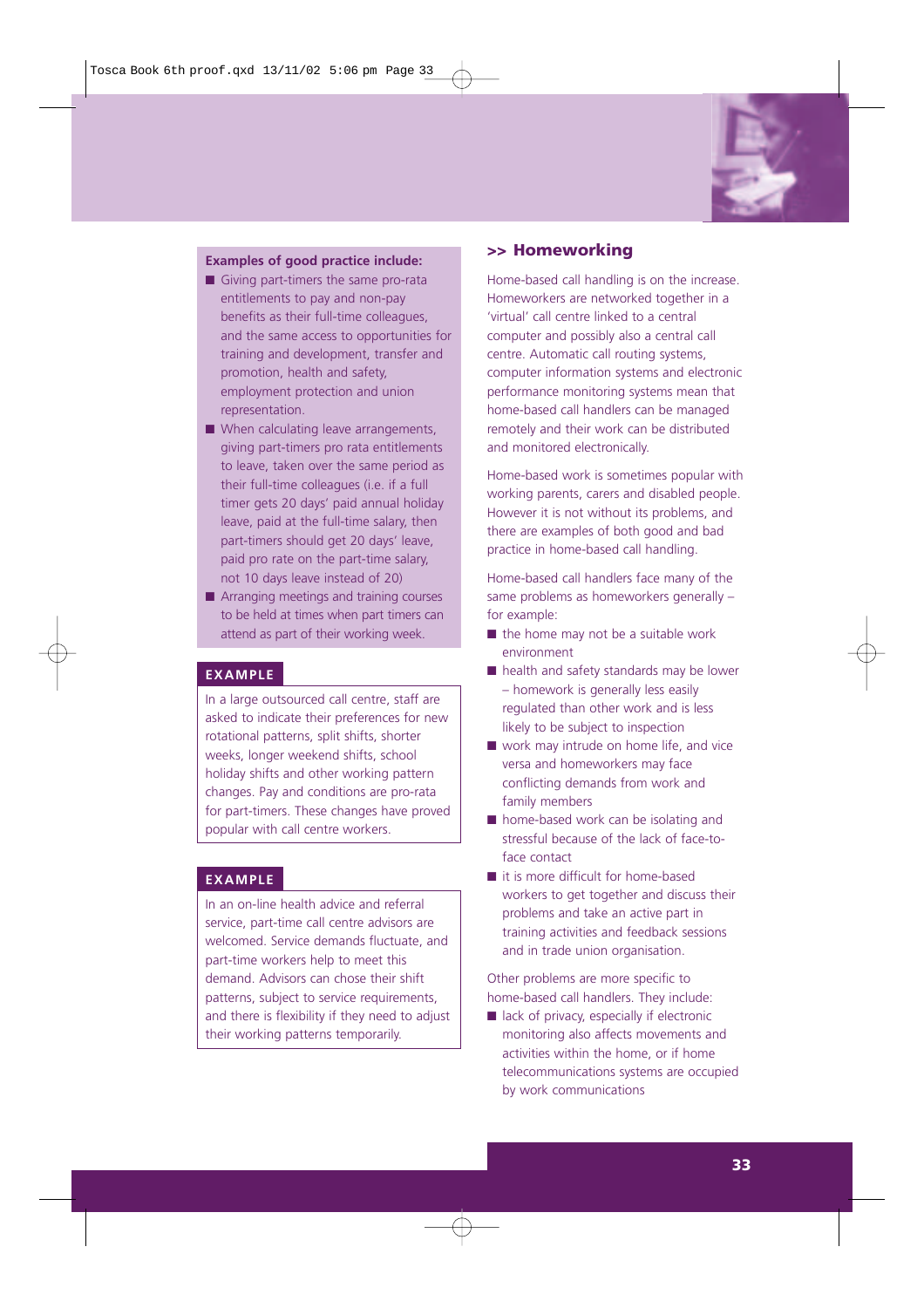#### **6 MANAGING A FLEXIBLE WORKFORCE** CONTINUED

- unsuitable work space and workstation design or set up, especially if the home is shared with other people
- unsuitable work equipment, unless practical steps are taken to supply, install and monitor the correct equipment and its correct use

Home-based call handling can however provide positive opportunities for employment when it is managed properly and regulated and chosen voluntarily.

#### **EXAMPLE**

**12**

In the UK, a number of large companies have set up homeworking schemes for call handlers, including the Abbey National and HSBC banks, Prudential Insurance, Nationwide and the Alliance and Leicester financial services companies, and the AA motor vehicle rescue service. In most cases improvements in staff retention rates have been reported, as well as improvements in productivity.

#### **Examples of good practice include:**

- consulting union representatives and drawing up a joint agreement on the principles and standards to be applied when employing homeworkers
- ensuring that homeworkers are employed on comparable terms and conditions of employment as their colleagues in the main call centre (if it exists)
- consulting homeworkers and their representatives about their needs and preferences regarding location, hours and patterns of work
- agreeing boundaries for working time and make sure that homeworkers are able to meet any personal responsibilities they have at specified times (e.g. collecting children from school or taking dependant relatives to hospital)
- $\blacksquare$  checking that the designated work area in the home is safe and suitable for call handling work activities and equipment
- supplying ergonomically suitable equipment and workstations and training homeworkers in safe working procedures
- providing regular opportunities for homeworkers to meet colleagues and team leaders face-to-face, take part in training days and social activities, and have one-to-one feedback and coaching
- providing information about trade unions and facilities for union representatives to meet and communicate directly with homeworkers
- allow for team leaders to visit homeworkers in their homes at agreed intervals, to provide support, monitor the work environment, provide feedback and discuss any issues of concern to either the team leader or the homeworker.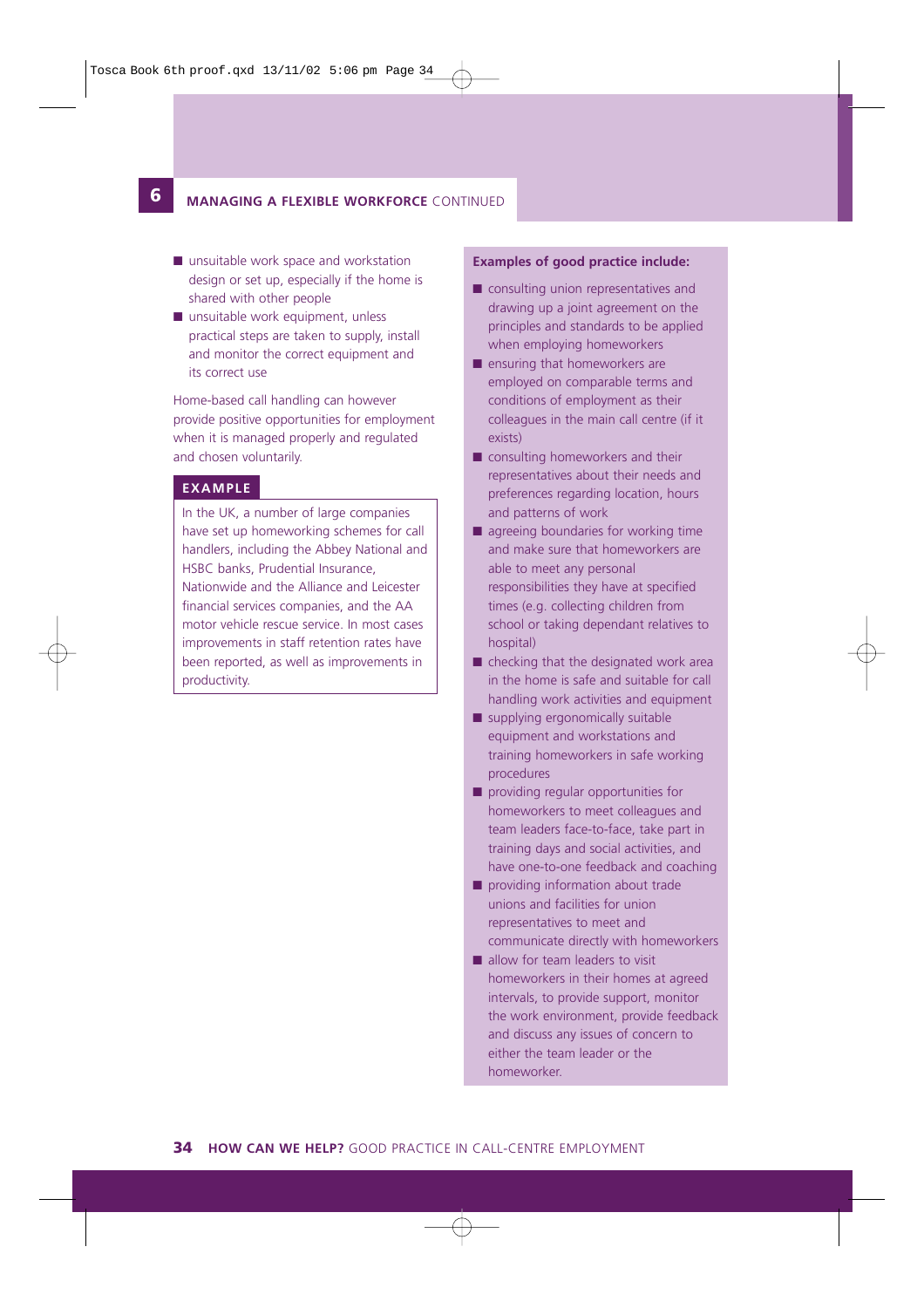**HOW CAN WE HELP?** GOOD PRACTICE IN CALL-CENTRE EMPLOYMENT



# Performance monitoring

#### **This section covers:**

- performance monitoring
- targets
- assessment criteria
- feedback

#### **>> Introduction**

Many call centres use various forms of performance monitoring to achieve targets and monitor call content and service delivery.

Often several methods are used at once to monitor performance, including:

- electronic performance monitoring systems (where calls are recorded and data is automatically collected). Team leaders or monitoring team members may also listen to the recordings after the call has taken place
- real-time 'active' monitoring (by team leaders or by a designated monitoring team) who listen in on calls as they are taking place
- $\blacksquare$  'mystery shoppers' people posing as bona fide callers who 'test' the quality of service or response provided by a random sample of call handlers
- market research surveys (sometimes carried out by workers in other call centres)

Monitoring can be used to achieve one or more of the following objectives:

- performance measurement (quantitative and qualitative)
- performance management (linked to performance targets and assessment criteria)
- pay determination (linked to performance related pay)
- as an aid to training, development and coaching of staff
- as a quality assurance measure, especially for safety-critical work or work involving significant legal liabilities
- as an aid to the planning and provision of services to match levels of customer demand
- to inform management decisions about staffing and training requirements
- to control call volume, work flow or pace of work
- to control call handlers' movements and activities

Performance monitoring can include gathering quantitative and qualitative data about:

- individual performance within the call centre or a network of call centres
- team performance, and/or relative performance within a team or between teams
- the performance of the call centre as a whole
- the relative performance of different call centres within a networked group of 'virtualised' call centres

There is a worrying trend in some countries to use records of computer screens obtained in the course of performance monitoring for disciplinary purposes. Electronic performance monitoring has other serious drawbacks, especially if it is used in a punitive way. The problems include:

- perceived lack of privacy (especially if call handlers' private movements away from the workstation are monitored)
- increased pressure and risks of work-related stress for call handlers
- pressure to skip breaks that place people's health at risk
- excessive time spent on inappropriate performance monitoring activities
- wasting time and resources collecting statistics that are not in fact of value to the service or the end user ('counting for the sake of counting')
- unrealistic, inappropriate or inflexible performance targets that conflict with improving service delivery or customer satisfaction (e.g. arbitrary time limits on calls, rigid adherence to pre-set scripts etc)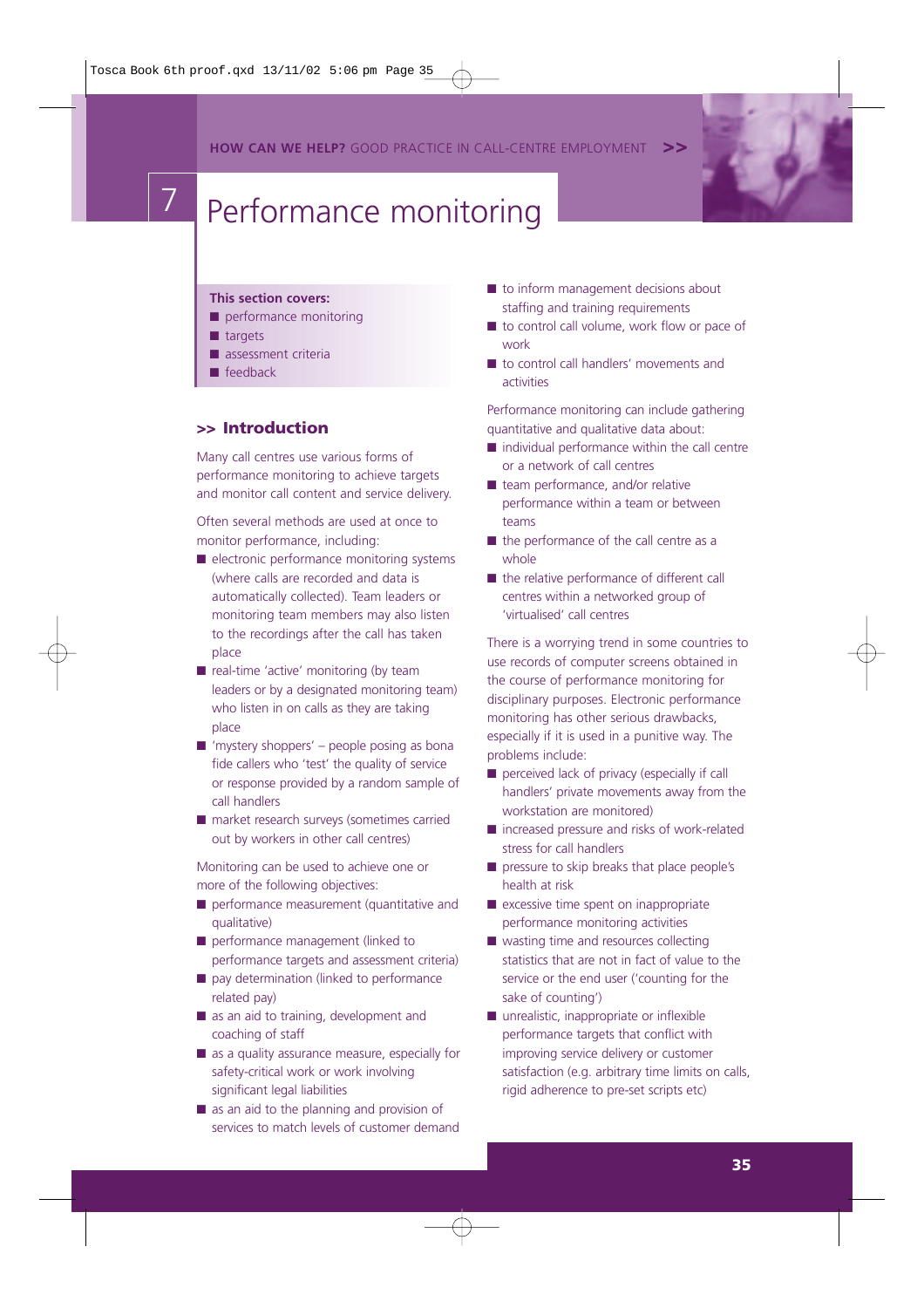**12**

#### **7 PERFORMANCE MONITORING** CONTINUED

- using 'mystery shoppers' to provoke call handlers into making errors, by deliberately bringing undue pressure to bear on them
- failing to take account of the diversity of calls or variable factors involved in call handling when setting targets and measuring performance against them

Good practice in this area means managing performance (with or without electronic monitoring systems) in ways that promote a positive, healthy and productive work environment and good team and customer relationships.



In this UK call centre, team statistics are displayed on a flip chart. Competitive pressure can be a major contributor to operator stress.

#### **Examples of good practice include**

- joint agreements on performance monitoring and assessment criteria, ensuring that criteria are relevant, clearly set out and as objective as possible
- $\blacksquare$  agreements covering how and when people are able to log off the system, and the extent of information they have to supply when doing so
- allowing flexibility in how the job is done, and how long it takes, so that the ethos for customer service is 'done and won' or 'done and satisfied' rather than 'done in a rush' or 'done by rote'
- agreements limiting the use of electronic surveillance in the workplace
- allowing adequate time and resources for staff training and coaching, linking performance management to training and development programmes

#### **EXAMPLE**

Italian legislation of 1970 ('Workers' Charter', article.4) is designed to safeguard the worker's dignity and privacy. It forbids the employer to use remote control devices, whether they are audio-visual or computeraided, without the worker's knowledge and without the approval of the union representatives in the company. The 1970 law incorporated and specified the fundamental values of the Italian Constitution on the right to dignity and confidentiality (articles 13 and 15).

In some telecommunications cases collective bargaining has adapted the ban on remote surveillance mechanisms to specific company requirements. In the 1980s, pioneering union agreements against the tapping of inbound and outbound calls from extension lines of the company switchboards were stipulated in Telecom Italia. Similar regulation has recently been agreed with the unions in the same group, which is also the largest company that manages call centres in Italy.

The legislator has recently issued new norms on IT offences (law no 547/93) and on electronic documentation (law no. 513/97) for the protection of all citizens and not only employees. In order to protect these rights, the Guarantor of Privacy has recently stated (communication 23) that Electronic Mail must be considered as private correspondence and as such cannot be violated.

These agreements are not always adhered to, however.

#### **36 HOW CAN WE HELP?** GOOD PRACTICE IN CALL-CENTRE EMPLOYMENT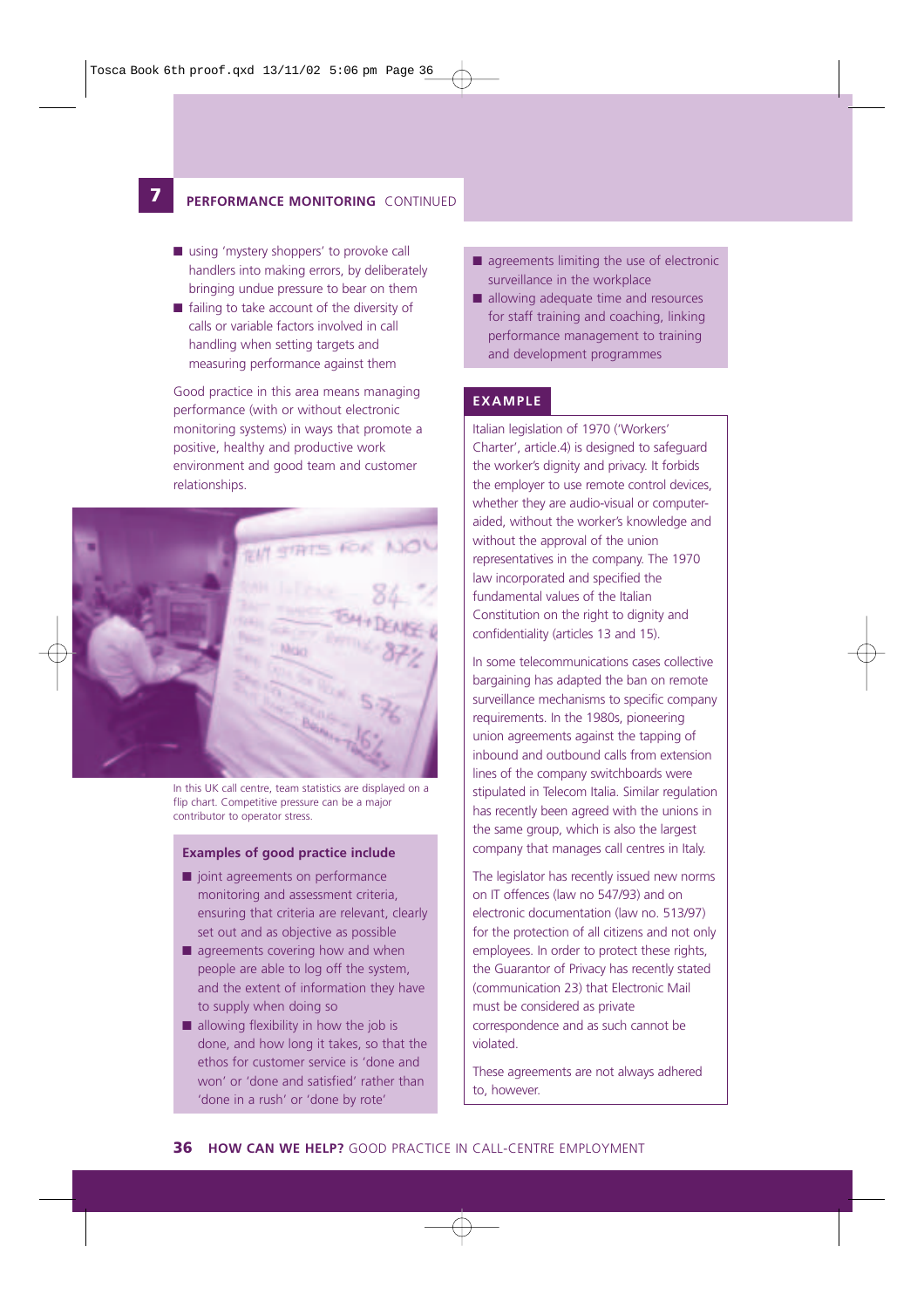

# **EXAMPLE**

In Belgium, there is now a collective agreement on the installation and use of cameras in the workplace. A collective agreement is being negotiated with regard to the right to privacy at work. Discussions were started in the National Labour Council with regard to the right to privacy at work. To date, privacy legislation is in force and, in principle, monitoring of conversations is forbidden. Since nevertheless this does occur in practice (particularly in the call centre sector), the social partners are trying to come to a transparent settlement. Regulation on the installation and use of cameras has already been integrated in a new national agreement.

# **>> Targets**

Targets can be set for individuals, teams, specific sections or services and for the call centre as a whole. For each statistic that is collected and analysed, there is a specific target. However care is needed in setting these targets – they need to be achievable and any obstacles to achieving them need to be recognised and allowed for. Unrealistic or constantly changing targets can be a major source of stress in call centres.

Quantitative monitoring measures performance against specific quantitative performance targets. For the individual call handler or team it can cover:

- the number of calls handled in a given period of time (and/or average numbers)
- the percentage of time that a call handler spends on the telephone (and/or average percentages of time spent)
- the time taken to respond to calls
- the time taken in handling the call and in completing the call ('wrap time')

Systems involving automatic call routing can also collect data about specific types of call and/or specific callers and can link this to information gathered from other databases.

Some systems also monitor call outcomes in terms of the number, value or type of sales or orders completed, or the type of advice or information provided. For the call centre as a whole, or for teams dealing with specific types of call, the system may also monitor:

- average call waiting time
- $\blacksquare$  the longest waiting times faced by callers
- call abandonment rates

Quantitative monitoring can also involve monitoring call handlers' activities away from the workstation, a matter of particular concern. Some integrated systems require call handlers to log on and off the system, giving reasons, for any time taken away from active call handling duties. The system then collects comparative data about time spent going to the toilet, fetching drinking water, taking part in union activities or having rest breaks. This can be linked to data about the proportion of time spent actually handling calls, and can even form the basis for disciplinary action if it is deemed to be excessive. Targets for actual call handling time vary, with some call centres demanding that people spend as much as 80% of their working time on calls, while others say the figure should be somewhere between 60–70%.

#### **EXAMPLES**

Following industrial action in its UK call centres, a major employer entered into a new agreement with the union to address concerns about levels of stress and dissatisfaction. As part of this agreement, team-based performance targets replaced individual performance targets, and monitoring practices were modified. In another call centre in the insurance sector, individual performance targets were abandoned – productivity is reported to have risen sharply as a result, with less time spent in disciplinary meetings and more time spent actually on the job answering calls. In another, performance targets have been relaxed to allow more time for training, breaks and health and safety measures.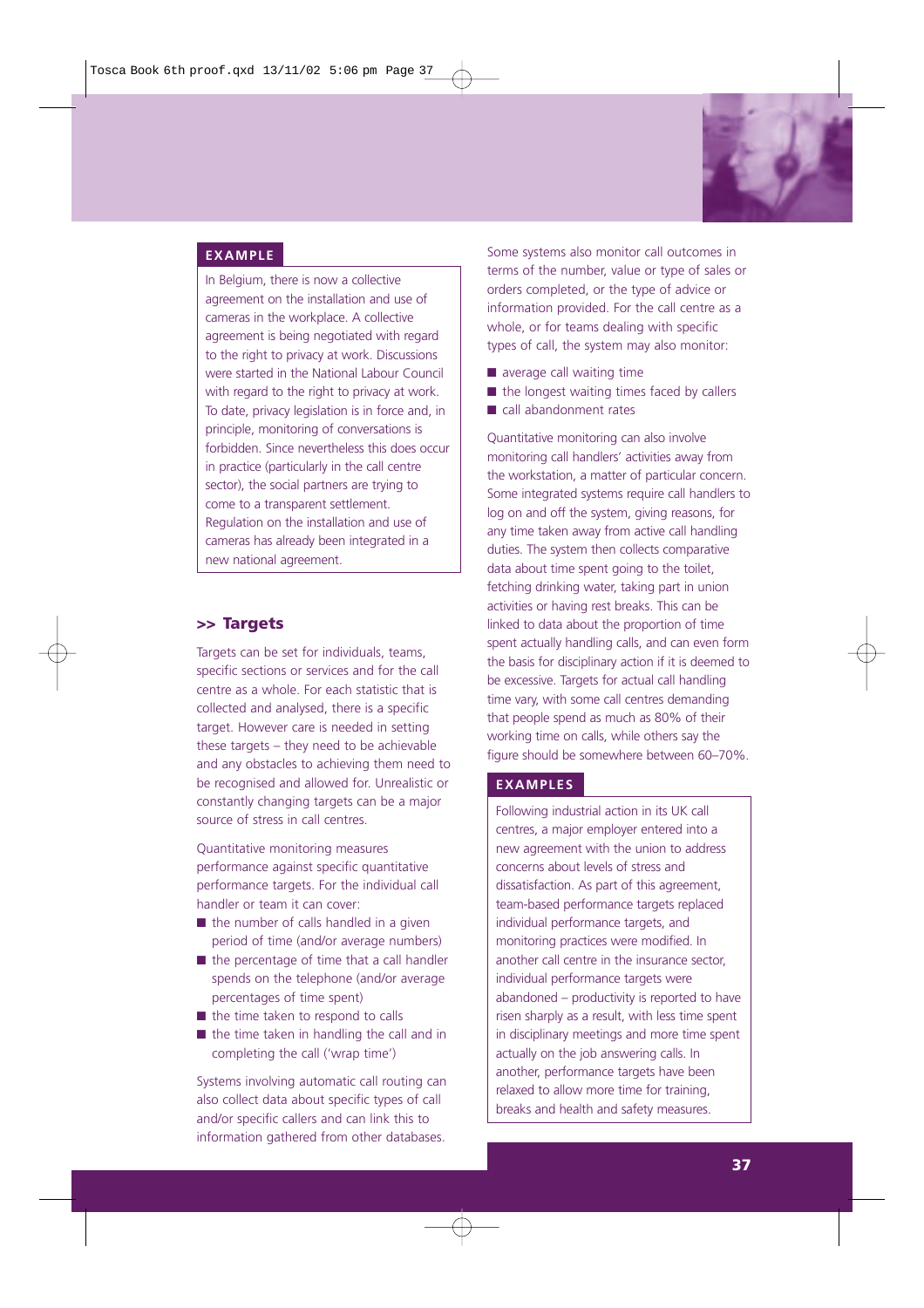#### **7 PERFORMANCE MONITORING** CONTINUED

#### **>> Assessment criteria**

**12**

Qualitative monitoring involves using assessment criteria rather than statistical targets. These can cover a wide range of issues that can be less easy to measure and more subjective. Examples include:

- accuracy of information provided
- customer relations / interpersonal relations skills
- communications skills
- diagnostic and problem-solving skills
- professional judgement (e.g. in telephone advice services)
- language used and tone of voice
- how closely the call handler sticks to the script
- whether screen-prompts are used properly
- how difficult or complex calls are handled

#### **EXAMPLE**

In a UK on-line health advice service, performance assessment is carried out not only at individual and team level within the individual call centre, but also across the service as a whole. Assessment criteria are linked not simply to quantitative performance targets but also to qualitative issues involving clinical standards, professional judgement and communications skills. Evaluation is carried out by managers within the call centre, but also by independent auditors, service users and clinical specialists. Performance management is supported by highly qualified professionals and by a specially designed computer programme that guides and supports the advisor in providing appropriate advice, without being overprescriptive. Key performance indicators (KPIs) are now being developed placing a greater emphasis on qualitative issues.

Qualitative monitoring means assessing actual performance against required performance standards. However these standards are not always clearly identified. They may not be clear either to the person doing the monitoring (the team leader or monitoring team) or to the call handler and may be inconsistently applied. Different assessment criteria may be given different priority by different team leaders – for example, one may prioritise sales achievements whilst another gives a higher value to sorting out problems and listening to the caller or customer's concerns.

#### **>> Feedback**

Feedback is an important part of any monitoring system, whether qualitative or quantitative. Call handlers are reported to welcome constructive feedback either at the time of the call or later in one-to-one assessment or coaching sessions. But where feedback is inconsistent or is seen to be used unfairly, it can be experienced as bullying or punitive, resulting in lower staff morale, increased stress and poor motivation.

Some call centres are investing more time and resources in providing positive feedback as part of performance management systems, and measures are taken to motivate staff. Feedback is linked to measures designed to improve performance through continuing development beyond the initial training and induction period.

# **EXAMPLE**

In some Spanish call centres measures to improve performance include continuing training, consisting of in-depth techniques for communication and marketing, and updating skills to adapt to new technological tools. There are also frequent short preparation courses for specific campaigns.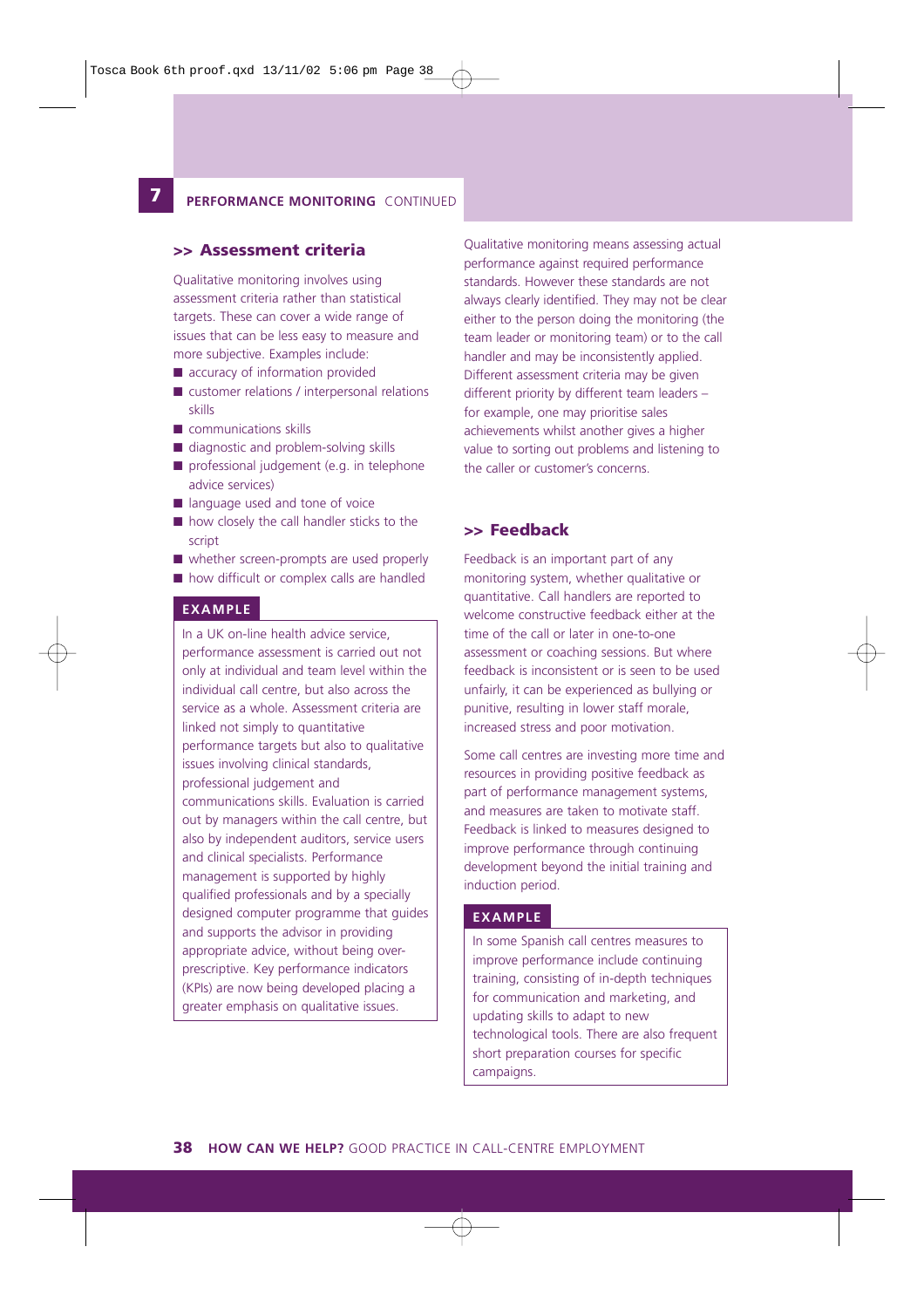

In the UK, specialist training is provided in dealing with difficult calls and providing services to vulnerable groups or distressed callers, and feedback is given to call centre workers during this training on how they can diffuse tension, improve their communications skills and deal with calls more effectively.

#### **examples of good employment practice:**

- consulting employees and their representatives about how monitoring systems are designed and operated, and how targets and assessment criteria are set and applied
- ensuring that targets are realistic, measurable and achievable, taking account of health and safety issues and best practice in use of display screen equipment and working time arrangements
- avoiding changing targets or increasing workloads or pace of work without consultation or explanation
- including time for rest breaks, recovery breaks, communications with colleagues and team leaders and workstation adjustments when setting targets for time spent on actual calls
- recognising that not all calls are the same and that some calls take longer than others – allowing flexibility in call handling times, and taking account of system failures and quiet periods or fluctuating levels of demand

#### **EXAMPLE EXAMPLE**

In Belgium, 360% degree feedback has been used successfully in call centres to get a complete picture of an individual's performance and avoid over-dependence on a single person's (possibly biased) perspective. This has also been found useful for identifying the impact of organisational practices on performance.

- where there are quantitative targets for call handling times and throughput, setting these for the team rather than for the individual, to allow for greater flexibility
- ensuring that team leaders or members of monitoring teams are trained in how to give constructive, objective, supportive and consistent feedback, and how to avoid bias and prevent bullying
- providing facilities to allow feedback to be given in private on a one-to-one basis, with enough time for team leaders to do this properly for all team members
- allowing call handlers to comment on performance monitoring and appraisal, and responding to those comments
- having arrangements in place for resolving disputes about performance monitoring, and for appeals in the event of disagreement
- making sure that monitoring is not used as a 'back-door' method of disciplinary action or intimidation, but is used to help improve performance, identify training or coaching needs, and support and recognise good performance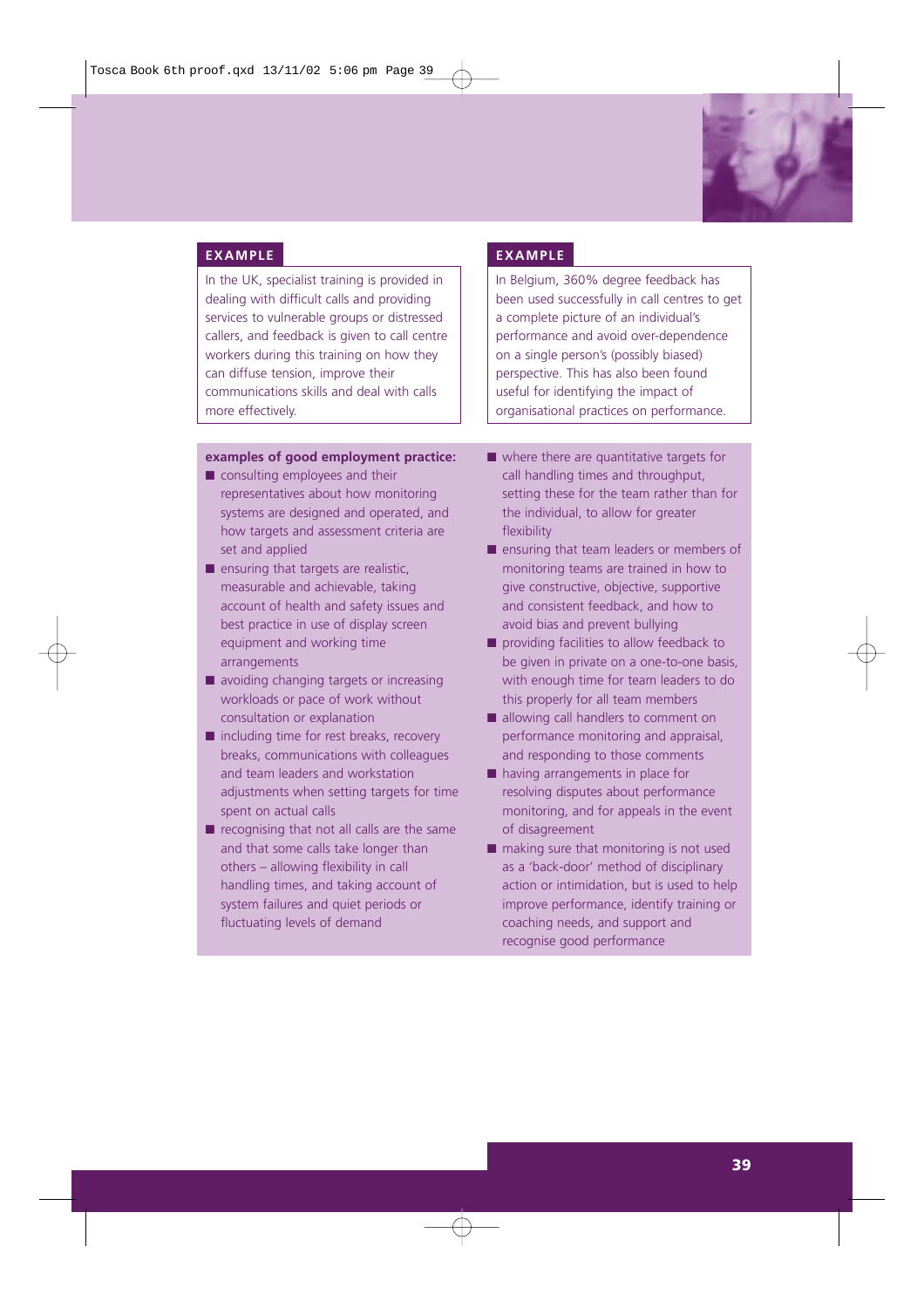**HOW CAN WE HELP?** GOOD PRACTICE IN CALL-CENTRE EMPLOYMENT



#### **This section looks at the main health, safety and welfare issues in call centres. It covers:**

- hazards and risks in call centre work
- relevant law and quidance
- risk assessment, prevention and control
- examples of good practice

#### **>> Introduction**

There is growing concern about the health and safety problems being experienced by call centre workers, evidenced in high rates of sickness absence and staff turnover. Call centre employers have the same duties in law as other employers to take steps to protect their employees' health and safety at work but many still fail to address these issues adequately. This is partly because the main risks are to health rather than to safety – they tend to involve cumulative stresses and strains resulting from a combination of causes rather than single traumatic events. It is also because, as whitecollar workplaces, call centres are not obviously hazardous work environments.

# **>> General issues**

Call centres have some common characteristics that affect workers' health and safety in particular ways because the tasks are computer-mediated. Compared with more traditional forms of office-based work, these can include 'objective changes' such as:

- $\blacksquare$  new forms of work and service delivery requiring different skills and ways of working, and sometimes different languages as well
- $\blacksquare$  intensification of work with increases in workloads, the pace of work and work pressures as well as less varied job content than some other office-based work
- standardisation of tasks and close performance monitoring leading to a

reduction in workers' control and autonomy

- $\blacksquare$  increases in the pace of change brought about by rapid developments in the capabilities and operational requirements of the technologies and ICT systems involved
- requirements for round-the-clock working with changes in when different types of activities take place – with increasing demands for availability, less distinction between work and personal life, and pressures to operate in different time zones in a global marketplace.

There are also some important 'subjective changes'. Customer expectations of receiving an immediate response are much higher than in the past, as technological developments change people's perceptions of time and space, bringing with them a demand for round-the-clock availability regardless of time zone in the apparently 'immediate' virtual world of the Internet.

Call centre work involves sitting for long periods in front of a computer, taking or making calls whilst inputting or reading data. This means that the work involves simultaneous use of display screen equipment and telephony. There are important differences between this and other forms of office-based work:

- the telephone and the computer (and possibly the Internet and other media) are used at the same time
- job design is normally restricted to call handling and e-contact work, further restricting both tasks and physical movement and reducing variety of movement
- there are fewer opportunities for contact with colleagues since the main contact is with the caller or contact on the other end of the phone line
- the work can be intensive and there are often significant pressures to complete

**40 HOW CAN WE HELP?** GOOD PRACTICE IN CALL-CENTRE EMPLOYMENT

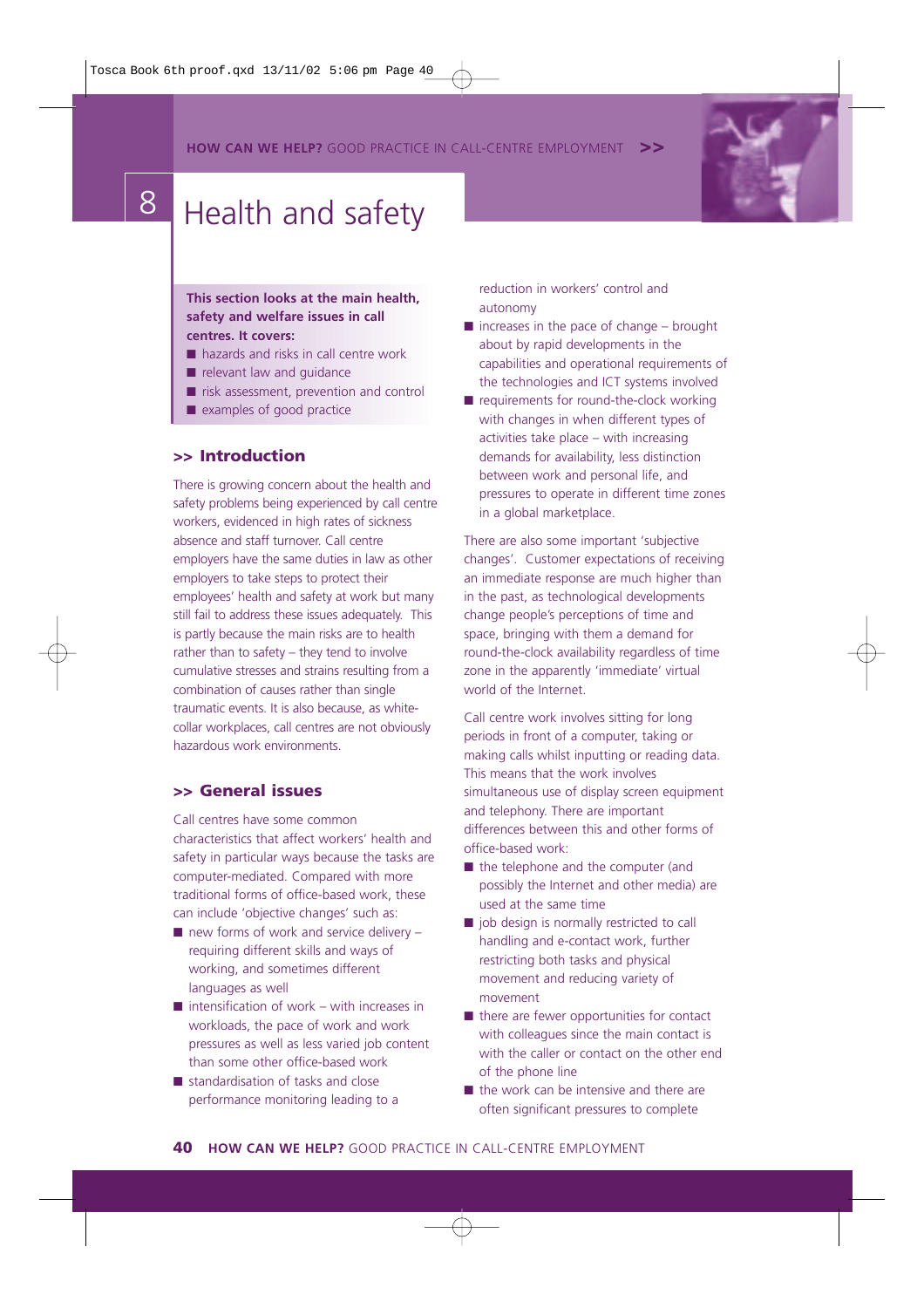transactions within a single contact or set time period

■ working practices and the pace of work are often 'designed in' by the technological systems in place, leaving workers with a feeling that they are out of control and being 'driven' by the system

These combined factors create particular problems for call centre workers. However these problems are increasingly being recognised, and a number of initiatives have been taken to reduce the risks for call centre workers.

Where call centre operations are separated from other business functions or locations, there is a danger that the health and safety management systems that apply elsewhere within an organisation will not be applied in the call centre. This can lead to different standards being applied and different levels of protection for different groups of workers, or to call centre workers' health and safety being ignored completely. It is important that all operations – including all call centre locations and activities – should be included within the organisation's health and safety and risk management system, so that all workers and all work activities are included.

#### **>> The legal position**

European health and safety directives cover a number of important issues affecting call centres, including:

- The 'Framework' Directive [Directive 89/391/EC]
- The 'Working Time' Directive [Directive 93/104/EC]
- The 'Display Screen Equipment' Directive [Directive 90/270/EC]
- The 'Workplace' Directive [Directive 89/654/EC]
- The 'Work Equipment' Directive [Directive 89/655/EC]
- The 'Pregnant etc. Workers' Directive [Directive 92/85/EC]

In EU member states, the provisions of these Directives have been transposed into national legislation. Employers in these countries therefore have a legal duty to comply with their requirements.

Specific formal guidance has also been issued to employers and health and safety inspectorates in several European countries. Call centre employers and employers' associations have started to develop standards and health and safety management systems for call centres. Trade unions have been particularly active in this area, and have issued detailed guidance on good practice and risk assessment for call centres and for homebased call handlers.

Countries outside the EU have different health and safety (and equality) laws, but still have legislation covering workers' health and safety that will apply to call centre work. There are also various ILO Conventions that are relevant to this sector.

## **>> Assessing the risks of call centre work**

Risk assessment is a valuable tool that helps identify and solve health and safety problems. It can be applied to all work activities, including call centres, and to all risks including risks to safety and to physical and mental health.

The aim of risk assessment is to identify not only the risk but also the hazard – the source of the problem. The best way of preventing and controlling risks is to address any problems at source, either by getting rid of the hazard altogether or, if this is not possible, by reducing it to a minimum and controlling exposure to risks. Good employment practice in call centres means ensuring that risk assessments are carried out for all work activities (and any planned changes affecting health and safety at work) taking account of risks to the mental and physical health of all workers.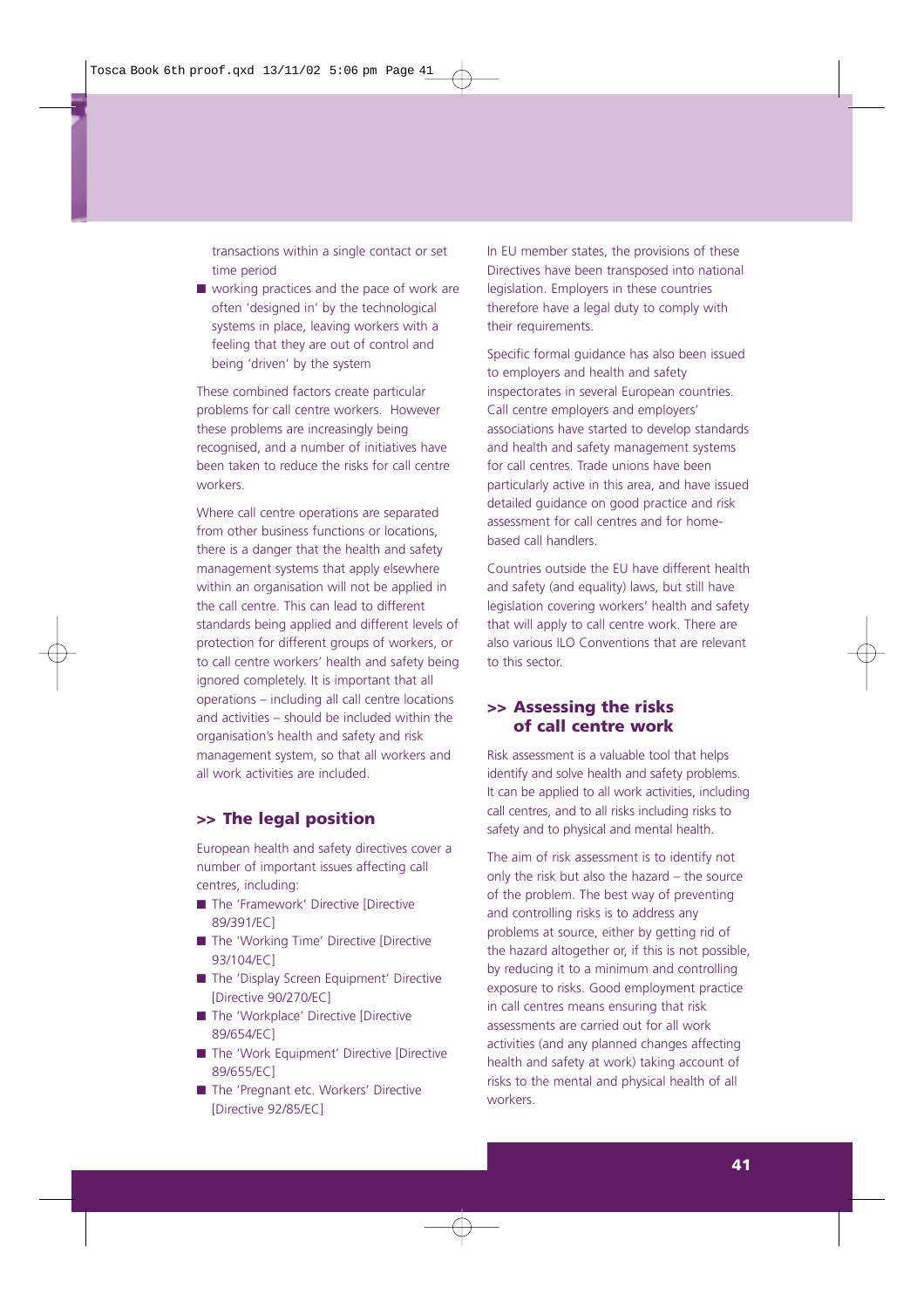# **12 HEALTH AND SAFETY** CONTINUED

**8**

Employers are responsible for ensuring that risk assessments are carried out, and for preventing harm at work. But it is important that workers and their representatives are consulted early on about risk assessments and workstation assessments. Workers are a valuable source of information, and have direct experience of the effects of any health and safety problems, as it is their health and safety that is at risk if anything goes wrong. They know when they experience pain and discomfort and when they feel under pressure, and they also know what makes their jobs easier and less stressful. Call handlers' knowledge of how the job is actually done can provide a 'reality check' about what is actually happening. This is important in call centres where demands and workloads may change from day to day. Involving employees and worker representatives in risk assessment can also help to raise employees' awareness of the risks and how to prevent them.

#### **EXAMPLE**

When a leading insurance company decided to set up its new call centre in Wales, the project was discussed in detail both at national and local level. The company has a partnership working agreement with the union and this was reflected in the way the union was involved in the call centre's development. The company's joint health and safety committee was fully consulted on health and safety matters and risk assessments at every stage of the project. Employees and safety representatives had input into the workplace design, planning, build, and selection of equipment, workstation assessments and monitoring arrangements.

# **>> Hazards and risks of call centre work**

Call centre activities involve a range of hazards and health and safety risks. TOSCA's research found that many call centres in Europe were reporting worryingly high levels of sickness absence and work-related ill health. The health and safety problems arose from many causes including work organisation and working practices, the working environment, workstations and equipment, working time arrangements, monitoring systems, and health issues such as stress, postural problems and Musculo-Skeletal Disorders, acoustic shock, visual fatigue and occupational voice loss

These issues are inter-related and often exist in combination. The combined effects need to be taken into account when assessing the risks of call centre work and the impact on workers.

#### **>> Impacts on workers**

Lack of control over workloads or work flow, or lack of variety and poor job design can lead to fatigue, overload (or boredom) and workrelated stress. Restrictions on movements can also contribute to other kinds of ill health, such as gastro-intestinal disorders, vascular problems and musculo-skeletal disorders, increased susceptibility to urinary tract infections and to infections such as colds and flu.

Workloads in call centres tend to fluctuate depending on the time of day (or night), day of the week or time of the year. Call centre work involves demands from different sources – callers and respondents, managers and team leaders, equipment and ICT systems, and the work environment. These demands can place both physical and mental stresses on operators. Physical impacts might include strains on the eyes, ears and voice as well as muscular stresses from constrained posture or repetitive movements. Environmental issues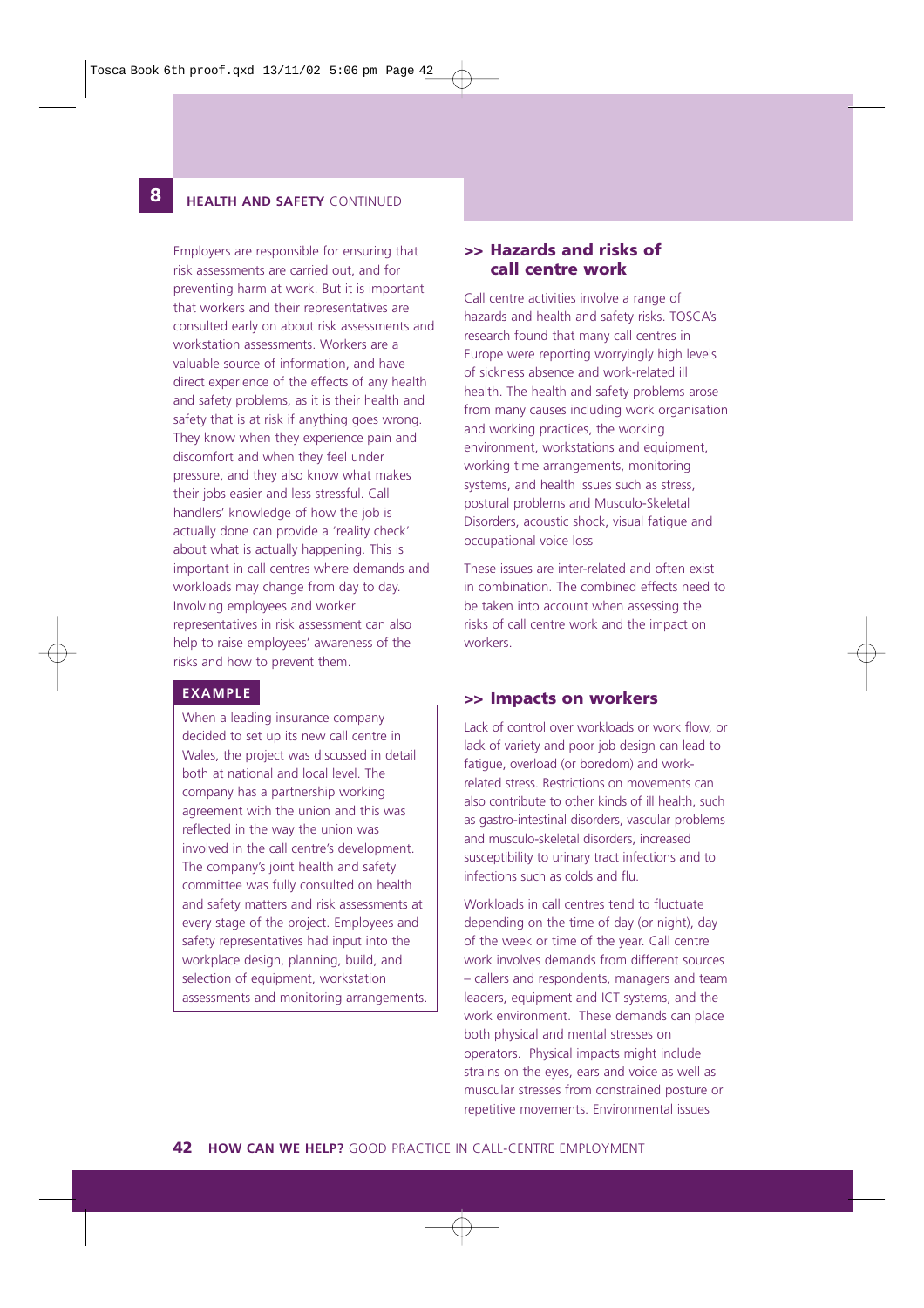

also play a part here. For instance an overly hot or dry environment can lead to eye irritation and general risks of dehydration. Dehydration can increases the risk of voice strain as well as constituting a source of discomfort and a specific risk to those with certain physical conditions.

Physical demands on call centre workers include restricted or awkward posture, static load, strains on hearing, vision and speech, small muscle movements (eyes and hands), manual dexterity and repetitive movements. These demands can be extensive, repetitive and/or intensive. Their impact on workers is affected by work organisation, job design, working time arrangements, work equipment and technologies and the work environment. The risks associated with these demands can also be affected by the levels of mental demands on call centre workers, and by fatigue or lack of rest.

Mental demands are sometimes overlooked since, unlike physical demands, they are not visible to the naked eye. This does not mean however that they cannot be identified. They can range from dealing with abusive or distressing calls to pressure to meet productivity targets. A call centre worker is typically having to juggle a large number of mental demands at any given time.

Specific problems of call centre work include:

#### **Occupational voice loss and acoustic shock**

Research is continuing into the problem of occupational voice loss and acoustic shock in call centres in the UK and elsewhere.

Call centre work involves handling phone calls and using computers at the same time. Traditional telephone handsets are unsuitable for these combined activities. Without handsfree phones, workers are forced to work in awkward positions cradling the handset between their necks and their shoulders, increasing risks of musculo-skeletal problems, tension headaches and RSI. Amplifiers and monitors do not solve this problem because

they add to background noise. Poor equipment can also lead to communication problems, causing problems for both caller and call handler at the receiving end.

Headset design varies but involves one or two earpieces and a microphone which may or may not be attached to a hollow voice tube which cannot easily be cleaned between use and which can get clogged with dust, fluff, food particles or saliva. This affects equipment performance and may significantly increase risks of infection. Many call centres require workers to share headsets, although manufacturers strongly advise against this. Poorly designed or badly maintained headsets can also mean other risks including acoustic shock and occupational voice loss.

Vocal problems can result from spending a large amount of time talking to people on the phone. Problems include occupational voice loss, difficulties in speaking or breathing, and increased susceptibility to cold and flu. Contributory factors include poor work environments, poor equipment design, poor script design, stress, long working hours and lack of breaks. Short-term symptoms include voice loss, coughs and sore throats. Longerterm symptoms include nodules on the vocal chords.

Acoustic shock can occur following sudden loud noise at certain frequencies – in the case of call centre workers, exposure is through earpieces and can involve piercing electronic noise that cause severe discomfort and damage hearing. Sometimes the noise is a result of equipment malfunction but there have been reports of abusive callers deliberately using noise as a 'virtual weapon' against call handlers.

#### **Job design**

Job design in call centres can range from repetitive work using pre-set scripts with little or no scope for variation or deviation from the script, to highly specialised and detailed advice services or problem-solving work in which the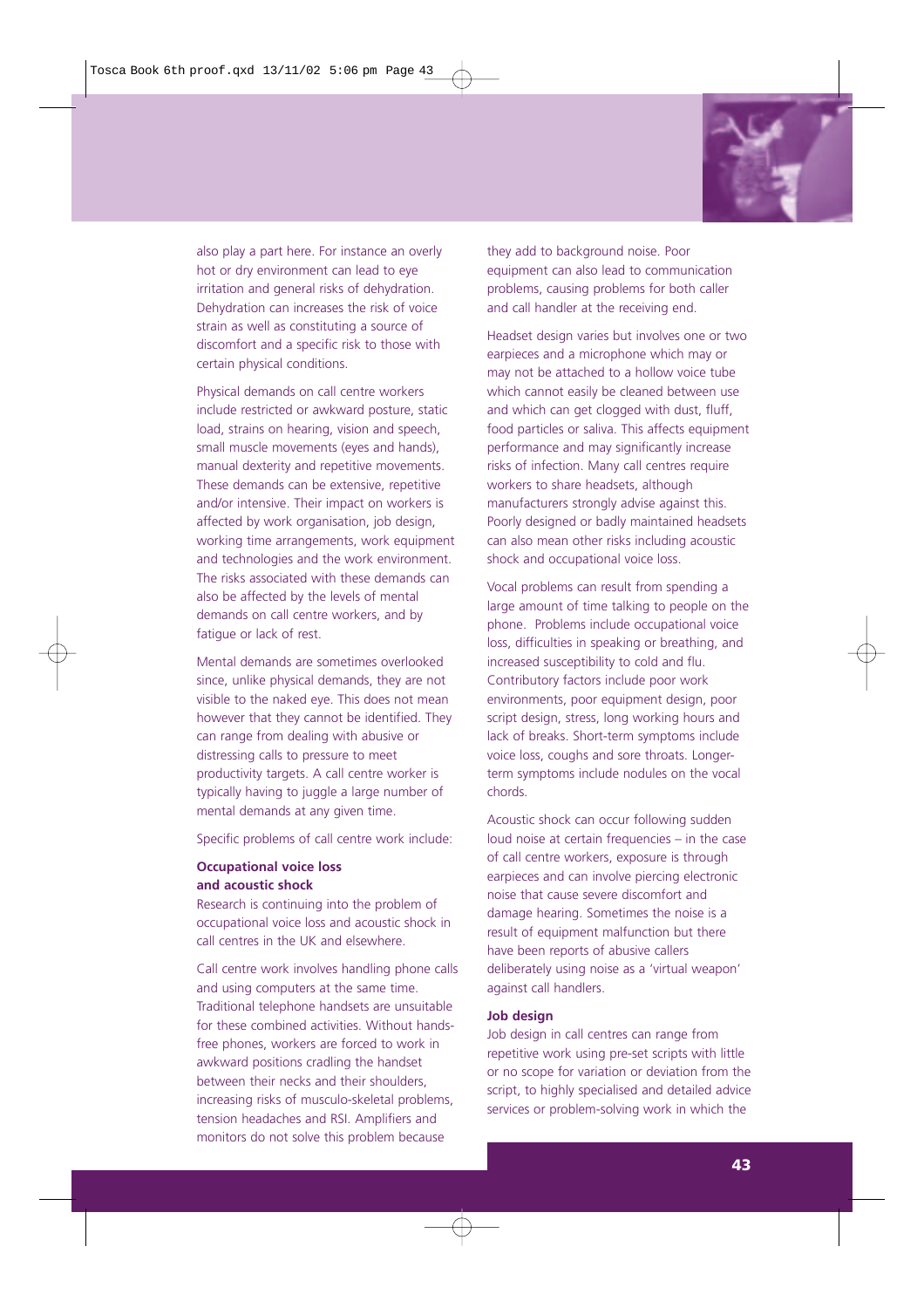#### **12 HEALTH AND SAFETY** CONTINUED

**8**

call handler is required to exercise in-depth skills, knowledge and judgement. In different ways, both of these can be stressful and demanding. Varying tasks and allowing opportunities for variation in pace as well as how the job is done can be helpful in reducing associated risks of stress-related ill health and postural problems.

#### **Postural problems, musculo-skeletal**

**disorders and repetitive strain injuries** Call centre work requires people to sit for long periods in fixed positions, using their upper limbs to handle calls and work on the computer. They have little time to walk around, stretch or exercise while carrying out their normal tasks. Both large and small muscle groups are involved, and the body is also required to maintain awkward postures and to partially support its own weight whilst performing intensive tasks. This can lead to significant health risks.

Without changes in posture and regular opportunities for rest and exercise, lactic acid and tension can build up in muscles, causing pain and discomfort. Postural problems can cause musculo-skeletal disorders and circulatory problems as well as repetition strain injuries (RSI). There may also be increased risks to mother and child during pregnancy, as sitting still for long periods is linked to increased risks of back pain and fatigue, circulatory and back problems, premature birth, low birth weight and future health problems for the baby.

These risks are preventable. However, the longer people have to work, the more work they have to do and the more their movements and job content are restricted, the more serious the risks. Poor work organisation, poor job design and poor ergonomics all contribute to increased risks of serious work-related ill health. Long working hours, excessive workloads and stress can also increase these risks.

#### **Workstations**

Whether they work at home in a virtual call centre or in a large call centre building, call centre workers spend nearly all their working time sitting at a workstation. This comprises a computer, desk or desk surface, chair and peripheral equipment. It also covers the immediate working environment. In the home the workstation may be in a room that also doubles as living space, blurring the boundaries between home and work life. In larger call centres, 'hot desking' (where desks are shared / rotated between staff) is common and workers do not have their own personal storage or work space. They may have to find different places even within the same shift and may not be seated alongside their team colleagues.

Call centres often use workstations of a standard design (although configuration and layout may be varied). The design of the workstation is critical for workers' health and safety. Adjustability is essential, especially where workstations are used by different workers at different times. People vary in body size, shape, proportion and height. Workstations need to be properly adjusted to fit the individual worker at the start of each shift, just as car seat positions need adjustment if the driver changes. Incorrect adjustment or poor workstation design and layout can lead to significant health and safety risks including disabling conditions such as upper limb disorders, visual fatigue, circulatory or respiratory problems, and increased work-related stress. Environmental conditions vary with occupancy - changes must be assessed.

#### **Working environments**

Call centre environments and workplaces vary depending on the type of enterprise, its organisational structures, the scale and nature of the operations and technology involved, and the number and location of people at work at any one time. Larger call centres are generally accommodated in open-plan offices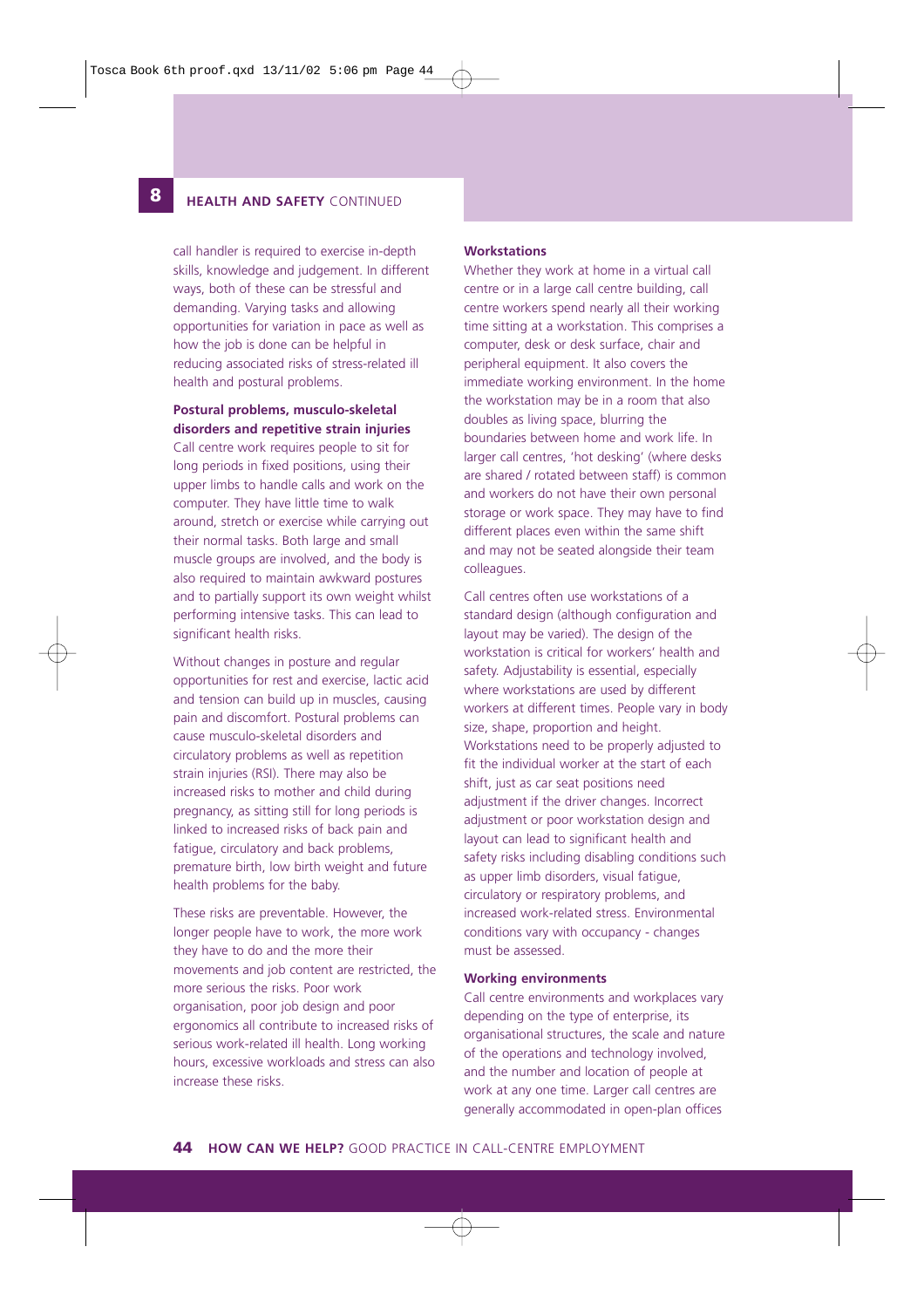

but environments still vary depending on demand and occupancy levels. There may be high occupancy at peak periods and lower occupancy at other times.

Occupancy, workplace and workstation design, operating systems and equipment, layout and space all affect indoor air quality, temperature, background noise levels and ergonomics. All these factors can affect workers' health and safety and performance. Smaller call centres may have evolved in accommodation that has not been designed for this purpose, or which has outgrown its original use. These premises may not be suitable for intensive call centre operations, leading to ergonomic problems and health and safety risks for staff.

#### **Working hours**

Call centres are traditionally designed to maximise productivity through controlling work activities and workflow. Market pressures, technological developments, customer expectations and global operations mean that call centres are operating longer hours and often working around the clock. Demands, call content and call volume may vary at different times, and shift arrangements can affect workloads - the number and type of calls received and the type of services provided. Some call centres report increased risks of violence and abuse during night shifts, with more verbal abuse or attacks on staff in call centres that do not have secure access or transport

Lack of control and flexibility in working time arrangements is a major issue in some call centres, and can lead to fatigue and stressrelated ill health. Working time arrangements can have a major impact on workers' health and safety and on their personal lives. Action is needed to avoid risks and provide the flexibility needed for a healthy work/life balance and ensure adequate staffing levels.



Stress was a major issue in this strike by call centre workers in the UK in 1999

#### **Work-related stress, harassment and abuse**

Stress is a major concern for call centre workers. There are many potential sources of stress in call centres, shown in the table overleaf.

Sources of stress in call centres can be internal (due to working practices, workloads, working hours, systems of work, work environments and the behaviour or attitudes of colleagues or team leaders) or external (as a result of pressures from callers, e-contacts or intruders). Caller/contact abuse can be verbal or nonverbal, including threats, name-calling, offensive remarks or swearing, or racist or pornographic material sent over the Internet – sometimes referred to as e-violence or eabuse. Other sources of stress include dealing with complex problems or difficult calls where the caller is confused, distressed, injured or disturbed, or where the call content involves emergency responses and safety-critical communications.

Change management is a major issue for call centres, given the rapid pace of change and the far-reaching nature of the restructuring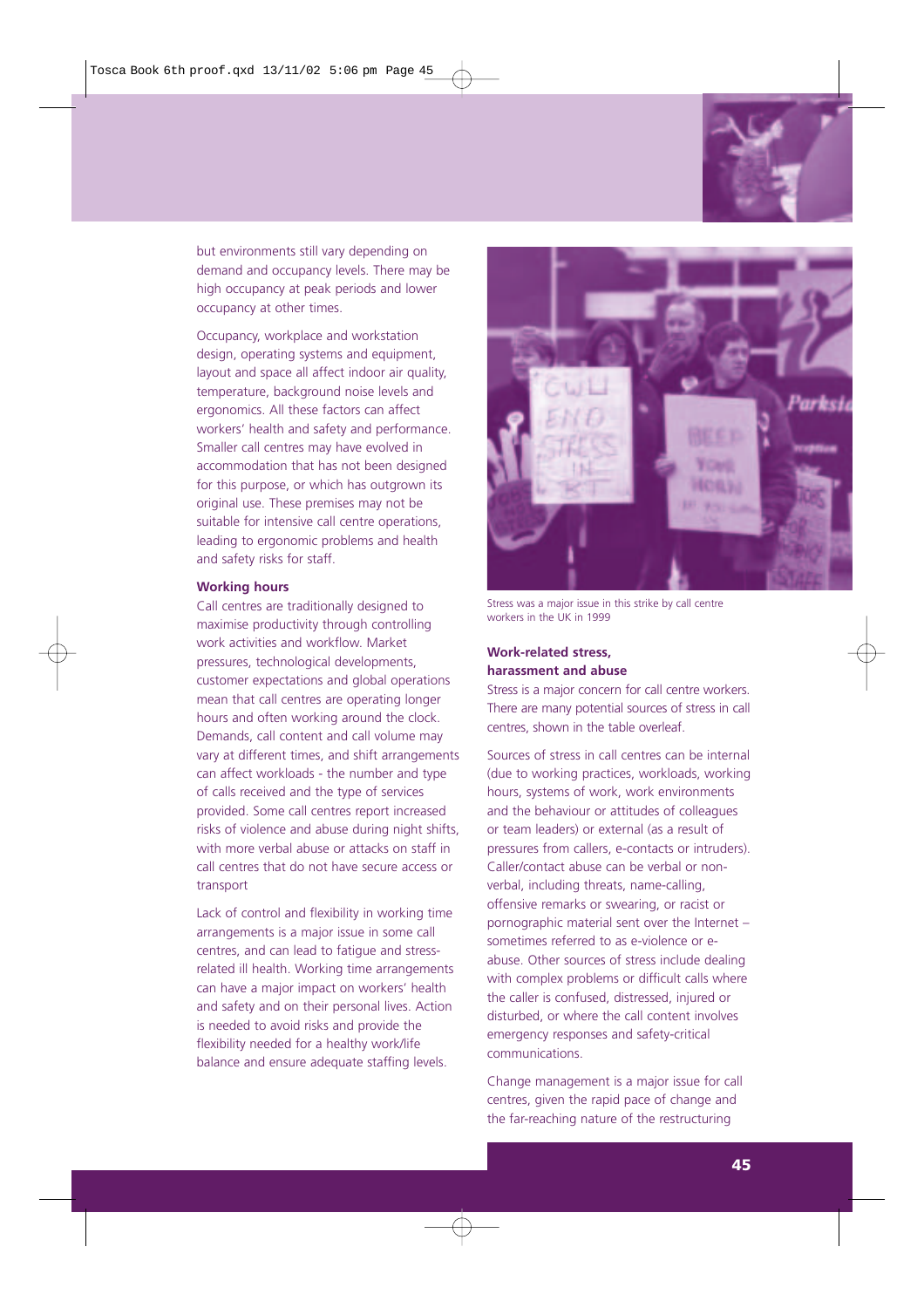**12 HEALTH AND SAFETY** CONTINUED

**8**

#### **Examples of sources of work-related stress in call centres**



taking place in the services, technologies and workforce involved. Poor change management can lead to increased stresses for workers and managers alike, and can interfere with service quality and delivery.

Stress prevention in call centres means addressing the causes at source, assessing the risks and organising work and work environments in ways that avoid both physical and psychosocial risks to staff.

#### **Examples of what employers can do**

Evidence gathered in the TOSCA studies and elsewhere suggests that involving workers and their representatives in decisions affecting their working lives, their health and their safety at work (including the way their work is organised and carried out) can help to solve some of the problems and prevent future risks in the interests of all concerned. Consultation on health and safety is fundamental to good employment practice.

**46 HOW CAN WE HELP?** GOOD PRACTICE IN CALL-CENTRE EMPLOYMENT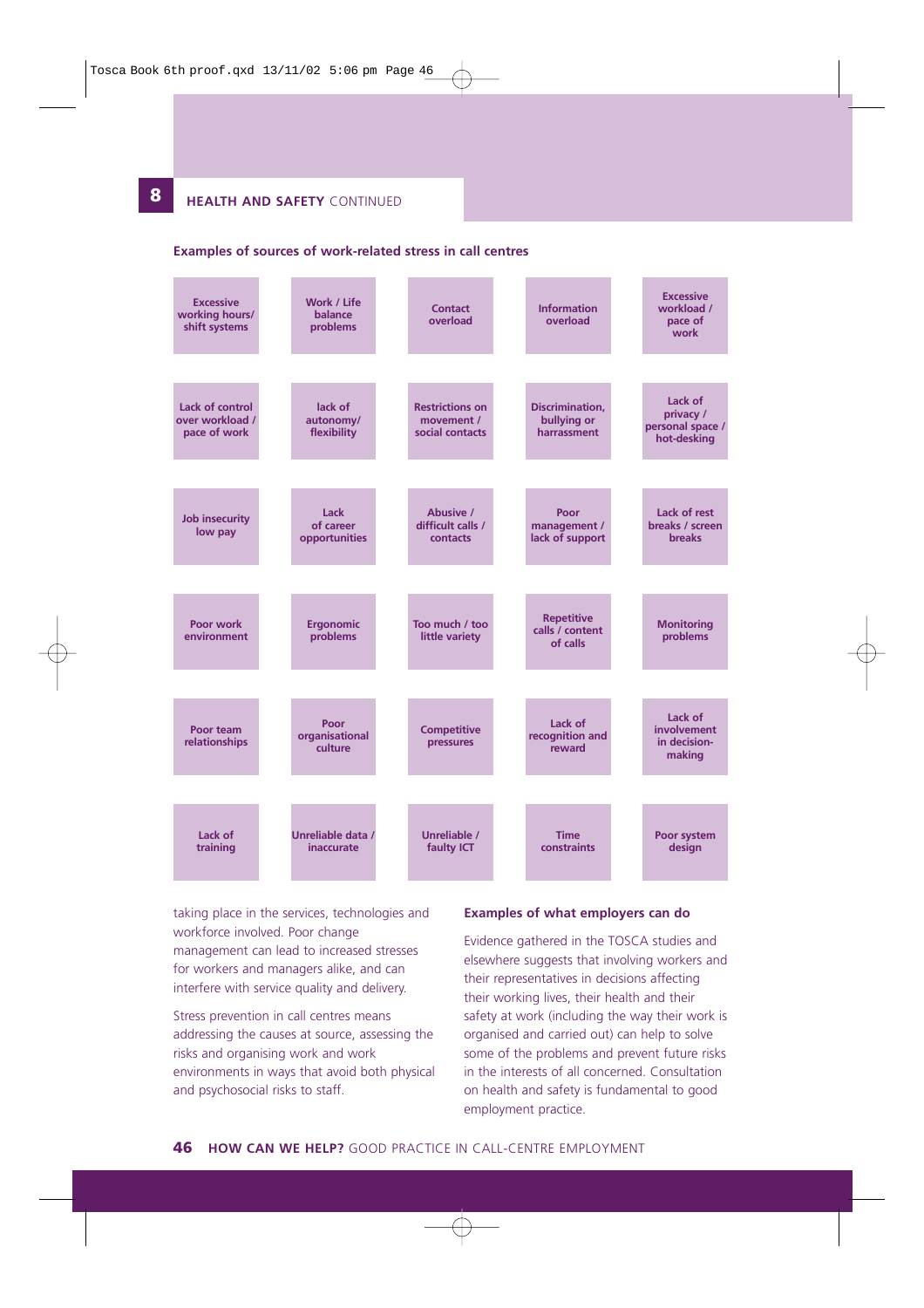

Risk assessment is essential if risks are to be avoided. Creating a positive health and safety culture is another vital step towards creating healthy call centres. This requires commitment from the top, and visible commitment to implementation by managers and team leaders.

When preventative measures are taken, they need to be monitored to ensure that they are working effectively. Proposed changes should be assessed for any health and safety risks, in consultation with staff, before the decision is taken to go ahead with them. Good employment practice means getting things right at the planning or design stage. This prevents risks and is generally far less costly than trying to deal with problems – and health effects – afterwards. Employers can gain valuable information about problem areas in call centres by listening to what their workers have to say about the job and how it is affecting them.

They can also

- ensure that all workstations are ergonomically sound and suited to their users' needs and that room temperature and other environmental features meet recommended standards
- provide all employees (including temporary staff and homeworkers) with clear information and appropriate instruction and training in safe working practices, reporting procedures, what to do in an emergency, the risks of the job and how to prevent them. This includes instruction on how to adjust the workstation to ensure a correct working position and avoid risks from display screen equipment.
- carry out regular evaluations of health and safety training to make sure it is effective and keeps abreast of any changes.
- ensure that breaks are taken and working time arrangements and breaks are both adequate and flexible
- develop health and safety policies covering issues such as stress and repetitive strain injury prevention, workstation design and

layout, performance monitoring systems, dealing with difficult or abusive calls, preventing bullying, harassment and violence at work as well as procedures for consulting with staff and their representatives

■ allocate responsibility for managing health and safety at every level of the organisation, and ensure that managers and team leaders have the training to meet these responsibilities

#### **EXAMPLE**

A large insurance company worked together with the union to develop health and safety training for home-based call handlers and other teleworkers. The aim was to ensure that home-based workers had safe and healthy workstations and work environments, were competent to carry out self-assessments of their workstations and working practices, and knew how to work safely and without risks to health. They set up a small joint project team which was responsible for developing the training content and methodology for conducting pilot studies, evaluating the outcomes and reporting back to the joint union/management health and safety committee. Individual home-based employees were involved in the pilots, trialling the materials and providing feedback about any problems encountered. Once evaluated, the training was rolled out company-wide, with appropriate policies and procedures in place to ensure that they were monitored and reviewed at regular intervals.

#### **Examples of what trade unions can do:**

Unions can play an important part in influencing and monitoring health and safety. For instance they can:

■ make sure that call centres either have their own joint union / employer health and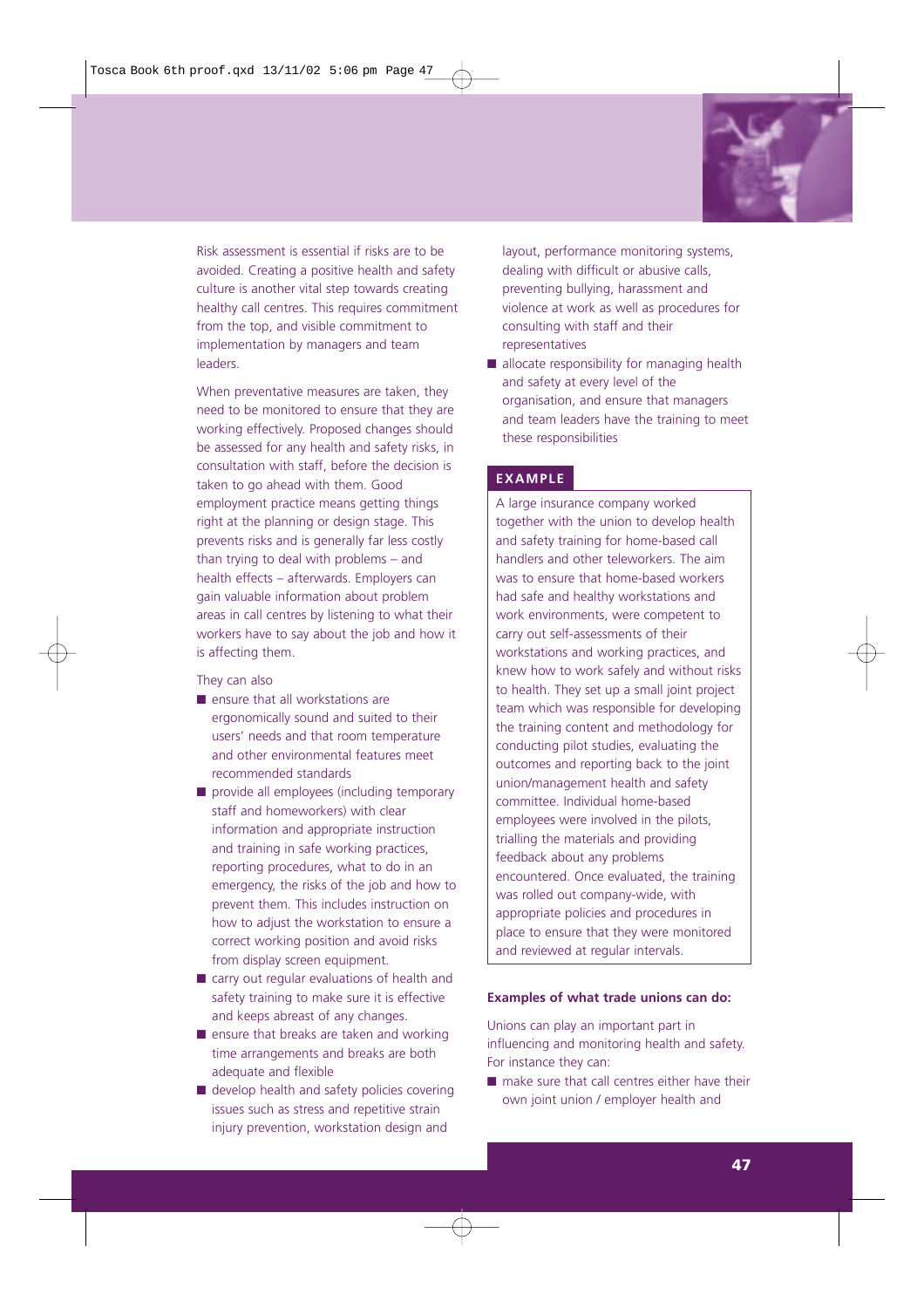## **12 HEALTH AND SAFETY** CONTINUED

**8**

safety committees or have management **EXAMPLE** and union representatives on the employer's main health and safety committee (or both)

- elect health and safety representatives to cover all call centre staff and locations and all operating hours or shifts
- produce union guidance and advice on preventing risks at work, especially preventing occupational stress and musculo-skeletal disorders, and working safely with display screen equipment
- conduct surveys of call centre workers to find out what their health and safety concerns and experiences are, and what action they want the union to take on their behalf

## **UNISON charter to tackle call centre stresses**

Three quarters of Scotland's call centre workers say they are stressed at work, according to a survey. Public services union UNISON said that almost two thirds of its members working in the industry have suffered pain in their hands, wrists or back. More than 80 per cent of the 500 people surveyed also said that background noise levels made listening and speaking a strain. A UNISON 'Raising the standard' call centre charter outlines key union priorities, including proper training, decent health and safety standards and positive work-life balance. The survey found 61 per cent of those questioned had experienced pain in their hands, wrists, and upper arms or back; 75 per cent said they felt stressed at work; and 66 per cent said that monitoring affected their stress levels.

**Source: TUC Risks, 15 June 2002**

The Belgian trade union FGTB has developed a course to train safety representatives in concrete ways of measuring stress at work. It has also produced a series of publications on health and safety in call centres covering:

- harassment at work
- stress at work
- musculo-skeletal problems related to use of machinery
- repetitive strain injuries
- the protection of privacy at work

In some cases, trade unions have developed broad-reaching strategies for improving employment conditions in call centres. They include campaigning activities, conducting surveys and working with employers, trade associations and government agencies to promote good employment and health and safety practice. They also include working with training providers to promote improvements in training and develop appropriate standards for call centre qualifications, producing trade union guidance, developing new ways of involving members in union activities, and producing model agreements and policies for employment of particular groups within the workforce such as disabled workers, homeworkers or working parents.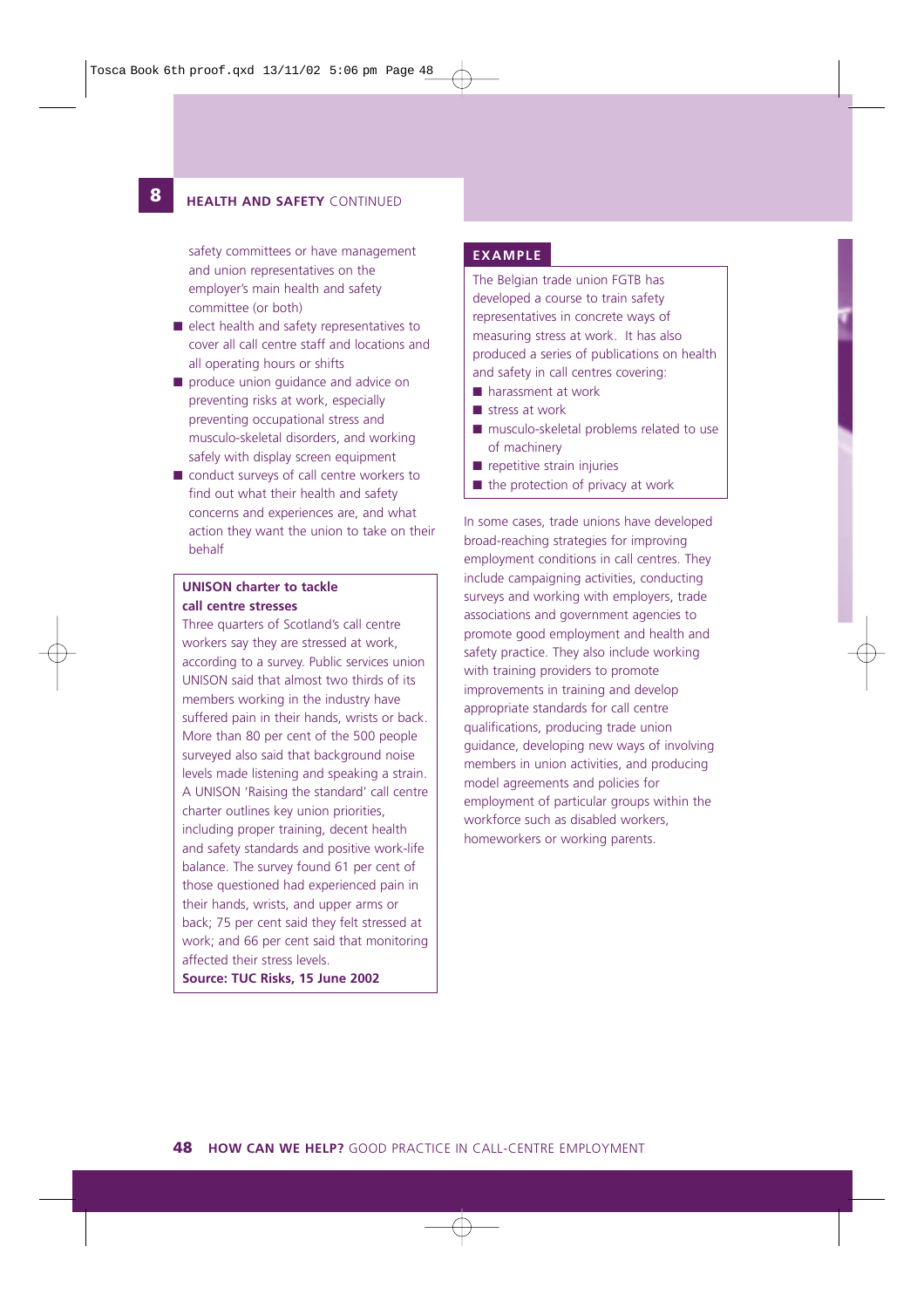



# **EXAMPLE**

In the Merseyside area of North West England, unions have formed a partnership with employers, health and safety inspectors, training providers and recruitment professionals to develop new ways of improving health and safety and working conditions for call centre workers. This came about after a small informal group of concerned people started to meet to discuss how they could address the many problems being reported in call centres in the area. This led to a major conference in the region, attended by some 150 people including key call centre employers. There was general agreement and support for an innovative project to develop ways of improving health and safety standards and training in call centres, and a broad-based formal partnership steering group was set up to oversee and manage the project, with the help of government funding. The Merseyside Partnership Project is now underway, and aims to produce models of good practice in training and health and safety that will contribute to improvements that will benefit all those involved, and which will eventually be rolled out to other areas of the country following evaluation. Over 200 call centres are involved actively in this initiative.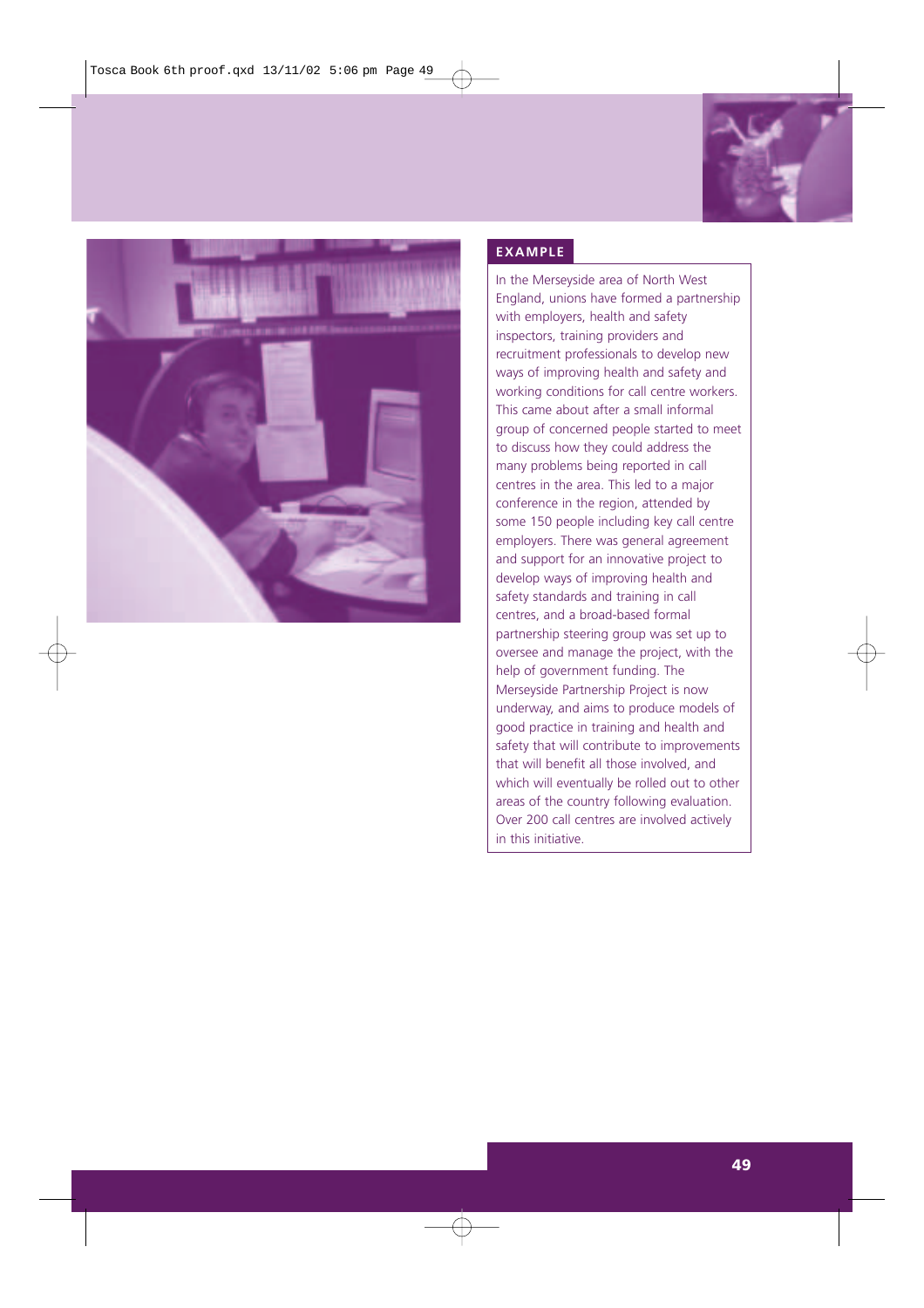**HOW CAN WE HELP?** GOOD PRACTICE IN CALL-CENTRE EMPLOYMENT



# **9** Equal opportunities and workplace culture

**This section looks at some aspects of equal opportunities in call centres. It covers:**

- the legal position
- equal opportunities policies and procedures
- preventing harassment and discrimination at work
- maternity protection
- paternity leave and parental leave
- child care
- work-life balance and working time issues
- training and development and equal opportunities
- disability at work
- respecting cultural diversity

# **>> Introduction**

Every employee has a right to be treated fairly at work, and equality of opportunity is an essential part of good employment and good management practice. It removes barriers to employment and career development opportunities and enables employees to develop their own potential as well as enabling their employers to fully utilise the skills and capabilities of the whole workforce.

Good equal opportunities practice also makes good business sense for call centre employers operating within a diverse European or global market. The more diverse the workforce, the greater the ability to understand and respond to customers' needs.

# **>> The legal position**

Equality laws vary from one country to another in Europe, both inside and outside the EU. Some countries focus mainly or exclusively on sex equality and maternity protection, others cover a wider range of issues, including laws and/or statutory Codes of Practice aimed at preventing discrimination based on age, disability, ethnic or national origin, family or marital status, language group, race, religion and sexual orientation.

In the EU, European Directives cover equal pay and sex discrimination, maternity rights, parttime workers' rights and parental leave entitlements. There are also European Codes of Practice on Dignity at Work (primarily concerned with sexual harassment) and equal pay.

# **>> Equal opportunities policies and procedures**

It is good practice to develop formal equal opportunities policies and procedures. These should cover all aspects of the employment relationship, including recruitment and selection procedures, terms and conditions of employment, pay systems and bonus schemes, working practices, training and development, promotion and transfer, leave arrangements and (where applicable) pensions, retirement age, redundancy selection and termination of employment.

Equal opportunities policies in call centre employment are also linked to equality issues in service delivery. In call centres, the callers and their telephone or e-mail communications can also be opportunities for discrimination and harassment or other forms of electronic abuse.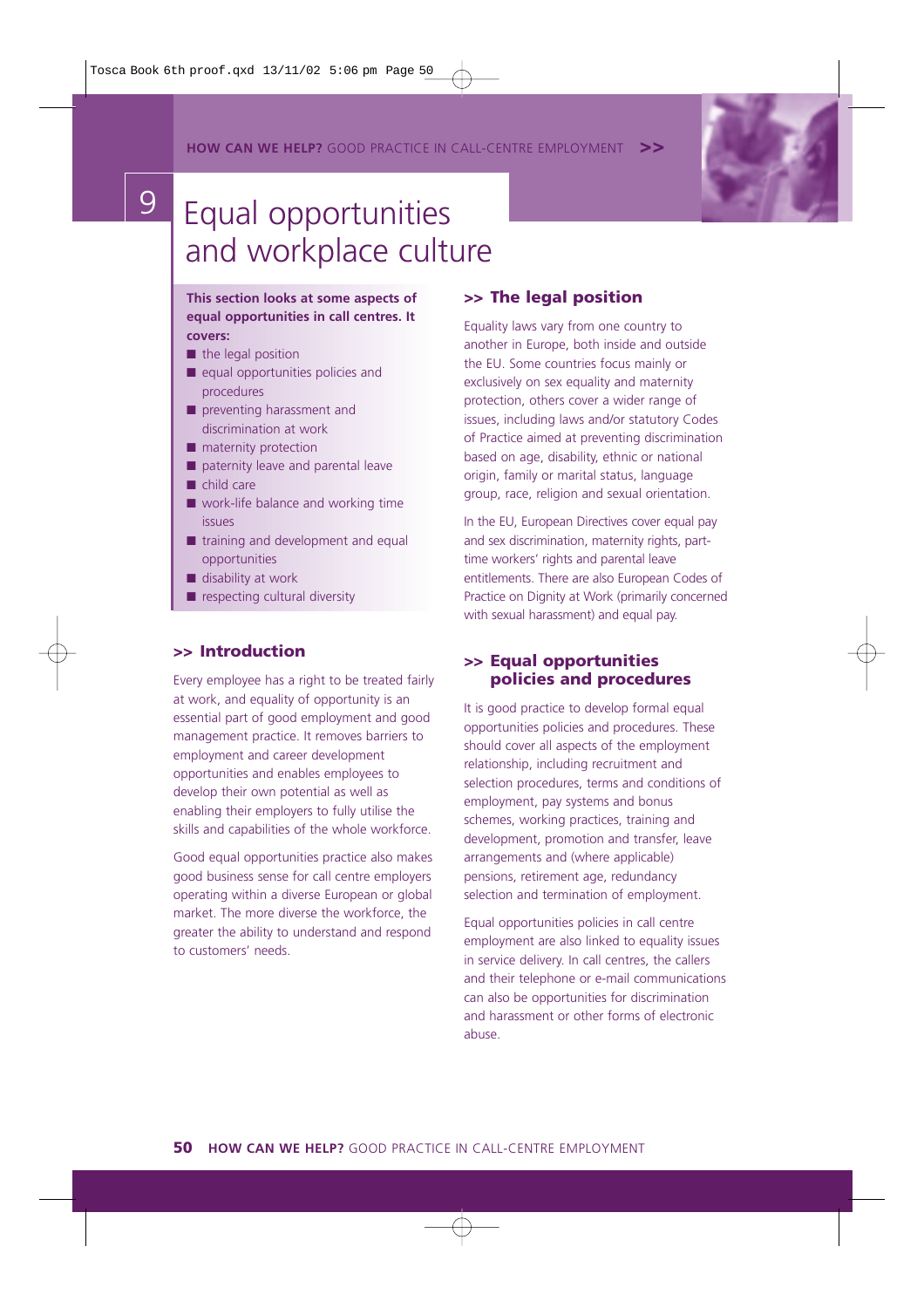#### **Examples of good practice:**

It is good practice to set out the employer's commitment to the principles of equal opportunities at work, with a clear commitment to action to prevent unfair discrimination, harassment or discriminatory abuse, including disciplinary action.

- There should be clear procedures for handling any complaints about discrimination (including discrimination or abuse from callers) and for protecting complainants or others from victimisation or harassment
- $\blacksquare$  There should be arrangements for training managers and staff in how to prevent discrimination and promote equality at work
- Policies should make it clear that all service users should be treated with equal respect and that discriminatory treatment of callers or customers is against company policy.
- Where applicable, performance standards and monitoring criteria should be checked to avoid bias or discriminatory criteria.
- It is good practice to offer a range of alternative ways of making contact with call centres, to provide access points for people with sensory disabilities. These may include text-based telephones, videophones or accessible video booths, and accessible e-mail and web communications .

# ■ Policies and procedures should be made known to all staff, customers and clients. It is good practice to include procedures to ensure that workers are not obliged to continue to handle calls from people who subject them to sexual or racial abuse. Workers should also have the right to refuse to handle e-contacts involving pornographic material or racist hate mail sent over the Internet.

- Consideration should be given to installing organisational or technological filters that will protect workers from exposure to discrimination, harassment and abuse.
- Jobs, workstations and equipment should be designed with the needs of disabled workers in mind.
- It is good practice to develop these policies and procedures in consultation with workers and their representatives, and to develop an Equality Action Plan to help plan and prioritise action points.
- The action should be monitored at regular intervals to check that the measures are working and also to find out where further action is needed. It is particularly important to have a profile of the workforce at every level and to monitor staff appointments, promotions, training and transfer decisions in order to find out whether any particular group(s) of workers are under-represented, and if so, what is causing the problem.

#### **>> Maternity protection**

Maternity protection covers expectant and nursing mothers and women who have recently given birth. It is good practice to improve on minimum legal provisions in call centre terms and conditions of employment and in collective agreements, and to apply best practice in this area – for example, by

- extending minimum periods of maternity leave
- improving maternity payments
- reducing qualifying periods for maternity leave and pay
- adjusting working hours and shift patterns for pregnant workers, especially in later stages of pregnancy
- allowing women to return to work on 'graduated hours' or on a part-time basis (on request) after maternity leave
- enabling women to continue breastfeeding when they return to work, and allowing them paid nursing breaks to breastfeed or express and store breast milk for later use
- providing comparable pay and leave entitlements for parents if they are adopting a child and need to take leave for adoption purposes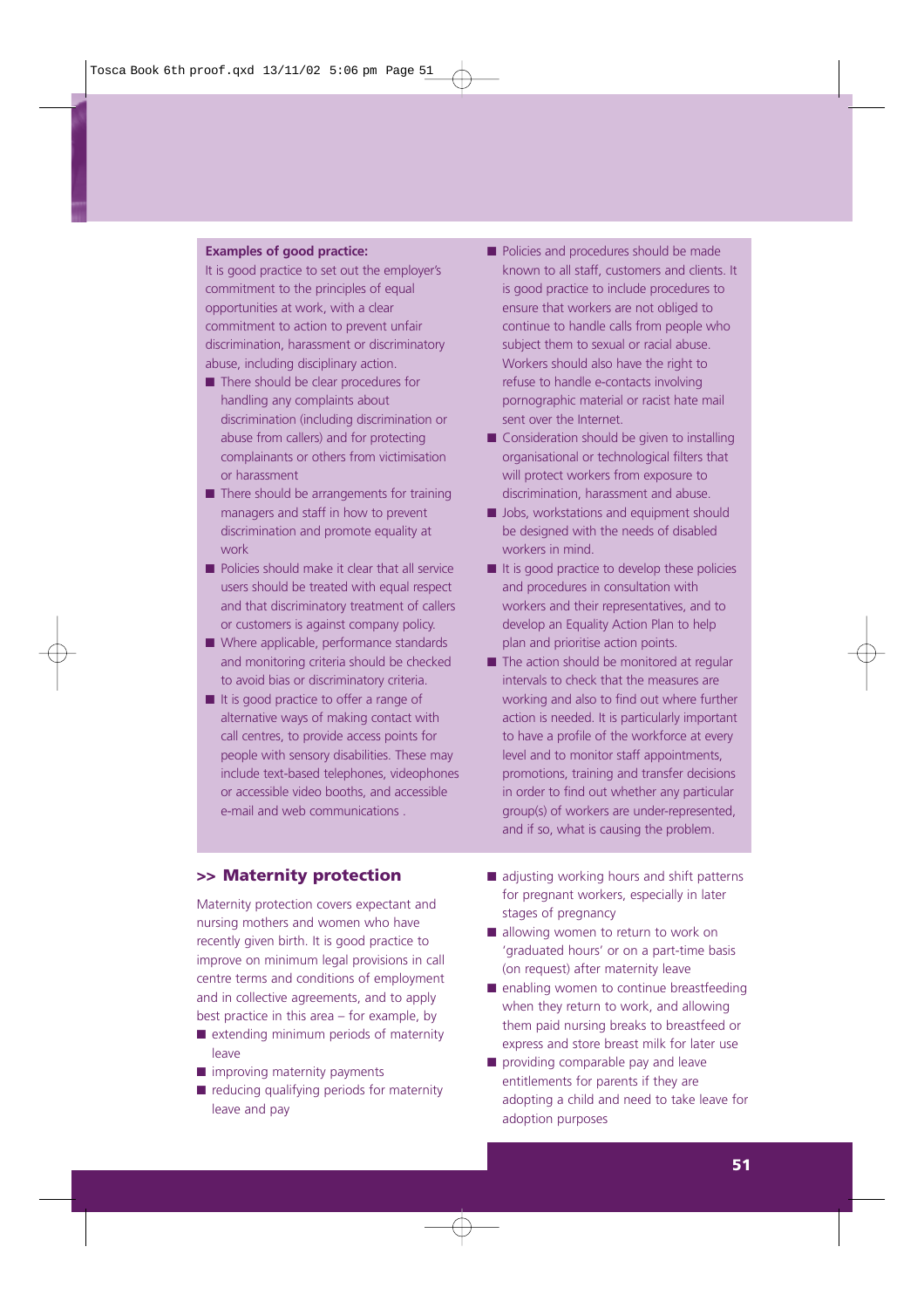#### **9 EQUAL OPPORTUNITIES AND WORKPLACE CULTURE** CONTINUED

#### **Examples of good practice include:**

**12**

- Encourage expectant and nursing mothers to discuss their work situation and any problems they may be experiencing at work as a result, and consult them about risk assessments and any temporary adjustments needed to their work, working hours, workloads, performance targets or work environments.
- Provide training for team leaders and managers about maternity protection and adjustments, and ensure that any consultation with expectant or nursing mothers is carried out sensitively and in private away from other team members.
- Employees' health reports and medical records should be treated in strict confidence and should only be disclosed with the written consent of the worker concerned
- Special attention should be paid to workloads, postural demands, fatigue, rest breaks and shift patterns for expectant and nursing mothers, welfare arrangements (ready access to toilets and fresh drinking water) and to ensuring that their work environments and rest areas are free from tobacco smoke.

Some call centre workers are not allowed to receive urgent telephone calls at work, even when this involves family illness or childcare problems. This can cause anxiety and stress and can make it much harder for workers to manage their work and family lives

#### **EXAMPLE**

A major utility company in Scotland has a comprehensive health promotion service for all staff including its call centre staff. Provisions include a fully staffed medical centre, occupational health and safety services, well woman screening and health promotion facilities for pregnant workers. Individual risk assessments are carried out for expectant and new mothers, breaks are allowed for breastfeeding with hygienic facilities for expressing and storing breast milk on site. Women can get confidential advice about work and pregnancy from qualified health centre staff. The call centre and other areas are smoke-free, and there is a wide selection of healthy foods available in the canteens.

If necessary, working hours are adjusted during pregnancy to prevent fatigue and stress, and there is a company-wide agreement providing paid maternity leave and extended leave, with the option of returning to work on reduced hour or different shift patterns if requested. The agreement covers all the Group's call centres in the UK.

#### **>> Parental and caring responsibilities**

In EU member states, the Parental Leave Directive applies for workers with family responsibilities. This covers working parents' rights to leave for parental responsibilities and emergencies.

Examples of good practice include:

- Call centre terms and conditions of employment and collective agreements should include parental leave rights.
- It is good practice to improve on the basic entitlement to unpaid leave by providing a certain amount of paid parental leave
- ensure that 'expectant fathers' can take paid paternity leave to attend the birth and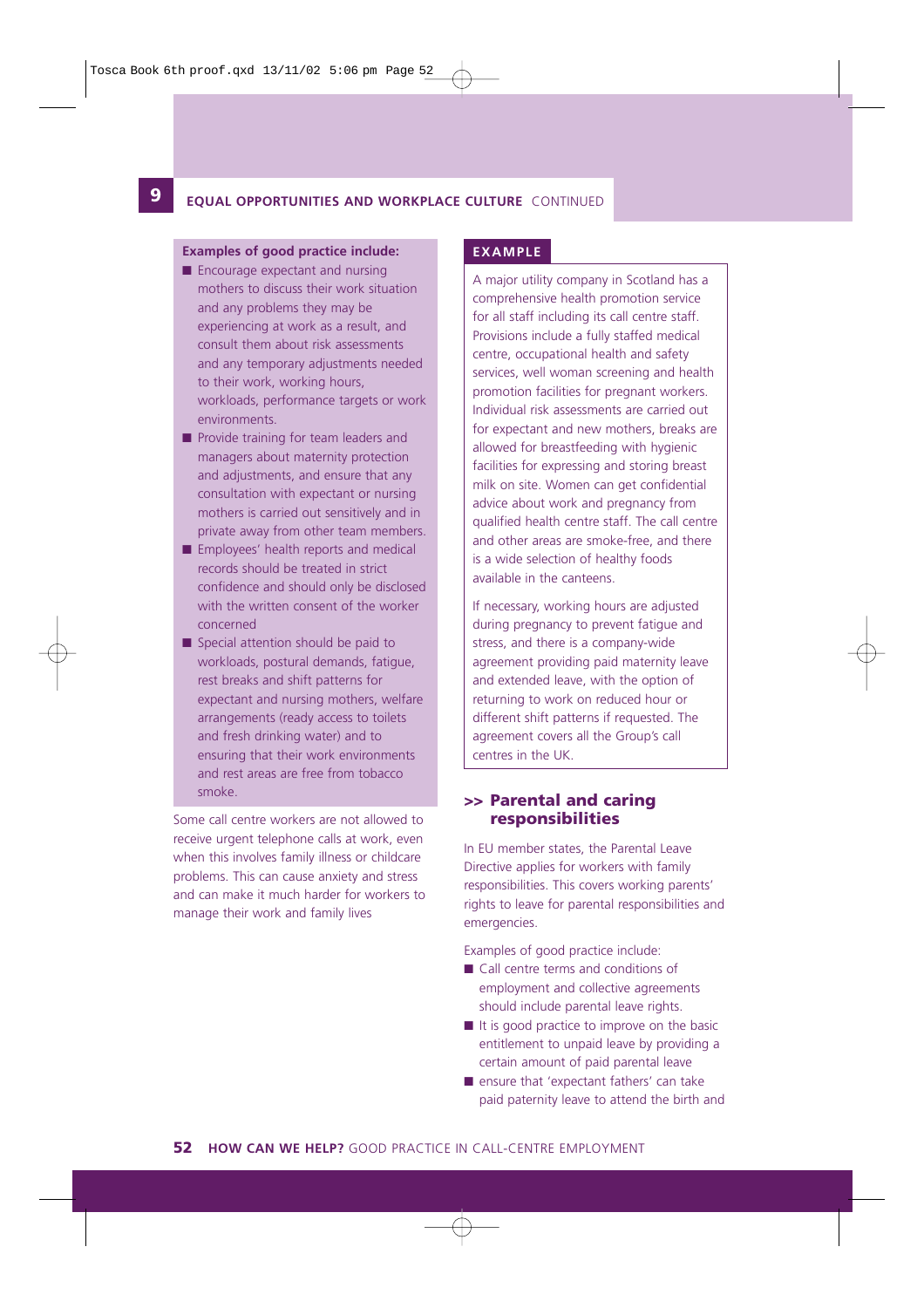

be available to support the mother or care for other children in the period around the time of the birth

- ensure that all parental rights apply equally to adoptive parents
- allow additional leave on compassionate grounds where there are complications of childbirth or in the event of premature delivery, still birth or miscarriage
- allow flexibility in leave arrangements and shift work for other types of caring responsibilities, for example, for elder care and care of disabled dependents.
- Ensure that it is possible for workers to be contacted by telephone without delay in emergencies whilst on duty

#### **EXAMPLE**

In Belgium, as a result of pressure from the trade unions, parental leave and paternity leave provisions were improved, both in terms of increased pay and an extension of the leave period to give fathers more opportunity to take on caring responsibilities. According to the most recent statistics, this has been successful, leading to an increase in take-up.

# **>> Child care**

Some call centres have recognised the need for additional childcare provisions for their staff, either in the form of a subsidised workplace nursery or in the form of childcare allowances to help pay for nursery care near to the worker's home. This helps to attract and retain workers.

In most countries, however, trade unions believe that the ideal situation is one in which community-based childcare facilities are provided for all who require them.

#### **EXAMPLE**

In Belgium, the Social Partners have set up a fund, in the context of a national and interprofessional agreement, representing 0.5% of total salaries. This fund is earmarked for setting up childcare projects, including projects that care for the children of working parents when they are sick and pre- and after-school provision

#### **Examples of good practice include:**

- Consider providing and/or subsidising childcare facilities at or near the workplace
- Provide child-care allowances for parents who wish to find their own childcare
- Make financial contributions to local after-school play schemes
- Plan childcare facilities and appoint childcare staff / providers in consultation with workers or working parents' groups
- Nursery / crèche operating hours should be sufficiently flexible to meet the needs of shift workers in call centres
- Include worker representatives (or working parents) on the management group
- Ensure high quality childcare provision by using qualified professional nursery staff and meeting appropriate professional standards
- Charges for childcare facilities, where they apply, should be kept as low as possible to make sure that call centre workers can afford them

# **EXAMPLE**

One UK health service call centre has a nursery on site as well as a canteen and an attractive rest area separated from the workstations.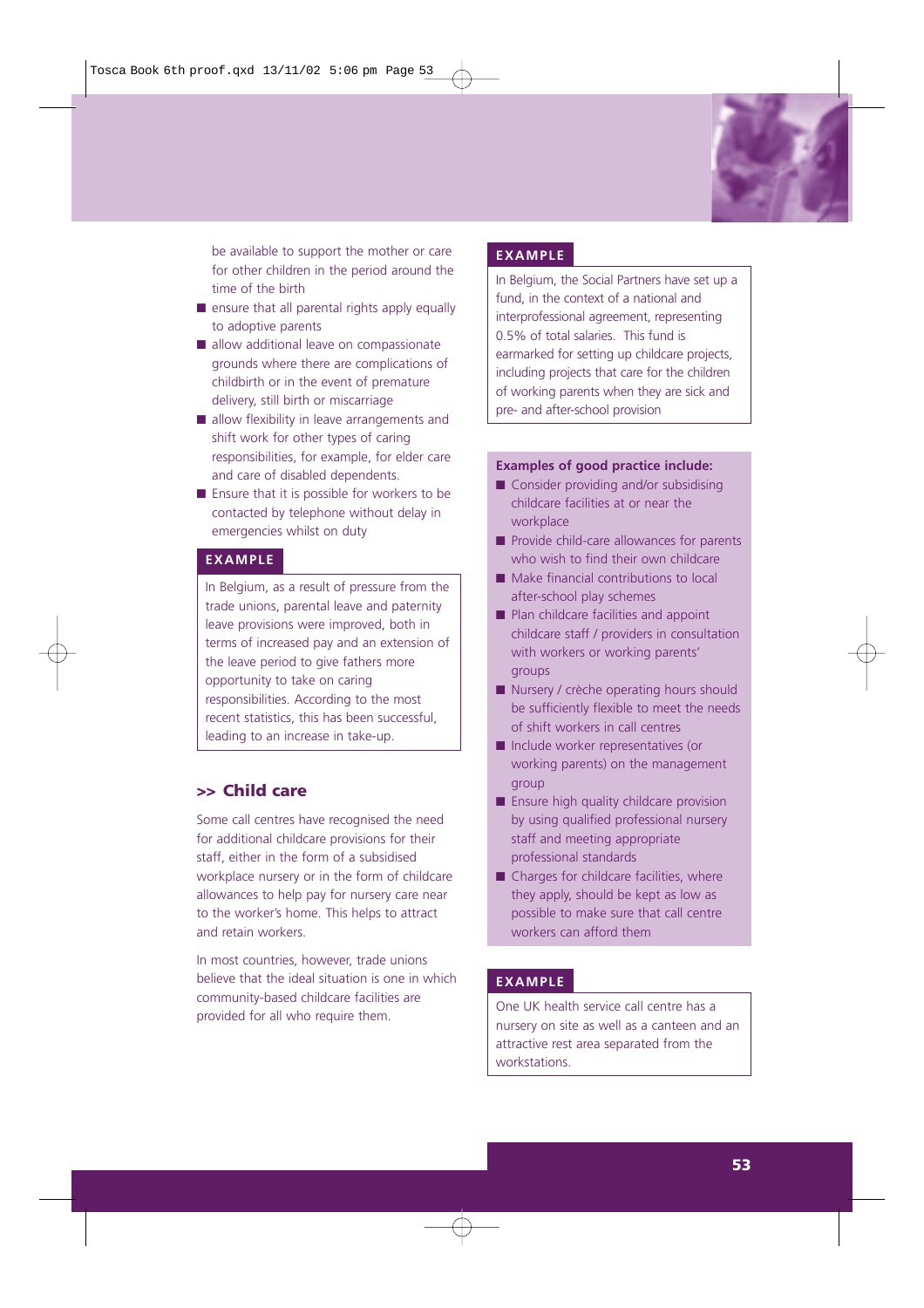#### **12 9 EQUAL OPPORTUNITIES AND WORKPLACE CULTURE** CONTINUED

#### **>> Work-life balance**

Call centres often rely heavily on women workers (the majority of call centre workers in Europe are women). Many women have family responsibilities that can make it hard to balance work and personal life when working in call centres, especially if they operate shift systems. This can apply to men too. These difficulties can exist even if the call centre worker is based at home in a virtual call centre, because family members and caring responsibilities do not vanish when a caller is on the line.

Working time arrangements have an important influence on equal opportunities in call centre work, wherever it takes place. It is important that workers can predict and manage their working hours so that they can plan their personal lives and any arrangements they have to make for children, the elderly or other dependants. A positive work-life balance is needed, with recognition that workers have a right to a planned personal life. This helps to reduce stress levels and improves morale.

#### **Examples of good practice include:**

- It is good practice to consult workers about their working time arrangements and to try to accommodate their preferences, especially if they have caring responsibilities (including care for elderly or disabled family members).
- Working parents should not be obliged to work compulsory or short-notice overtime.
- Allow reasonable flexibility and opportunities for voluntary shift swaps to enable people to meet their family or caring responsibilities.

#### **EXAMPLE**

With financial support from a governmentfunded initiative, a large outsourced call centre and a trade union set up a partnership training programme for the call centre which aimed, among other things, to develop jointly agreed agendas which balanced business and social needs, and to use the training approach as a means to identify and comprehend business and social needs at the company. Using a learning approach, they then held a series of workshops on specific issues. One of these groups was asked to develop and refine recommendations to increase flexibility at the workplace, with the following aims:

- Achieving a more flexible workforce through mutual agreement
- Balancing the needs of the business with the social needs of individuals
- Increasing staff satisfaction by focussing on work life balance
- Attracting and retaining the right people
- Matching staff to business needs

Using these aims for guidance, an interim agreement on flexible working patterns was agreed in one section. They looked at business needs and staff were counselled on a range of options and were also given the chance of suggesting their own variations. This was followed by wider consultation using a range of options developed by the working group. In addition there have been improvements in parental leave and a new agreement for home-based workers to help improve work life balance.

The company found that, given a range of flexible options, staff were more willing to be flexible than before. The union found that the changes were seen as a big improvement by the members. 'The idea of matching social and business needs… has appeared in all sorts of issues and is quickly becoming the "culture", according to the union convenor.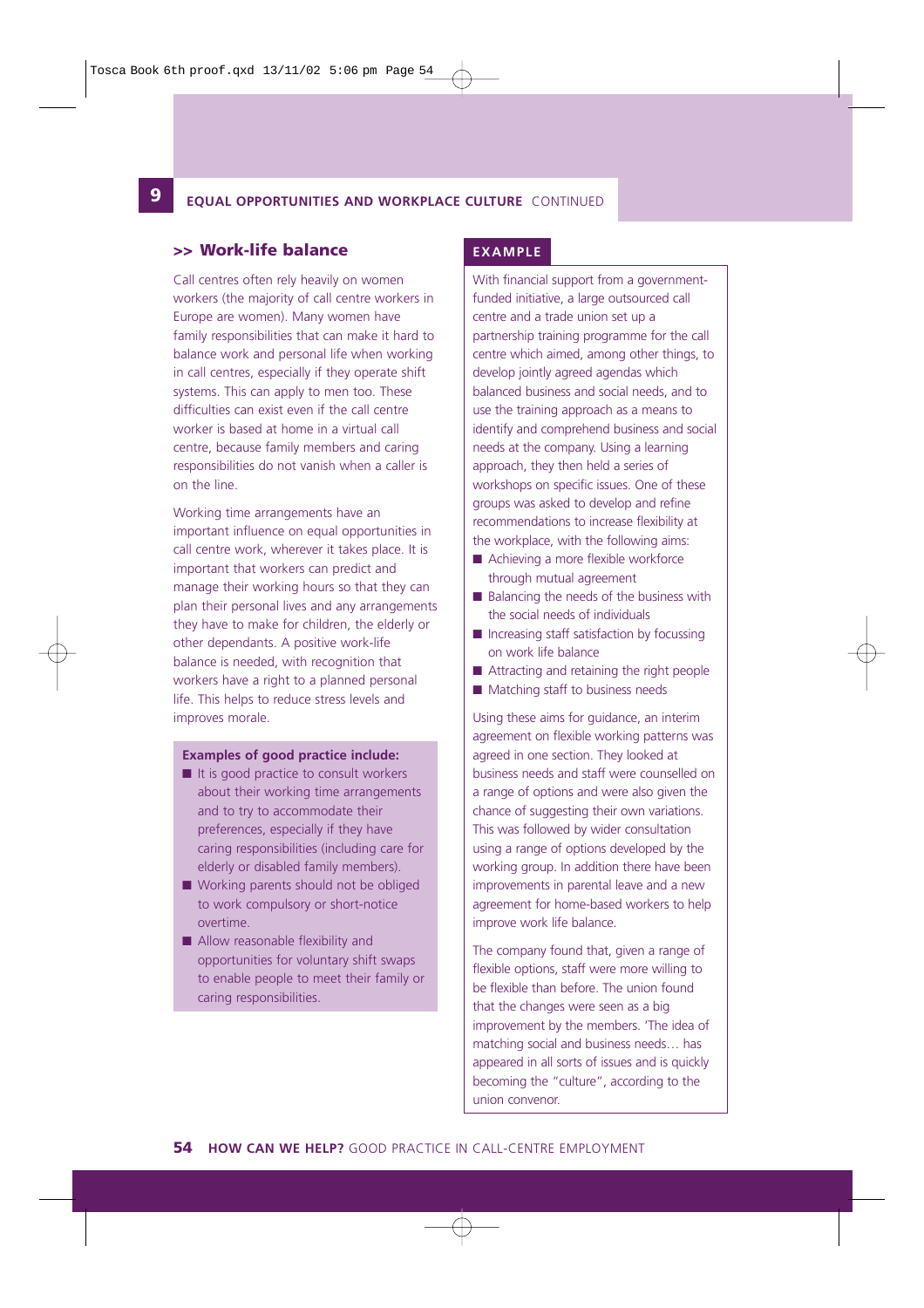

## **>> Preventing harassment and discrimination at work**

Care is needed to prevent harassment and discrimination in call centre work – including harassment or stalking by callers. Women and workers with distinctive accents may be particularly vulnerable to these forms of abuse. Telephone harassment and electronic stalking can be a feature of some call centre work, and some call centre workers have experienced physical assault, sexual or racial harassment and stalking when leaving isolated call centre buildings at night or in the early hours of the morning.

#### **Examples of good practice include:**

- a clear procedure for reporting incidents of harassment, supporting and protecting the workers concerned, and preventing recurrences.
- Ensuring that workers' personal whereabouts and contact details are withheld from customers and clients, and that their privacy is respected at all times.
- It is good practice not to require workers to give their family names when greeting callers or respondents.

# **>> Disability at work**

Call centre work can provide significant employment opportunities for workers with various kinds of disabilities, but the way the work or workplace is organised may also create barriers to their employment and training. It is important to avoid making discriminatory assumptions about what a disabled worker can or cannot do, and to consult them (and if necessary their advisers or representatives) about any particular needs they have for aids, adaptations or adjustments. These may involve minor changes to the workstation or technologies involved, or relocation to a more suitable work environment, or adjustments of working times. In principle, provision for disabled workers should be made at the employer's expense, but in some countries

additional funding may be available from government or other sources to help meet the costs of any changes involved.

Depending on the nature of their disability, disabled workers may require adjustments to be made to the work environment or the way their work is done in order to maximise their potential. Some disabled workers may opt to work from home because of mobility or travelling problems, but networking arrangements and the growth of virtual call centres are starting to make such arrangements increasingly possible.

#### **Examples of good practice include:**

- Include disability issues within company equal opportunities policies and training and train managers and team leaders in disability equality issues
- Carry out a survey of the workplace in consultation with disabled employees or specialist advisers to identify any barriers to employment for disabled call centre workers
- Check that recruitment procedures do not create barriers for disabled applicants – conduct interviews and preemployment assessments at accessible venues, inform applicants about access arrangements, and consult them about any special requirements they may have.
- Inform job applicants of the company's positive attitude to employment of disabled people
- Consult disabled workers and their advisers / representatives about their needs and preferences
- Ensure that disabled workers, whether based at home or in a call centre building, can access team leaders, training facilities and team meetings
- Avoid discrimination in pay rates and performance monitoring systems – allow time for any necessary adjustments to workstations or for different technologies in use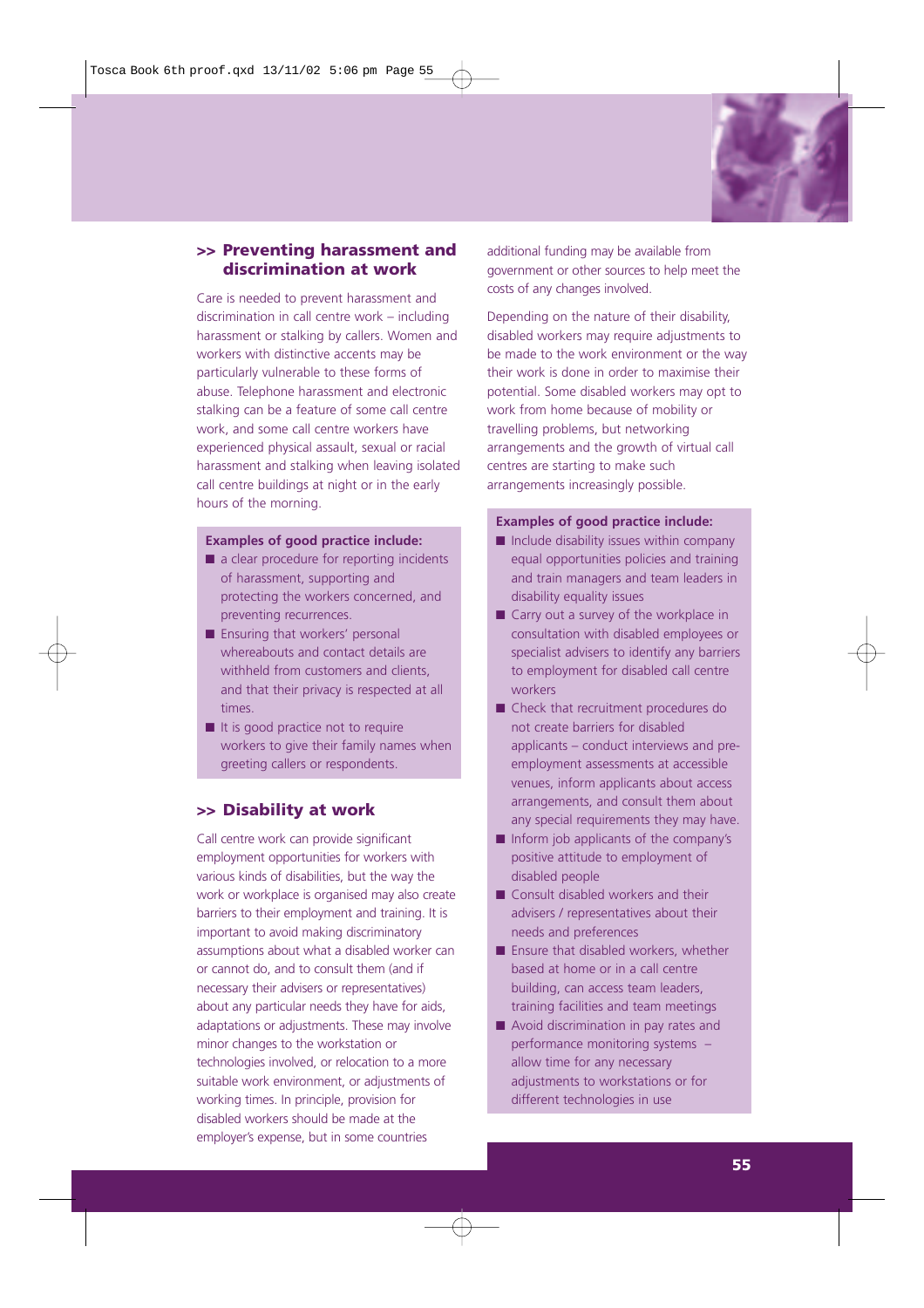#### **9 EQUAL OPPORTUNITIES AND WORKPLACE CULTURE** CONTINUED

- Allow flexibility in working time and shift arrangements
- Consider home-based work opportunities
- Take account of relevant standards and best practice in software design and website design

#### **EXAMPLE**

**12**

The Portugal-based THINK project, with initial financial support from the European Commission, trained disabled people to work from home providing outsourced technical support help line services to major companies. THINK has created employment for 240 disabled teleworkers at a European level: 60 in Portugal, 60 in Spain, 60 in Italy, 20 in Scotland and 40 in Greece. The main objective of the project is to integrate disabled workers into the labour market, through training, supplying the necessary infrastructure, support and a constant flow of work. The scheme has proved highly successful, both socially and financially, and now includes major clients such as Microsoft. The THINK model is currently being extended to the Baltic States.

#### **EXAMPLE**

Disability can be a barrier to work in nursing, but the UK on-line health advice and referral service is keen to recruit disabled nurses who might otherwise be unable to utilise their professional nursing skills and experience. Some 17% of call centre staff in the health service have disabilities, many resulting from manual handling injuries. To facilitate their employment, call centres have adjusted working hours and shift arrangements where necessary and have provided accessible workplaces, specially designed seating, communications aids and adaptations to workstations. They have also conducted individual risk assessments in consultation with disabled people to ensure that the workplace is not a barrier to their employment.

#### **EXAMPLE**

The collective agreement covering the Florence-based Answers Company – the first example of a virtual call centre in Italy – includes special provisions for 'atypical workers' including people with disabilities and women with childcare responsibilities.

#### **EXAMPLE**

A disability organisation in the Netherlands, HTA, has set up a skills register and a call centre specifically to create employment for visually impaired people.

#### **EXAMPLE**

In Belgium, a non-profit organisation, Fabioladorp, has set up an organisation called ACG which provides sheltered employment for people suffering from a mental, physical, sensory or psychological handicap. This now includes call centre work.

## **>> Respecting cultural diversity**

All European workplaces are becoming more culturally diverse, but perhaps none are more so than call centres. The need to cater to customers in many language groups, often across national borders, has led to the development of Pan-European call centres staffed by workers of many nationalities. In addition, as the populations of European countries become more ethnically diverse, there is a need to cater for minority languages within, as well as between, national markets.

This results in a situation where many call centres have staff working alongside each other of different races and nationalities and with different religions and customs.

In addition to ensuring that recruitment and promotion policies do not discriminate on the grounds of race, nationality or religion, and

**56 HOW CAN WE HELP?** GOOD PRACTICE IN CALL-CENTRE EMPLOYMENT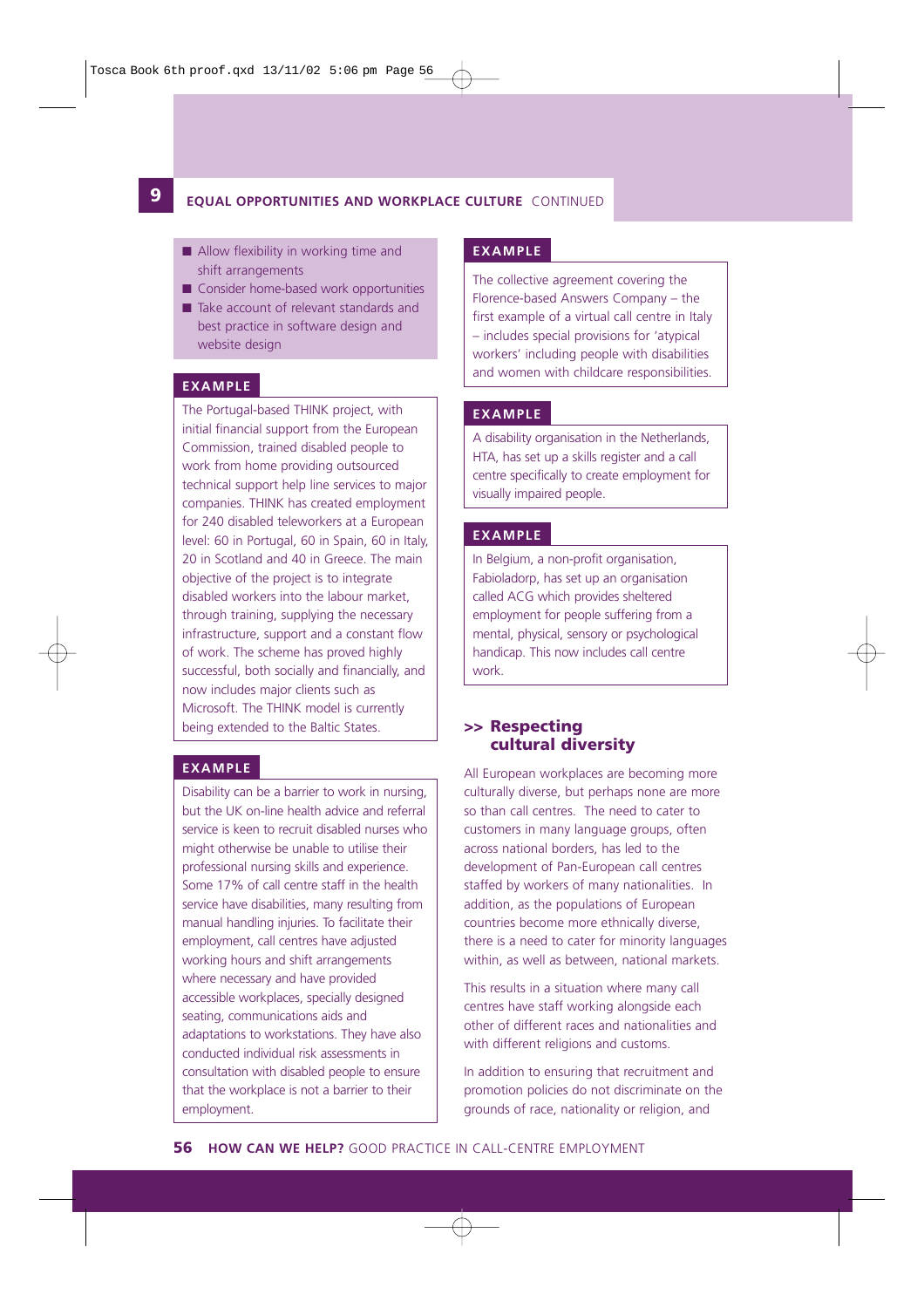

that policies are in place to prevent racial harassment, it is also good practice to ensure that the working environment is one in which all cultures are treated with respect.

Examples of good practice include:

- Adjusting leave arrangements to enable staff to observe their own religious or national festivals
- Allowing staff to 'carry over' holiday entitlements from one year to the next in order to make occasional long visits to their remote countries of origin
- Ensuring that canteen food and snacks allow for all dietary needs
- Avoiding the display of images which may be regarded as offensive or blasphemous by any group
- Ensuring that managers and team leaders are given training to sensitise them to issues relating to cultural diversity and the enforcement of equal opportunities codes and procedures.

#### **EXAMPLE**

In one large call centre in the telecommunications sector in the North of England dealing with operator assistance and emergency calls, 65% of the workforce is of Asian Muslim origin. On the initiative of the trade union, in order to cater to their needs, a number of adjustments were made to the company's normal practices:

- Break times were adjusted to fit in with prayer times and a non-denominational prayer room was established.
- Rules which prevented operators from eating at their desk were relaxed to allow them to break their fast at the appropriate time during Ramadan
- Holiday rules were changed to make it possible to accumulate the 40 days required to make a pilgrimage to Mecca
- Call volumes are reduced during Eid, the Muslim festival, but, conversely, during the Christmas period, extra calls are diverted from other call centres where the workforce is predominately Christian.

The result is a win-win situation with improved productivity and staff retention and increased flexibility in the management of the flow of calls.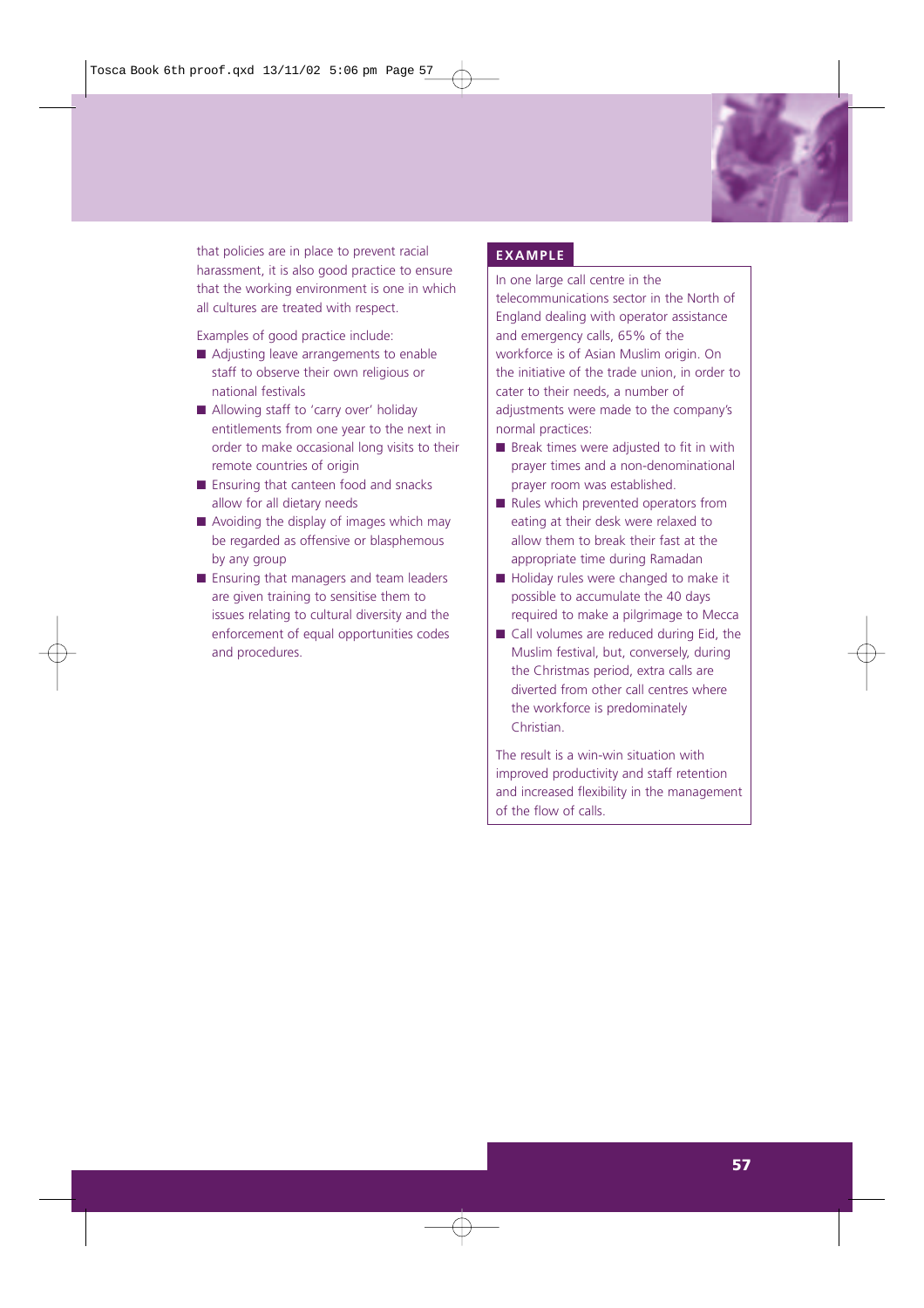**HOW CAN WE HELP?** GOOD PRACTICE IN CALL-CENTRE EMPLOYMENT



# $\begin{array}{|c|c|c|}\n\hline\n10 & \text{Pay}\n\end{array}$

#### **This section covers:**

- $\blacksquare$  call centre pay systems
- contractual issues and pay
- working hours and pay
- job content and pay
- effects of location and market conditions
- sectoral issues
- pay equity
- Collective Agreements

## **>> Introduction**

Fair and equitable pay systems are fundamental to good employment practice. In the EU, 'pay' means all pay and benefits, including fringe benefits.

Call centre pay is not just about hourly wage rates but also about the full package of benefits that goes with the job. Pay systems in call centres vary widely. Some call centres only pay minimum rates of pay, with no enhancements or fringe benefits. Others provide a range of pay and benefits that provide an improved package for their staff.

The factors that affect call centre pay include:

- how pay is calculated (e.g. basic hourly or weekly rates, individual or team performance targets and performancerelated pay, and any premia paid for shifts, overtime or on-call or emergency duties) ■ the type of contracts involved
- 
- working time arrangements and hours of work
- the type of work and job responsibilities and competencies involved
- length of time in the job (e.g. training or probationary periods, incremental pay or grading schemes)
- the location of the call centre and market conditions
- sectoral issues

#### **>> How pay is calculated**

Pay systems differ considerably from one call centre to another. Some rely on individual contracts and have no system in place at all. Others have systems that apply to all workers, or to specific categories of staff. Some have collective agreements, either negotiated directly with the trade unions or worker representatives, or in some cases inherited from a previous business (as in recently privatised public services and utilities, or where companies have merged or been taken over). The fast-changing nature of call centre developments means that the nature of the work and the demands on staff may be changing faster than the original pay systems. Pay systems may include one or more of the following elements:

- basic hourly rates
- overtime premia
- shift premia
- unsociable hours / weekend premia
- emergency duty payments
- performance-related pay (see below) and/or bonus payments
- fringe benefits such as pensions, sick pay and holiday pay
- maternity pay and/or paid parental leave
- incremental grading

## **Examples of good practice:**

A prerequisite for a fair pay policy involves the development of an objective method or instrument to evaluate each function (rather than the individual employee who carries it out) based on the principles of equity, equality and transparency and with the aim of ensuring a stable basic salary which can be relied on. Good practice involves

■ making each element of the pay system transparent so that everyone can see how their pay has been calculated

**58 HOW CAN WE HELP?** GOOD PRACTICE IN CALL-CENTRE EMPLOYMENT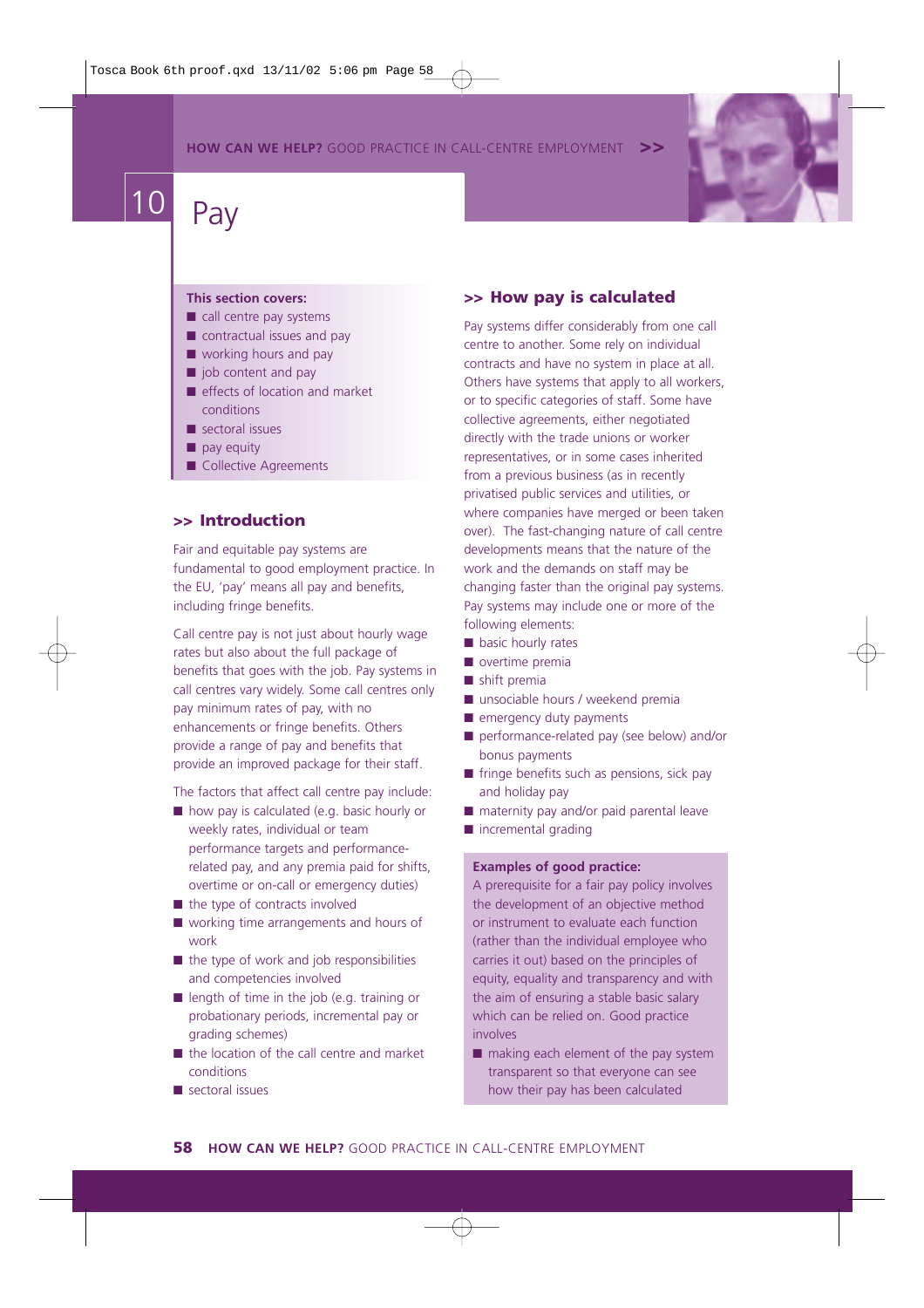- ensuring that pay systems take account of the full range of benefits and entitlements that can be offered
- ensuring that systems are fairly and consistently applied across all groups of staff
- ensuring that any criteria used for calculating pay and benefits entitlements are as objective as possible and are free from bias, and are related to the actual requirements of the job and not the individual characteristics of the postholder or the individual preferences or attitudes of the manager or team leader.

#### **EXAMPLE**

In the example of a call centre in Italy, a national collective contract framework gives a detailed description of the professional post, specifying responsibilities and duties, work hours, overtime and pay.

## **>> Contracts**

Even when people are doing the same work, the type of contracts they have (e.g. permanent, temporary, casual or homeworking) can affect their pay.

Permanent staff may have a better overall package of pay and benefits than others, with access to holiday and sick leave entitlements or pensions that other staff do not receive. But if the call centre has a system of individual contracts (rather than a common system for all permanent workers) there may be differences in individual hourly pay rates and benefits for different workers. This can be seen as unfair and divisive and may be in breach of equal pay legislation. Likewise, if part-timers on permanent contracts are treated less favourably than full-timers, this may also involve unlawful discrimination.

Home-based call handlers may not be included in the pay system covering the main call centre if there are two different categories of staff

(call centre based and home-based). This can lead to demotivation and undervaluing of their work, and may discriminate against women and disabled workers.

Temporary staff may be excluded from servicerelated entitlements, so that even if they get the same basic hourly or weekly rates, the whole package of benefits is less than for their permanent colleagues. This can be seen as unfair in situations where temporary staff actually work for long periods and have the same continuity of employment as their permanent colleagues, even though this is not reflected in their contractual status. Agency staff may be paid higher or lower rates, depending on the agency and the arrangements made. In call centres that are heavily dependent on agency workers, this too can lead to resentment.

Casual staff may include workers who are employed on so-called 'zero-hours' contracts or on-call arrangements who can be called in to work for very short periods without notice, but have no guarantee of work or pay while they are on standby. This can mean that their work and wage levels are highly unpredictable, and their transport costs (and childcare costs, where applicable) can be disproportionate to the hours they are paid for. They do not normally receive shift premia or unsociable hours payments.

Some casual or on-call staff work for the same company in another capacity and in effect have two jobs with the same employer, but do not get overtime for the extra hours they work in the call centre. Examples include large supermarkets that use their own shop workers or cashiers to fill gaps in their call centres after hours. These extra hours are not counted as their basic weekly hours, so their fringe benefits are still calculated on their basic hours in the shop and not their total hours including the call centre. For part-timers this can make a significant difference to their entitlements to holiday and sick pay and to maternity pay or pensions.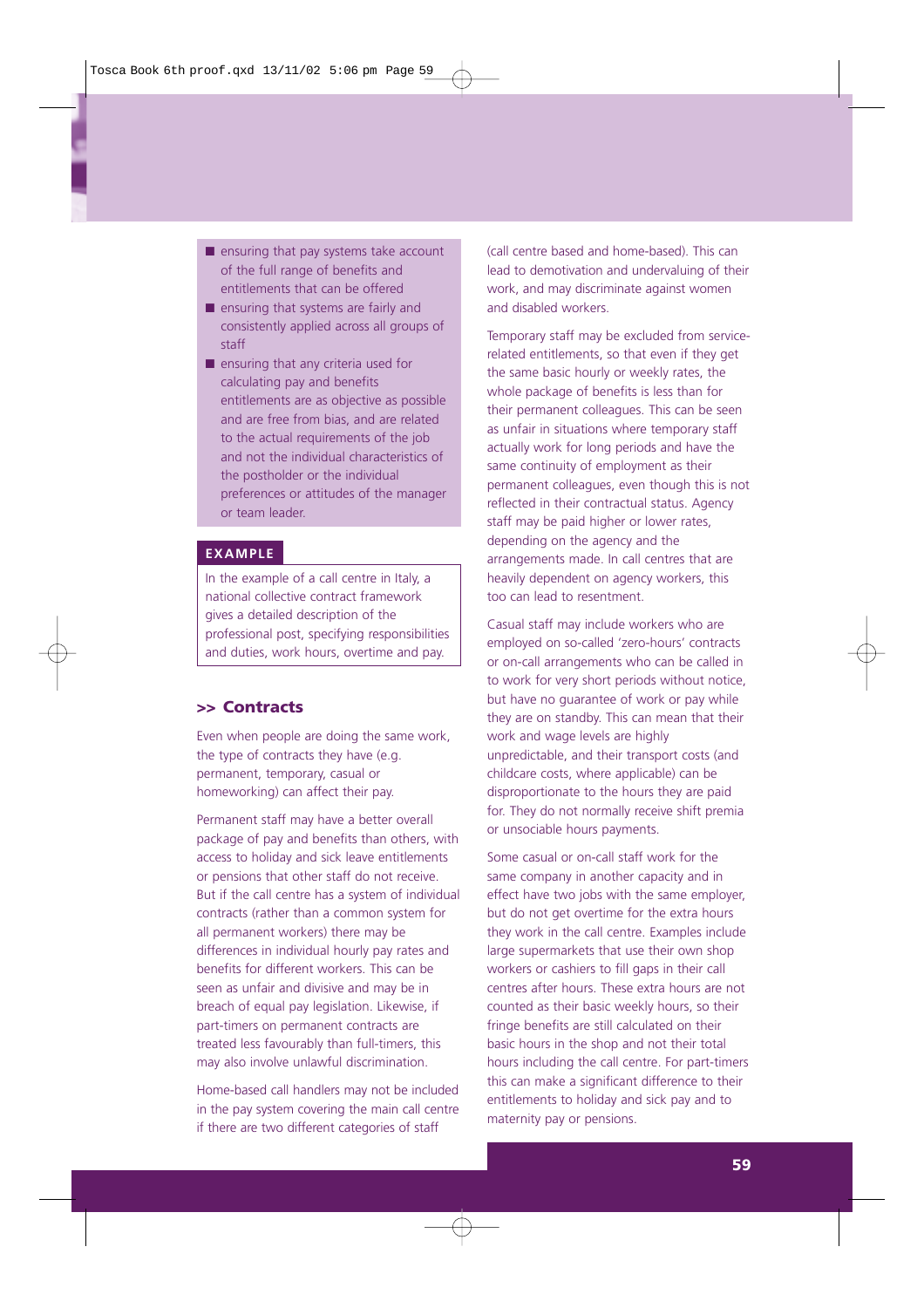#### **12 10 PAY** CONTINUED

#### **Examples of good practice:**

- Ensuring that any qualifying periods for entitlements to benefits such as improved sick pay or holiday pay are related to actual length of service, not contract type
- Including home-based call handlers in any agreements, pay systems or grading schemes that apply to call centre based staff, and agreeing common pay and benefits systems for all workers
- ensuring that on-call staff receive payment for a guaranteed minimum number of paid hours for any period of on-call hours worked, and/or paying oncall workers a guaranteed 'standby' payment for any periods when they are being asked to be on standby for casual work or emergency duties
- recognising additional hours put in by staff who do call centre duties in addition to another job for the same employer
- avoiding discrimination against parttimers

#### **EXAMPLE EXAMPLE**

After a successful ballot for union recognition at the company, an outsourced call centre provider worked jointly with the union to review the pay and pay progression systems in place. Following joint deliberations, with agreed goals to improve and clarify the system, recommendations were formulated, and an agreement was reached and implemented. This changed the situation from individual contracts and bonus payments to pay progression using new agreed competency assessments. The criteria for these assessments were jointly developed by the union and the employer. After the initial review, pay progression is reviewed for all eligible staff every six months. If successful, they receive a consolidated pay increase following review.

#### **>> Working hours**

Working hours (when people work, and for how long) can have a big effect on pay for call centre staff, depending on how pay systems reflect working time arrangements. Examples here include overtime, weekend and shift work, on-call and emergency service payments.

#### **Examples of good practice:**

- $\blacksquare$  recognising and rewarding shift work, weekend working or unsociable hours and overtime working
- ensuring that performance-related pay systems and any bonus schemes in operation do not penalise people who are unable to work particular shifts or overtime (e.g. for family reasons)
- checking that performance monitoring systems are fair and appropriate and are consistently applied, allow enough time for rest and toilet breaks, workstation adjustments and recovery after stressful calls

Arrangements for emergency work at weekends and bank holidays in several large utility companies are voluntary and only involve a skeleton staff at night. People who decline to work at night are not penalised and their performance appraisal is not affected, but the unsocial hours are paid at enhanced rates and emergency duties are fairly distributed between those who volunteer to go on the emergency roster.

#### **EXAMPLE**

One large on-line shopping call centre has a minimum call-out payment for hourlypaid casual workers. Any periods actually worked are subject to a minimum call-out payment period of 4 hours even if the actual hours required are less than 4 hours.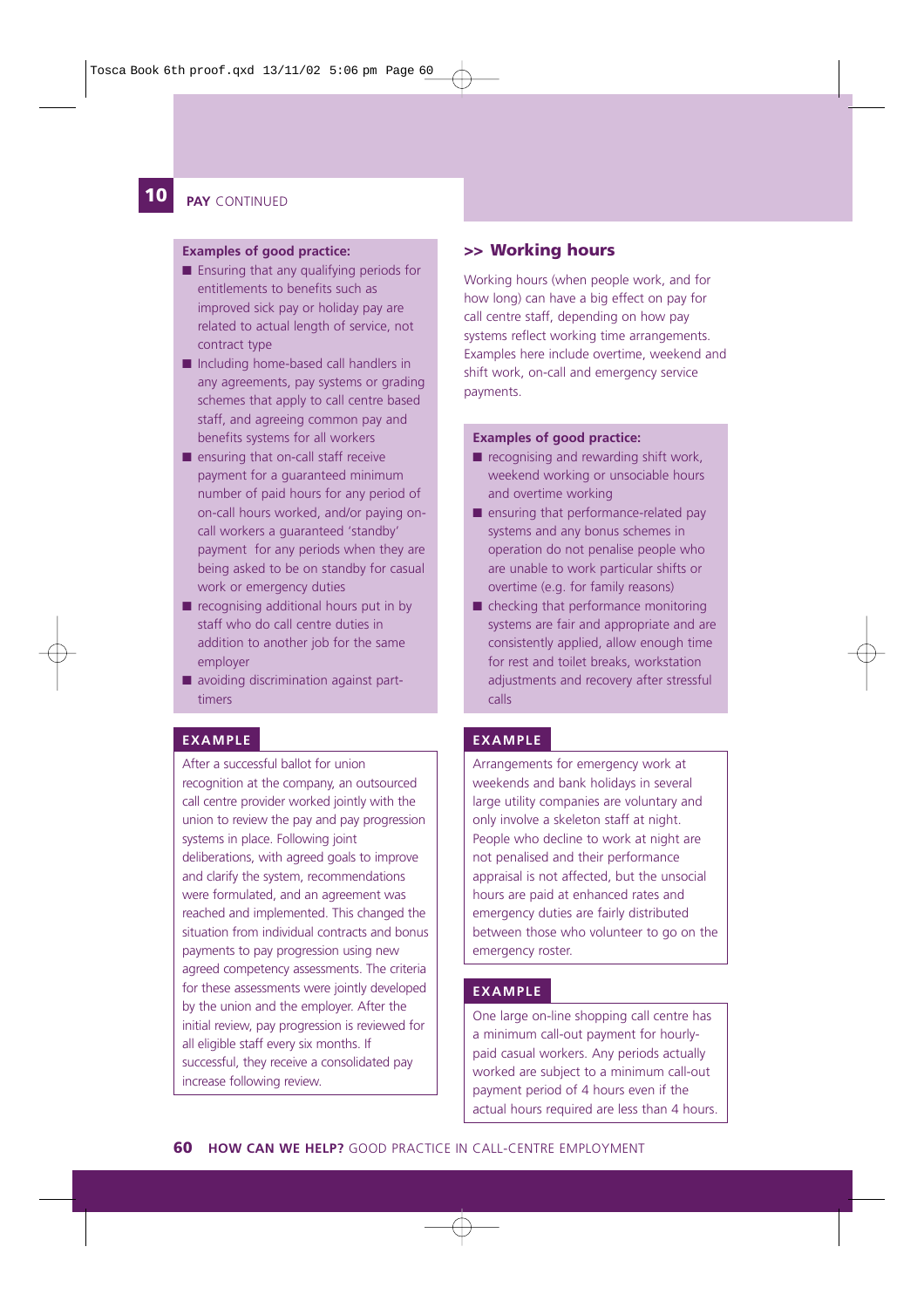At a UK bank's main call centre, the union and the employer have negotiated an agreement addressing concerns over flexible working arrangements. New recruits can indicate their preferred working hours, choosing either 15, 20, 25, 30 or 35 hours a week with a range of options for working patterns. Additional hours are paid at enhanced rates. This agreement gives both the employer and employees the flexibility they need, whilst ensuring that part-time working does not result in unlawful pay discrimination or unequal pay, and that additional hours or unsocial hours are recognised.

#### **>> Job content**

The type of work involved, and the skills and competencies required for this work, can also affect call centre pay rates. Not all call centre work is the same, even though work settings may appear similar. Differences in the demands made on staff may be reflected in their pay. Failure to recognise and reward the skills, experience and competencies required for the job, or the levels of responsibility involved, can lead to demoralisation and difficulties in retaining staff. It can also mean that pay systems are not fair or equitable.

#### **Examples of good practice:**

- $\blacksquare$  recognising and rewarding the skills, experience and competencies required for the job and/or the levels of responsibility involved, through the introduction of appropriate grading or job evaluation schemes
- ensuring that job descriptions for all staff, and for team leaders and managers, are agreed and accurately reflect the responsibilities, tasks and competencies required

#### **EXAMPLE EXAMPLE**

Retention problems in an on-line health advice call centre affecting professionally qualified and experienced nurse advisors were addressed following discussion with the nursing unions involved. It was agreed that to properly recognise and reward the competencies and experience required for the job, the posts should be regraded to match the professional nursing grades and pay scales. Following implementation of these changes, turnover at the call centre was far lower than before.

### **>> Call centre location and market conditions**

Call centre locations can affect wage levels depending on local labour market conditions. This is closely linked to issues about competition for staff and/or skills in the local labour market, and to pay rates for any specialist occupational groups involved in staffing services.

Where call centres in different locations have been networked together company-wide to form a single 'virtual call centre', the work may be shared between different centres or overflow may be diverted to a different location. If these call centres have different pay systems, this can mean that the same work is being paid differently in different places from one day to another. This can be seen as unfair and divisive.

Competition (e.g. whether other call centres are competing for call centre contracts or staff) can affect call centre pay at local, regional or national levels. Competition exists in the local labour market but also in the call centre services market. Competition for staff can push pay rates up, but competition for call centre service contracts can have the opposite effect, especially where service quality or skills are not a priority. Competitive pressures within a particular sector (for example, to reduce overall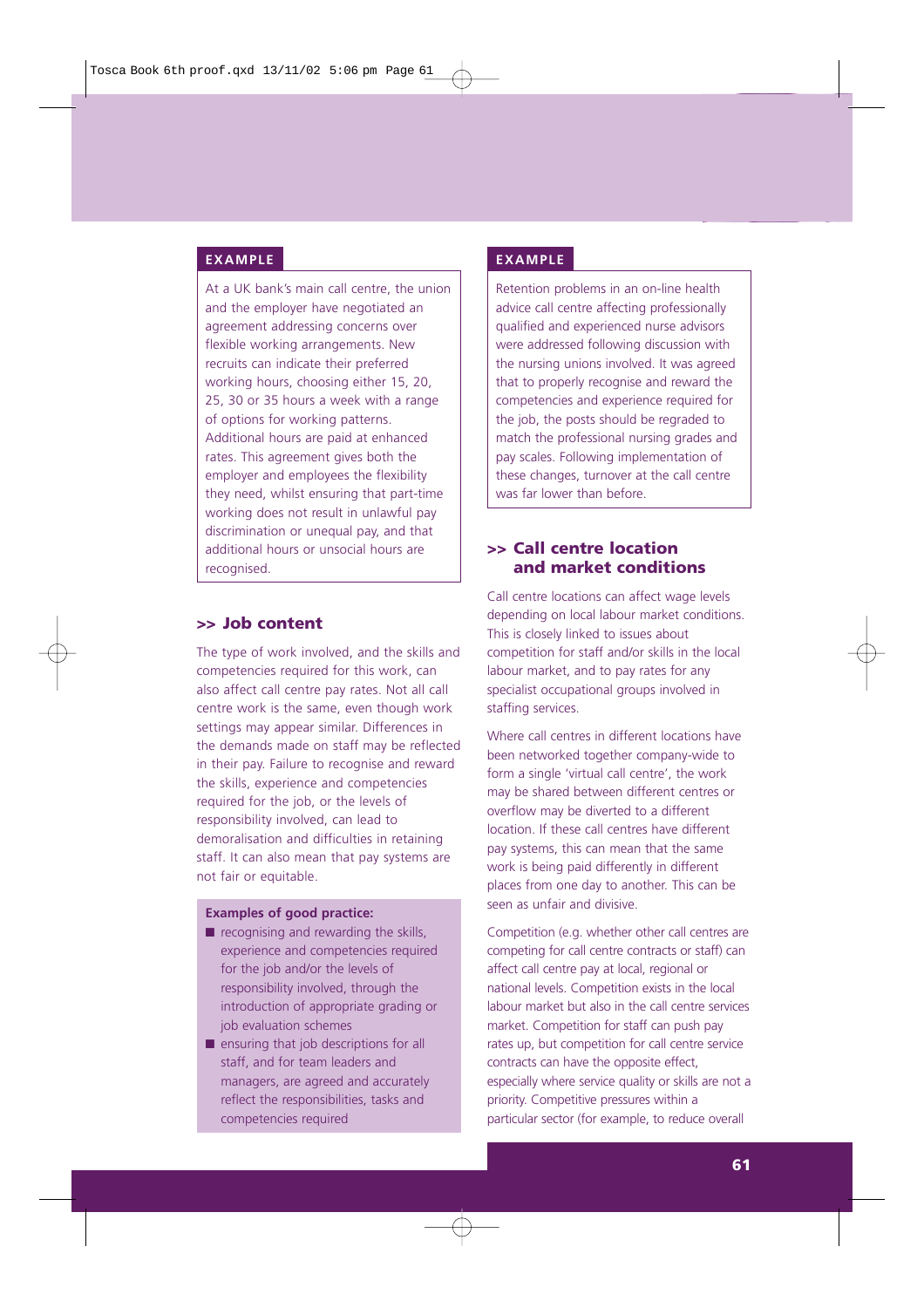#### **12 10 PAY** CONTINUED

costs right across the business) can also affect pay in call centres, but if competing call centres in the area are offering better pay and conditions, call centre workers are likely to move to where they can earn more.

#### **Examples of good practice:**

- ensure that basic hourly rates and fringe benefits are attractive and consistently applied
- where diverse call centres are being integrated into virtual centres, consider how best to harmonise terms and conditions so that the system treats everyone fairly
- consider how the pay package and pay system can be improved to attract and retain more staff, improve morale and ensure fair and equitable treatment, especially where recruitment and retention is a problem

#### **EXAMPLE**

A major telecommunications company recently rationalised all its pay scales at the same time as restructuring its call centre operations. In order to ensure that similar work in different call centres was paid at comparable rates throughout the country, and that the company complied with equal pay legislation, a national pay agreement was reached with the union alongside wider restructuring. This rationalised all the pay scales, using agreed job descriptions and job evaluation criteria, so that pay grades were simplified and clarified. Any post holders whose pay rates were re-evaluated at a lower rate (due to restructuring) had their existing pay and pensions protected, and anyone whose job was graded at a higher rate received a pay rise. Although a performance-related bonus scheme operates in the call centres, this does not affect entitlements to basic pay, the rate for the job, and any negotiated pay settlements.

#### **>> Sectoral issues**

Sectoral issues can affect pay within particular sectors, especially where customer services and sales functions have been part of sectoral pay systems where established pay differentials, collective agreements or job evaluation schemes are in place.

Where new sites are set up in new locations, the links with the past or the sector served by the call centre may be broken. This is particularly likely where call centres are set up in new locations as separate business functions, or where they are outsourced to call centre service providers. In Italy, for instance, the existence of sector-level agreements may mean that when call centre work is outsourced, the workers are transferred to a sector with an inferior agreement.

#### **Examples of good practice:**

■ Retaining 'inherited' pay systems if and when a call centre is set up or transferred, and maintaining existing terms and conditions of employment for staff who transfer from other jobs or other parts of the business to new call centre jobs

#### **EXAMPLES**

Collective agreements at sectoral level covering call centre workers operate in a number of European countries. Examples include:

- a specific sectoral agreement for the telemarketing sector in Spain
- sectoral agreements in Italy covering specific sectors including metal workers and telecommunications, banking and finance and the retail sector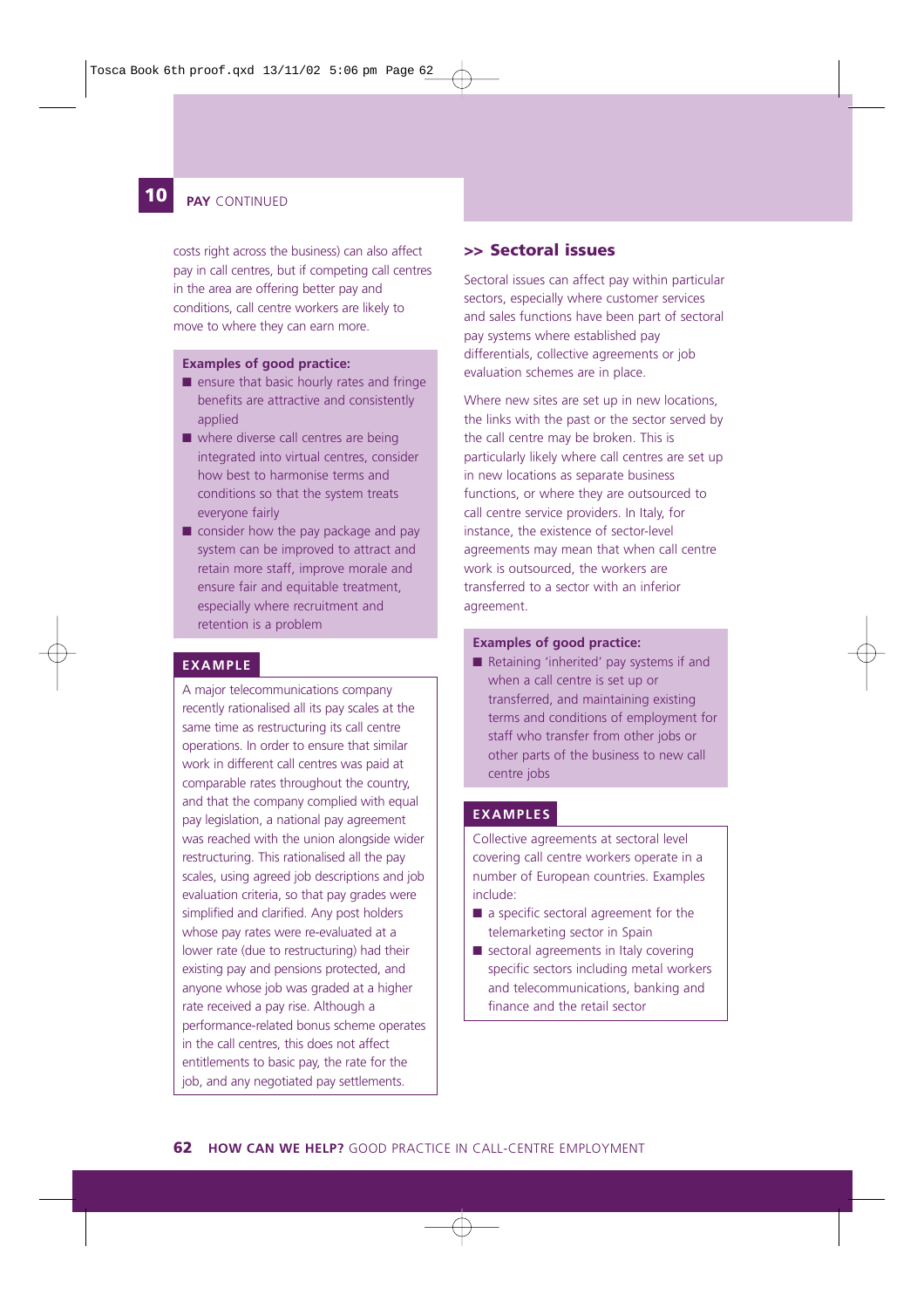## **>> Pay Equity and performance related pay**

EU law requires employers not to discriminate unlawfully in their pay systems or the way they treat their employees. It is therefore very important that pay systems – and any performance monitoring systems or bonus schemes – do not result in discriminatory pay or conditions for call centre staff.

Opportunities for pay discrimination can occur in many areas, including:

- bias in performance-related pay, performance monitoring systems, monitoring criteria, appraisal or grading schemes
- less favourable treatment of part-timers or other particular groups
- use of individual contracts
- rewards that are not related to the actual requirements of the post and/or are open to bias and inconsistent treatment

Call centre workers report particular concerns about the potential effects of performance monitoring and appraisal systems on pay. Unions have also expressed concerns about the operation of certain types of bonus schemes, which have proved divisive in some situations.

#### **Examples of good practice:**

- conducting regular pay audits to ensure that pay systems are open and transparent, fair and equitable, and that they comply with the laws on equal pay and minimum or statutory wages
- introducing appropriate and equitable job evaluation or pay grading schemes to ensure that pay is determined by the nature of the work done by the postholder, and not by the postholder's individual characteristics or favouritism by supervisors
- ensuring that part-time workers are paid, on a pro-rata basis, the same rates of pay and benefits that would be paid to a full-timer in the same position

■ checking to make sure that particular groups such as women, ethnic minorities or disabled workers do not suffer from pay discrimination

#### **>> Collective agreements**

It is good practice to consult workers about their pay and conditions, and to do so collectively through established bargaining, works councils or partnership arrangements. Agreements can differ in their form and scope, with major variations according to the different national traditions in Europe and between sectors. Some call centres are covered by wider company agreements covering all employees (not just call centre staff); others operate at a sectoral level, and are negotiated with the employers' associations and relevant workers' representatives. Some are negotiated nationally; while some only apply to the call centre itself. Some also apply to outsourced services, with specific clauses inserted in the contract with the supplier.

There are also major differences between countries in the scope of the collective agreement, and in which features are negotiated at a national level, which at a sectoral level and which at a workplace level.

The scope of collective agreements may also affect which workers are covered even within a single call centre. Some agreements do not cover team leaders or managers; others do not cover temporary staff, casual or on-call workers, or home-based call handlers. This can lead to divisions between different groups of staff.

#### **Examples of good practice:**

■ in-house call centres are included in the collective agreements at company level, and/or are integrated into companywide grading systems or job evaluation schemes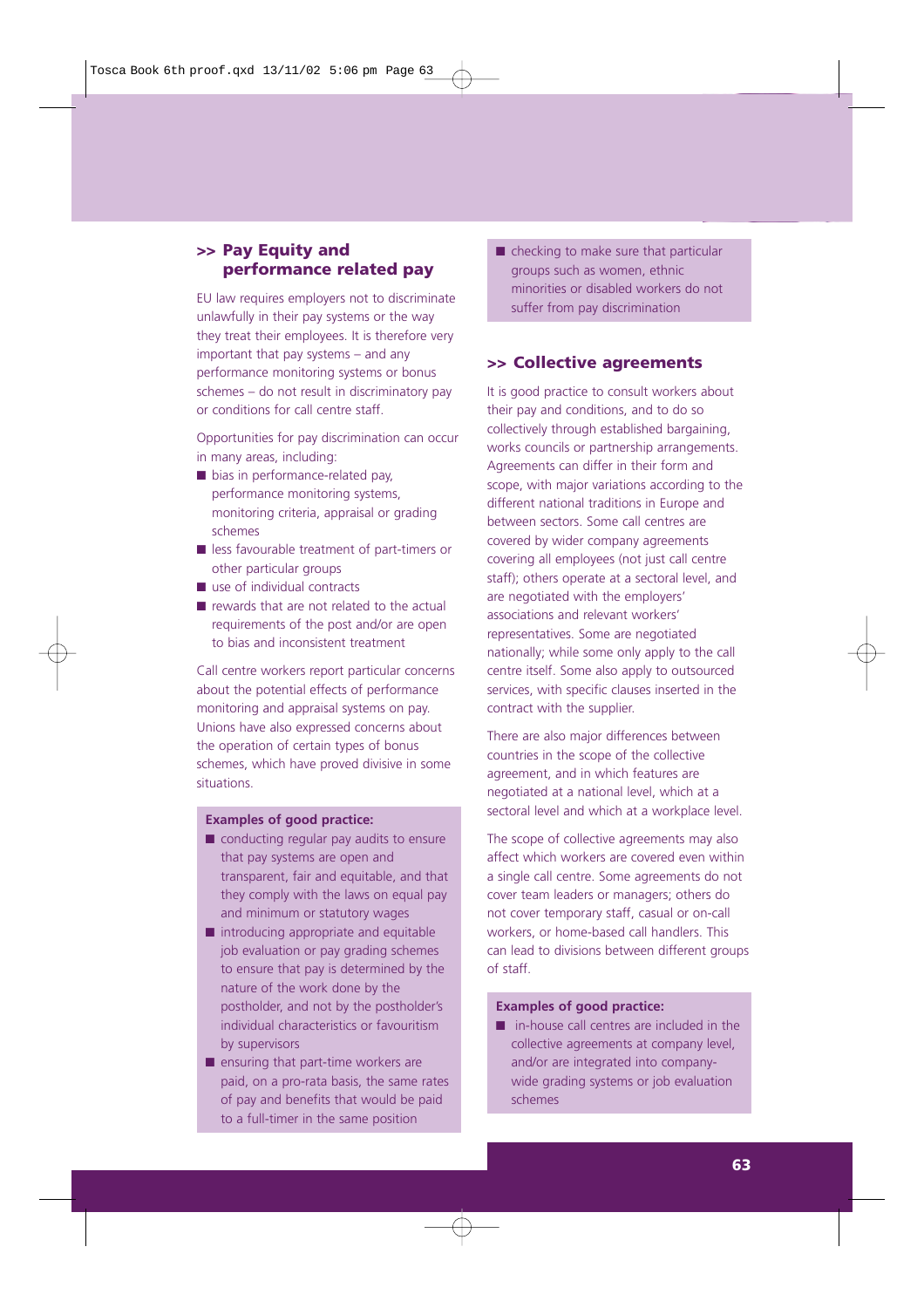#### **12 10 PAY** CONTINUED

- call centre workers elect their own representatives to take part in pay negotiations, so that their interests and concerns are directly represented in any discussions and decision-making
- where there is restructuring or a change of company ownership, inherited pay systems are harmonised on the basis that the best practice prevails for each element of the pay package, and the principle of 'levelling up' rather than 'levelling down' is applied
- individual contracts and individual bonus payments are replaced by a straightforward grading scheme covering all staff that is jointly agreed between the employer and the union.

#### **EXAMPLE**

The Belgian trade unions are campaigning for analytical methods of classification to be applied to the analysis of functions across all sectors and enterprises in order to create an objective basis to evaluate and remunerate jobs.

The guiding principles are:

- Evaluation on the basis of equity, equality and transparency
- Wages based on the function itself not how it is carried out or by whom
- A clear framework for communication of information, implementation and the resolution of disputes, which takes account of gender issues

#### **EXAMPLE**

As part of their 2000 pay agreement, the union and the employer, an outsourced call centre provider, conducted a joint review of both the pay structure and the process of pay progression, with the aim of achieving clarity and transparency of relevant pay and progression criteria. This was needed because the previous system had created anomalies affecting individuals or groups, and there were retention problems. A new pay and progression structure was agreed and introduced. This resulted in added benefits to the company with improved retention.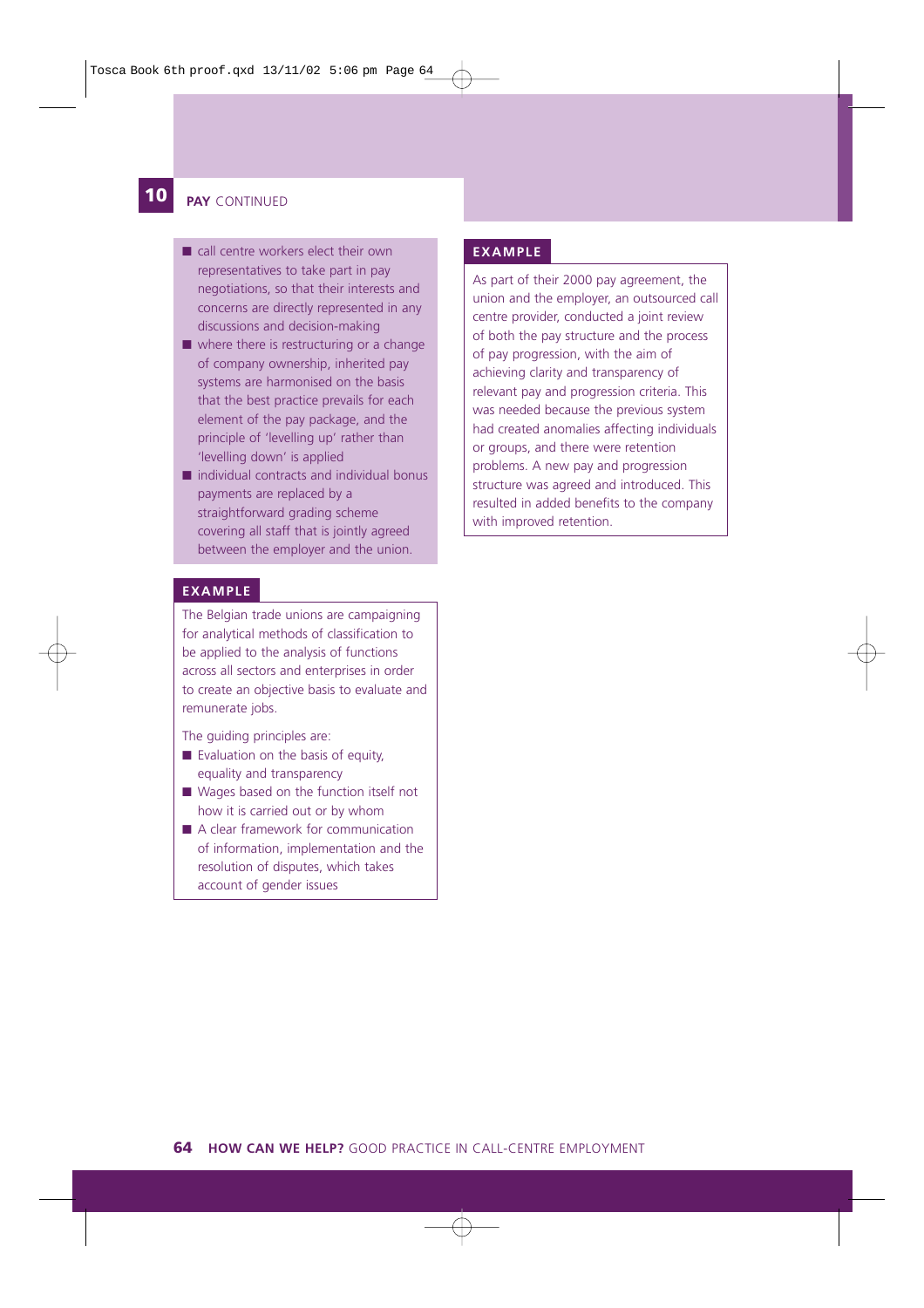**HOW CAN WE HELP?** GOOD PRACTICE IN CALL-CENTRE EMPLOYMENT



# Industrial relations issues

#### **This section covers:**

- trade union membership, recruitment and organisation
- collective bargaining and representation

#### **>> Introduction**

One of the principles underlying fair employment and good industrial relations is recognition of the legitimate role of independent trade unions and the rights of trade union members. These include rights to:

- fair and free elections of trade union representatives
- full information and consultation
- individual representation
- collective bargaining
- health and safety representation
- respect for the privacy of trade union communications
- time off with pay and use of workplace facilities for trade union representatives so that they can recruit, consult and represent members, consult employers and seek information about relevant proposals, decisions or developments, undertake appropriate training, and attend necessary meetings
- consultation, involvement and participation in decision-making and policy development

## **>> Trade union membership, recruitment and organisation**

Trade union membership and recognition agreements involving call centres are more commonly found in workplaces or organisations with a past history of trade union organisation before the call centre was established. Examples of this can be found in public services, public utilities, large-scale retail outlets, financial institutions and emergency services with a tradition of active trade union involvement.

Other examples include call centre operations that have been outsourced from organisations and service providers that have existing trade union members and collective agreements, or where company take-overs and mergers involve organisations with trade union agreements in place.

Despite some obstacles to trade union organisation and involvement, there are now many examples of positive industrial relations, Works Council representation and partnership working involving call centre employers and trade unions. These examples can be found not only in in-house call centres, but also in outsourced call centres, virtual call centres, amongst homeworkers and in employment agencies specialising in supplying call centre staff.

Obstacles to trade union recruitment and organisation include many of the same problems facing employers trying to recruit and retain call centre staff. People often do not stay long in the job, they may work irregular shift patterns or work part-time, and they may be difficult to contact at work (personal and non-work communications are often banned during working time in call centres). The high proportion of casual and temporary workers, coupled with the transient nature of call centre employment, means that it can be harder than elsewhere to recruit and retain members.

Another potential obstacle is the problem of finding time to speak to employees at work in private about joining the union – call centre workers are extremely closely supervised, and may have to give reasons for logging off the system even to have a short conversation with a union representative. Call centres are also generally open plan, with workers in full view of the supervisors at all times. Rest breaks and lunch breaks are taken in shifts and therefore it can be difficult to get everyone together in larger groups.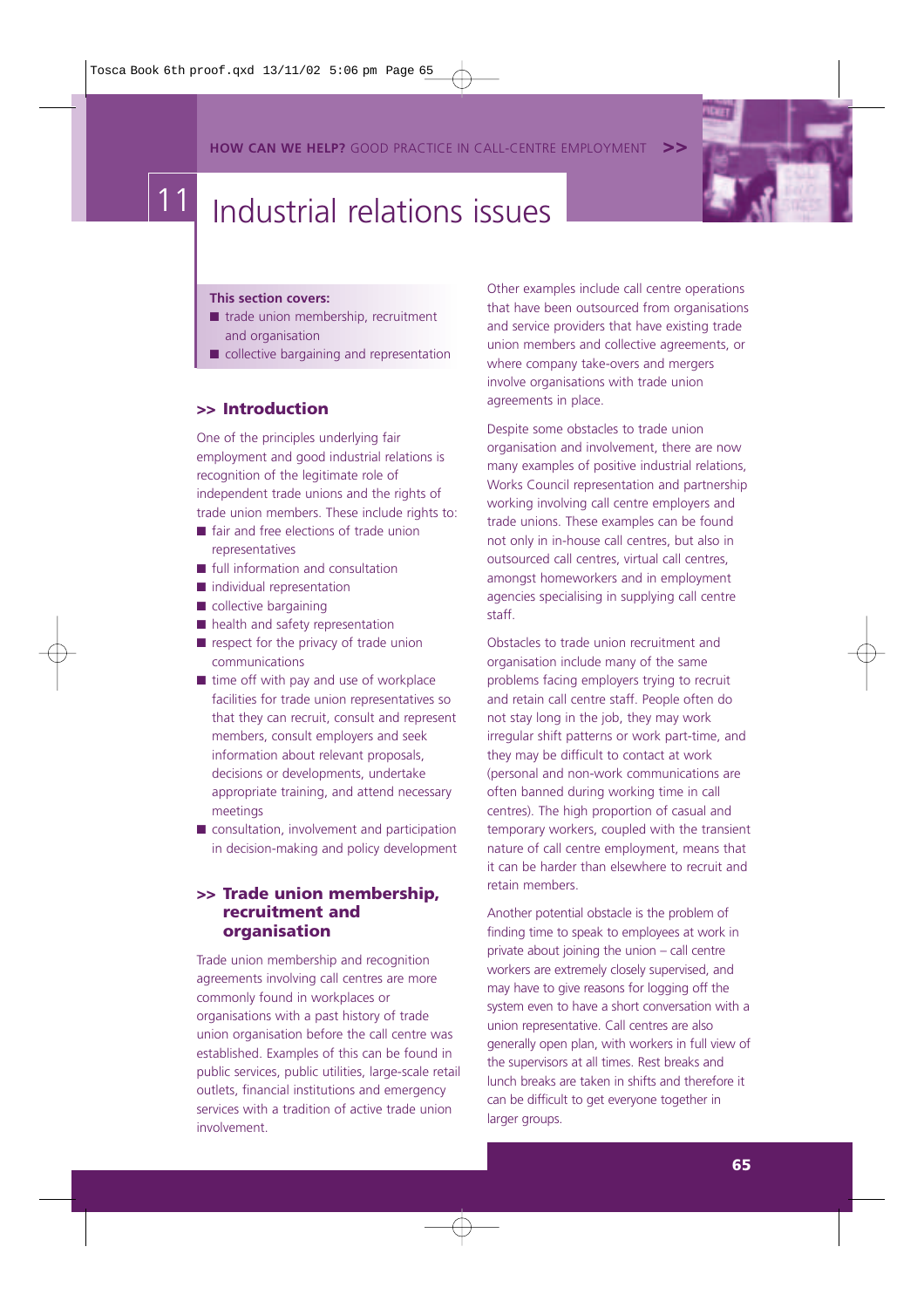#### **12 11 INDUSTRIAL RELATIONS ISSUES** CONTINUED

However, call centre workers increasingly recognise the need to join unions and be represented by them. Some unions have conducted recruitment campaigns, leafleting employees as they leave work, publicising what unions have done for other call centre workers, and campaigning on specific issues. Concerns about pay and conditions, work-related stress, performance monitoring and health and safety are high on the list of reasons given for call centre workers joining unions.

Some trade unions have succeeded in negotiating arrangements giving them time to talk to new starters on induction courses about joining the trade union and what the union can offer, and/or including information about joining the union in the company's new employees' information pack. Others have recruited members by using agreed channels to circulate emails and newsletters and set up electronic bulletin boards or physical notice boards within the company.

#### **EXAMPLE**



In 2000 in the UK, finance union UNIFI and telecoms union CWU offered a joint 'portable union membership' to call centre workers switching between the two industries.

Under the 'Moving On' scheme, whose launch is pictured here, members are urged to make a seamless switch between the two unions, which will see no qualification period for benefits in their new union. The move was designed to counter the haemorrhaging of members suffered by all unions in the call centre industry where staff turnover rates can be as high as 80 per cent.

The unions also expressed the hope that the scheme would help overcome difficulties of union recruitment in a 'new economy' industry notorious for low pay, tough working conditions and short-term, parttime contracts. They recognised that many staff switch from telecoms to finance call centre work and that large numbers of union members are 'lost' to all unions in the process.

The scheme was subsequently extended to other unions, which are active in the call centre sector.

**66 HOW CAN WE HELP?** GOOD PRACTICE IN CALL-CENTRE EMPLOYMENT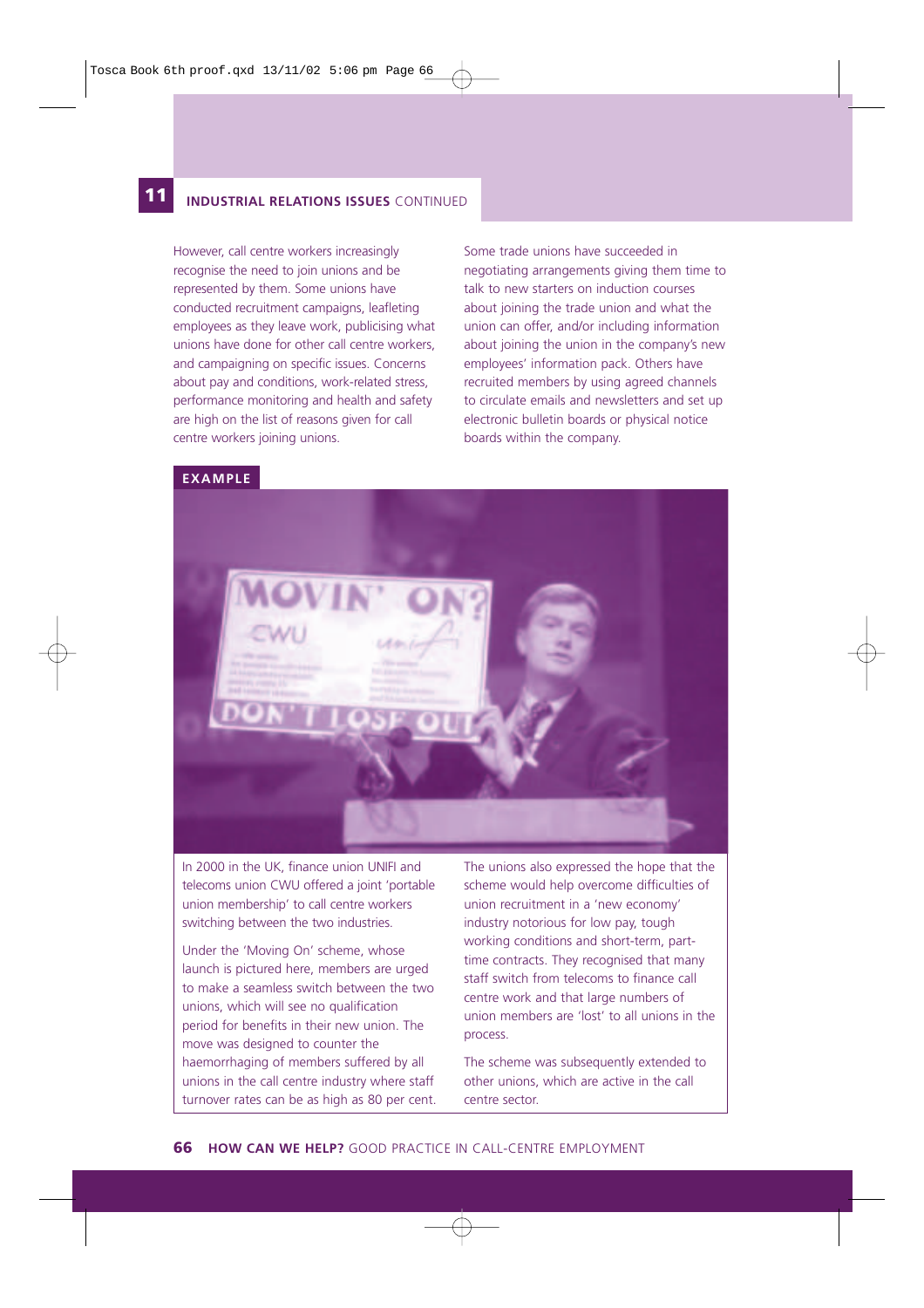

Forms of union organisation and representation and collective bargaining traditions vary in different countries. Each country has its own distinctive national laws and practices that govern the way that unions organise and the way that collective agreements and industrial relations are conducted. Agreements may be at a national, sectoral, company or workplace level. Unions typically negotiate with the employer in call centres. But in some cases, for example where there are links between the client organisation and an outsourced call centre, the same union may represent both groups of workers even though the employer is different. Here the main connection is the call centre contract rather than a shared employer.

Organising members and communicating with members in call centres can be more difficult than elsewhere because of the great variety of shift patterns in some larger call centres, the high turnover of staff, and the intensity of the workload. Keeping operators in membership when they move on to work in another call centre is another problem. However these obstacles can and have been overcome in many workplaces. Unions have started to work together to tackle problems and promote trade union membership in call centres, campaigning jointly in areas where more than one union is involved in organising call centre staff. Where employers are willing to co-operate with unions in the interests of good employment relations and effective working relationships, union density levels as high as 97% have been reported even in brand new call centres.

## **EXAMPLE**

In Bulgaria, although the legal framework may in principle provide protection of workers in call centres, in many private firms the relationships between employers and employees are not legally set out, so the workers can find it hard to defend their employment rights. To resolve these problems CISB trade union has been developing a scheme under which an individual membership within their local

structures will be allowed. It is expected that many workers, including those in call centres, or teleworkers who need specific labour arrangements, may use this arrangement to obtain more effective representation from the trade unions.

Unions' approaches to recruitment and organisation include the implementation of a broad range of measures, some very creative and original, aimed at attracting workers to the union, especially young people and precarious workers. Communication and information are considered to be priority objectives. This is achieved through call centres and toll-free phone lines, particularly common in the UK, help centres in Italian Chambers of Commerce and the sponsorship of local sports and musical initiatives (Denmark and the UK). In the UK, the TUC has set up a training centre for union activists on recruitment methods ('Recruit a friend' campaign). In Germany militants who manage to recruit more than 10 new members are given CDs and other benefits as rewards. In Holland, union bodies exclusively targeted at young people or women have been set up.

The UK trades Union Congress (TUC) set up a free telephone help line for call centre workers for two weeks and received over a thousand calls of which 70% were from non-union workers. The most frequent complains concerned excessive surveillance (25% of calls), lack of breaks (15%), general health and safety (13%) and more specifically stress (8%).

Some of the calls detailed harsh conditions

- In one case a manager made staff sign a 'toilet book' to check how long they were spending away from their desks. He warned that the workers who spent the most time in the toilet would be forced to wear nappies/diapers.
- One caller had been forced to go into work to report sick in person rather than phoning; had to raise a hand for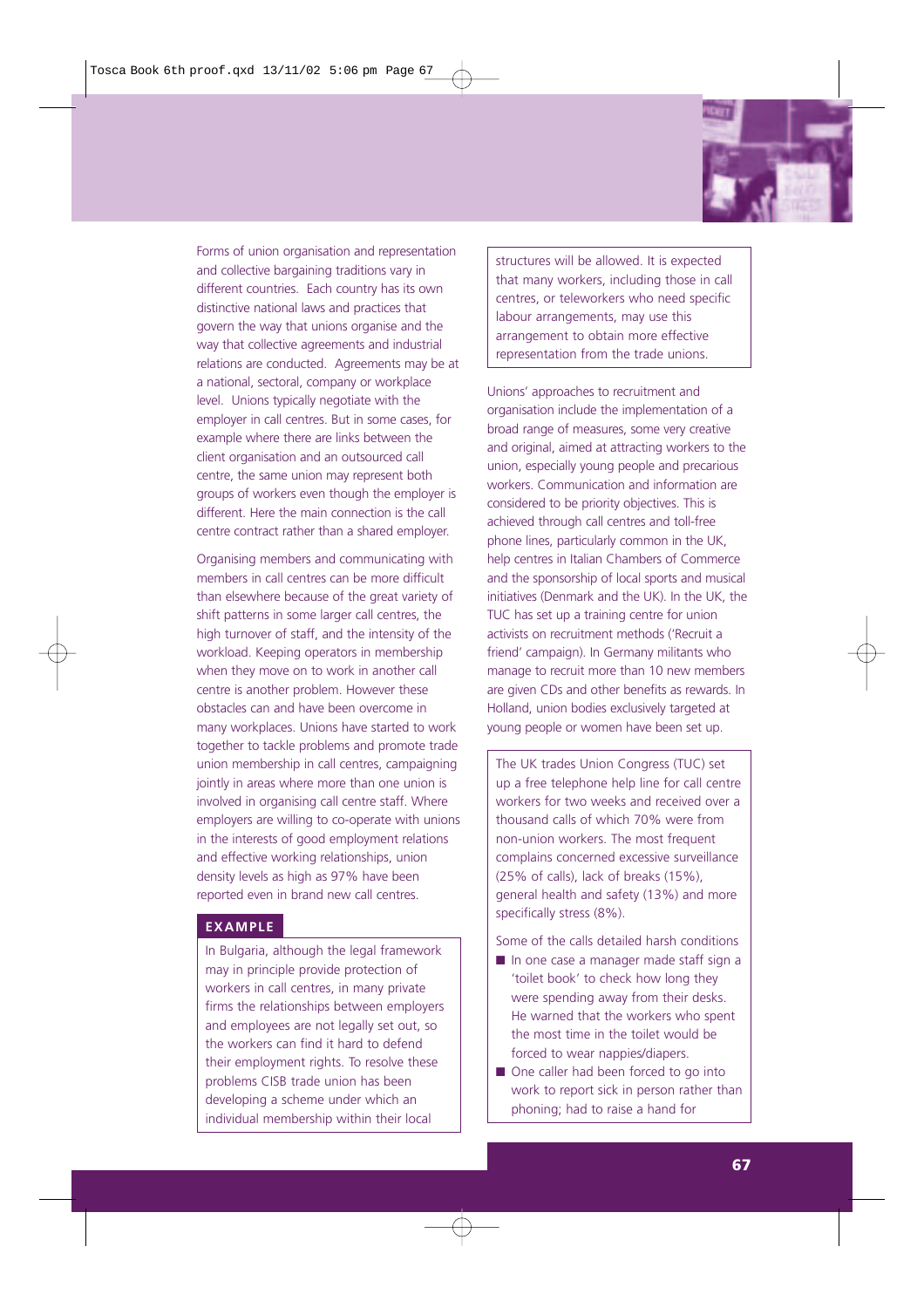#### **12 11 INDUSTRIAL RELATIONS ISSUES** CONTINUED

permission to go to the toilet and was only allowed three seconds in between answering incoming calls.

■ Another call centre worker told the hotline that he was disciplined for leaving a six-second gap between calls.

Prior to the hotline campaign the TUC issued a report on call centres entitled 'It's Your Call,' which documented other examples of inhumane treatment of call centre workers.

One example in the report was of a worker who fainted at his desk and then had the time it took him to be driven to hospital deducted from his wages. In another case, a health representative at a call centre was suspended for using the company's phone to contact the Health and Safety Executive about a gas problem.

The TUC was able to use such dramatic stories to get widespread publicity in the British media and disseminate information about the benefits of trade union membership for call centre workers

*Information from UNI on-line Call Centre news* 

#### **EXAMPLE**

In Italy, the large confederated unions (CGIL, CISL and UIL) have set up specific union structures for the representation of atypical workers (temporary and parasubordinate) . By law these categories are technically autonomous but economically subordinate. The Italian unions are focusing their efforts on pressing for the introduction of an adequate legal framework capable of offering the normal legal certainties and fundamental social rights which are almost completely lacking for Italian parasubordinate workers.

# **EXAMPLE**

In Scotland, public sector union UNISON conducted a survey of its call centre members and launched its six-point call centre charter, 'Raising the Standard' in June 2002 aimed at Scotland's 46,000 call centre workers. The six key principles that should apply when raising standards for call centre workers are:

- fair pay and conditions;
- a positive approach to work life balance;
- better job design;
- $\blacksquare$  the opportunity to join a trade union;
- training and development; and
- health and safety at work.

#### **Examples of good practice:**

Good practice in this area means ensuring that all call centre workers, regardless of length of service – including temporary and part-time staff and homeworkers – have the right to:

- receive information about joining a trade union
- join a trade union
- be consulted and informed about decisions affecting their working lives
- communicate with other union members and representatives
- be represented in matters relating to their conduct or employment (including their health, safety and welfare at work)
- and that all members are able to take part in union activities without fear of victimisation or harassment.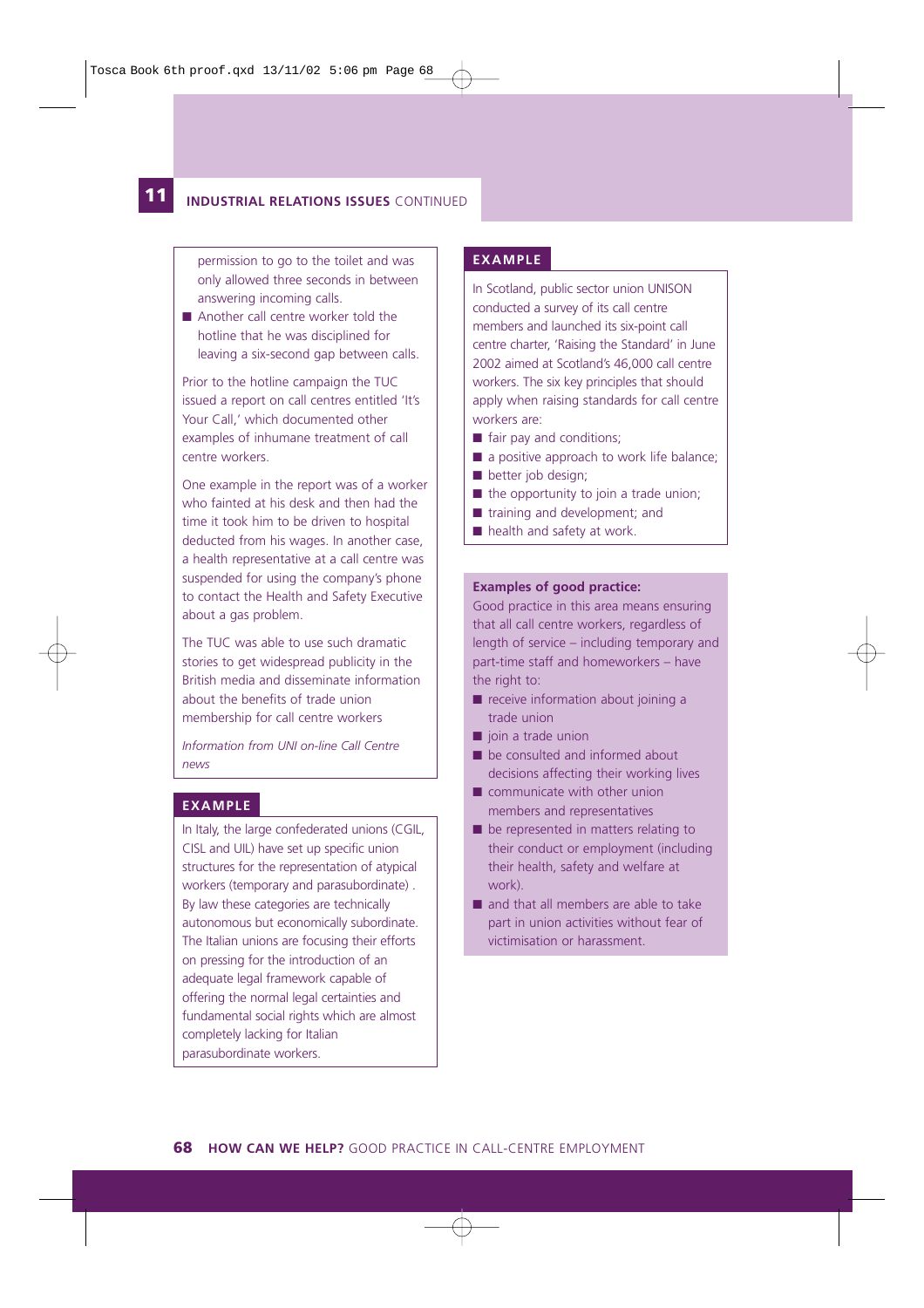

### **>> Collective bargaining and individual representation**

Collective agreements in call centres follow the same lines as many other workplaces, but in call centres it is particularly important that some key aspects of call centre employment (such as systems design, communications, training, technology, monitoring systems and change management) are included within the scope of consultative and bargaining arrangements. It is also important that agreements cover as many call centre staff as possible, so that particular groups such as homeworkers or temporary workers are included and have the same rights as their colleagues.

#### **EXAMPLE**

In France, worker representation bodies have been formed in many call centres; the unions have a say in the choice of delegates and there are combined health and safety committees where specified. In one case trade unionists are represented on the Board of Directors (under the provision of the 1982 Auroux law). All these structures put together help to encourage and stabilise relations between management and worker representatives. Both participatory (information and consultation) and negotiation measures are used. Negotiations between the social partners on the application of the law on the reduction of working hours to 35 a week are an example. Each call centre, through the negotiation mechanism, adopted specific measures for the application of the law. In some cases, the workers were asked to express their opinion about the options available. In one case a referendum was held on which arrangement to adopt: 35 or 32 hours a week; 34 hours in a four-day working week; or annual calculation of work hours.

#### **EXAMPLE**

Call centre activity in Spain is regulated by the Collective Agreement for Telemarketing. This agreement defines telemarketing as 'that which is done by telephone, by data transmissions, by applying digital technology or by any other electronic means that is aimed at the promotion, diffusion and sale of all types of products or services, carrying out or emission of personalized interviews, reception and classification of calls and contacts with clients in a multimedia surrounding, and the different customer services'. CCOO (the trade union), developed as its first objective the provision of a contractual framework that could regulate the basic conditions for call centre workers.

The first state collective agreement for companies in the Spanish telemarketing sector came into effect in 1999.The agreement defines the maximum duration of the annual work schedule and a standard working week of 39 hours. There is a system of professional classification and a clear explanation of the expected remuneration, the forms of contracting allowed, and the basic requirements for training, health and safety. This first collective agreement was a starting point to establish some minimum working conditions, after the establishment of a common framework and the creation of a union structure by means of elections for representation within the companies. Currently there are union representatives in the majority of companies in the sector, with about 700 elected union representatives, of whom 45% belong to CCOO. Negotiations for the Second Collective Agreement in the telemarketing sector started at the beginning of January 2001 and the Agreement was signed in November 2001.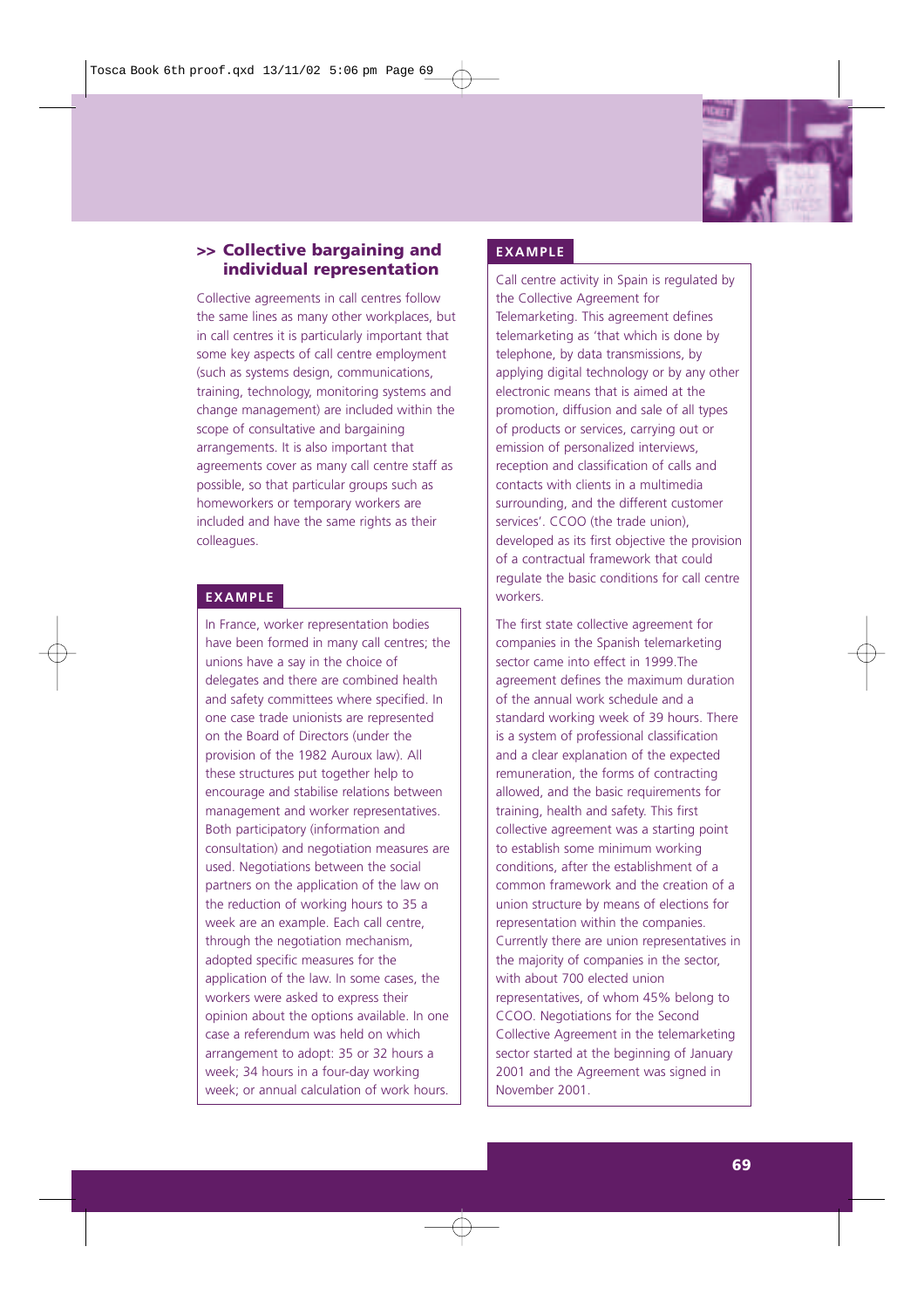# **12 HEALTH AND SAFETY** CONTINUED

#### **EXAMPLE**

Unions are developing a high profile in many call centres in the UK across all sectors. Participatory approaches are linked to collective bargaining, with an increasing trend towards partnership agreements whereby the union is directly involved in company decision making, in consultation with its members. In one case, the unions were involved at all stages of the development of a new on-line health advice service. In another, a newlyrecognised union developed a partnership training project with the employer. The agreement tackled key issues such as a policy on promoting dignity at work and combating race discrimination and harassment; the introduction of new pay systems and performance assessment criteria; a protocol for joint working arrangements; homeworking; work life balance; and flexible working.

In addition to collective representation, individual representation is also important. In monitored call centres, issues such as performance monitoring can be highly contentious and can give rise to real problems, especially in cases of actual or perceived unfairness, discrimination, bullying or inconsistency. Sickness absence monitoring, working time arrangements (including timing of breaks) and leave arrangements are also areas where individual representation is likely to be needed.

#### **EXAMPLE**

In Belgium the industrial relations system in one call centre company is divided into three levels according to the distribution of activity of this large company: national, regional and local. Between the group's headquarters and associated companies there are company councils, health and safety committees and other combined bodies involving the social partners.

#### **Examples of good practice in individual representation include:**

- the right to be accompanied / represented in any disagreement arising from performance assessment, sickness absence monitoring procedures or grievance and disciplinary procedures, with appropriate rights of appeal
- confidential procedures for reporting and investigating any complaints of discrimination, harassment, bullying or victimisation within the call centre, with rights of representation for the person making the complaint
- appropriate procedures for handling issues concerning sensitive personal or health matters and ensuring confidential handling of related records allowing employees to be represented if they so wish.

Arrangements that facilitate trade union recruitment, representation and collective bargaining have often been beneficial to employers because they have resulted in many of the key concerns of call centre workers being more effectively communicated and addressed in the workplace. The outcomes in such cases have included improved productivity, reduced sickness absence, better working relationships, more harmonious industrial relations and reduced turnover of staff.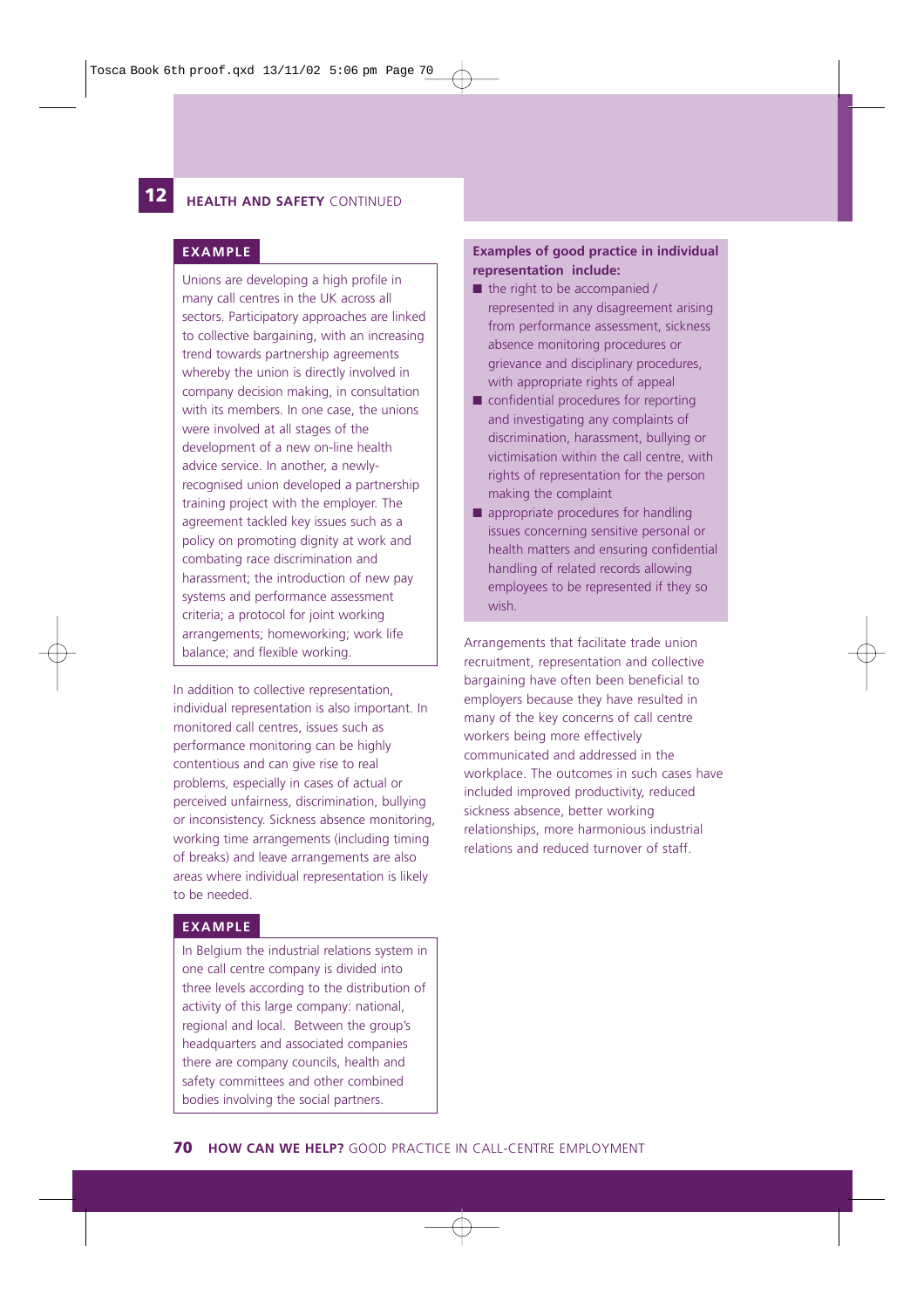**HOW CAN WE HELP?** GOOD PRACTICE IN CALL-CENTRE EMPLOYMENT



# 12 Conclusions

**Progress in improving call centre employment conditions has been brought about by a combination of trade union activity and proactive approaches to employment by some of the more progressive employers involved.** 

In some cases other policy stakeholders, such as government organisations, the European Commission and NGOs have also played a part by funding research, training schemes or pilot projects, by organising conferences or workshops, by designing regional economic development strategies involving call centre employment and by a variety of other means

This has yielded benefits for employees and employers alike – and not only in the shortterm.

The employment situation in call centres is changing fast – as is the sector's thinking about possible ways forward. Some of the more radical solutions have come from call handlers themselves (and their representatives) but they also come from employers, from joint union/management organisations and from other external social actors.

Much has been written about call centres, and they have often had a bad press in the past. They have been likened to 'information processing factories' or 'modern-day sweatshops'. The reality is that whilst some call centres live up to these stereotypes, there has also been progress towards a better model of employment practice in call centres. More and more call centres are attempting to break the mould and find radical and positive solutions to the 'battery hen' images of call handlers 'chained' to cage-like workstations by their headphones.

There is little doubt that changes are needed. Failure to break the pattern of low pay, lack of flexibility, intensive workloads, unrealistic performance targets, constant monitoring,

poor job design and unhealthy working conditions will perpetuate the problem and will store up serious health and safety risks for the future.

A fundamental shift in corporate values in some call centres may help to ensure that short-term gains involving meeting targets or securing contracts are not outweighed by long-term losses involving sickness absence, high turnover, low productivity or poor service delivery.

We hope that the work of the TOSCA project has shown that progress is being made, that there are many alternatives to the old negative call centre images and practices, and that these alternatives are much better news for call centre employers and workers alike.

Current trends and developments in call centres and information processing suggest that call centre employment is likely to continue to change, with further growth in the use of call centre services and a wider range of services being provided. The use of e-mail and web-enabled technology in call centres may mean additional tasks for call centre staff, involving several different forms of contact. This will have implications for job content and further implications for workers' health and safety at work. Future developments will need to be accompanied by changes in job design, workload distribution and training content to meet new demands and training needs.

Trade unions have a major part to play in shaping the call centres of the future, and making sure that future changes benefit the people who work in them. Working together across Europe, sharing information and examples of good practice, learning from the past, and bringing other call centres up to the standards of the best can all help to make these changes positive.